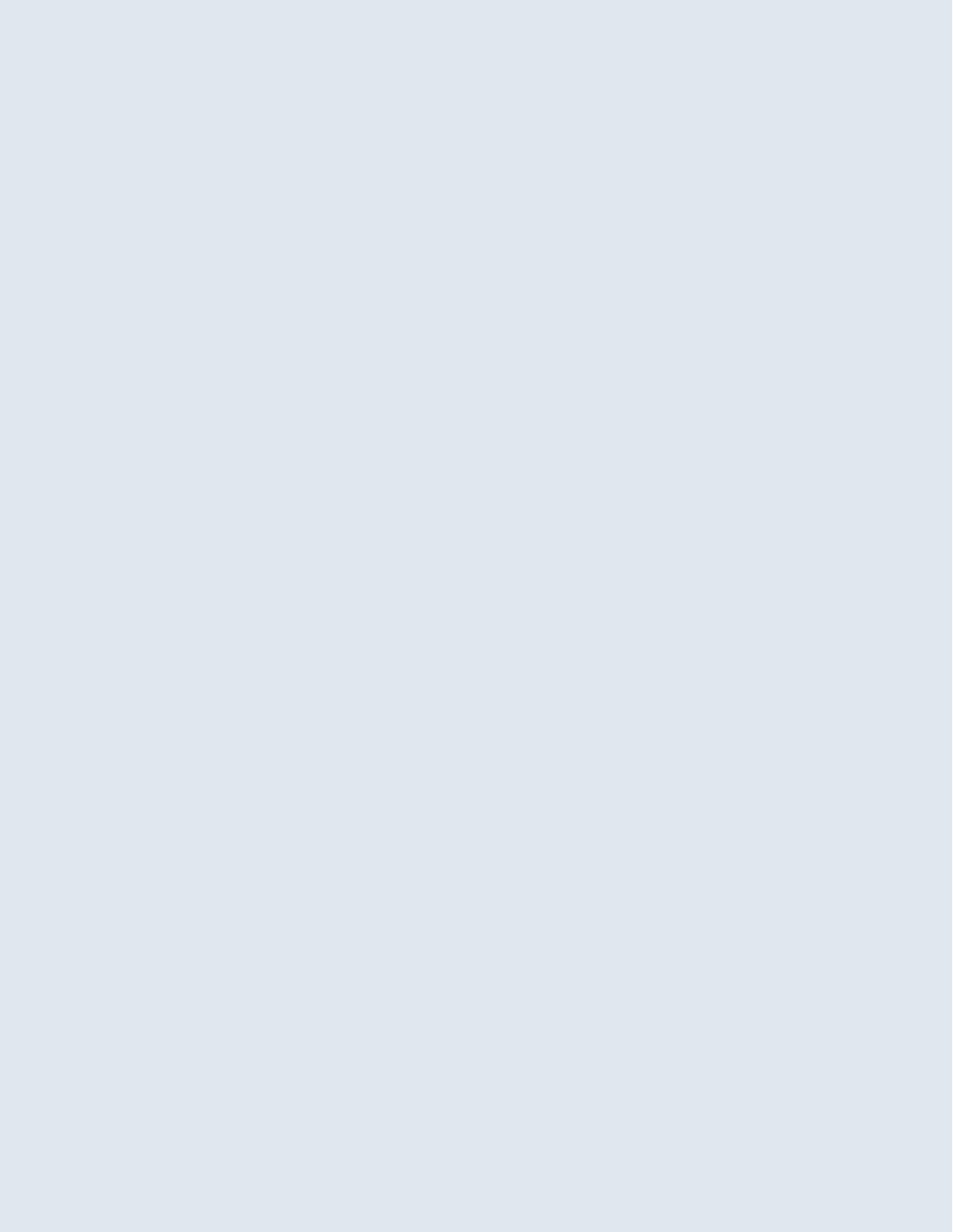# **SUMMARY**

## **National Service**

Service – intensive and formal programs to support communities – is an important commitment to the nation's social well-being. It also has important economic consequences. Communities with more extensive service initiatives have better civic infrastructure, stronger labor markets, and more human and social capital. The initial benefit – services provided – leads to future benefits as participants build skills and move toward economic independence. National service is an investment in future prosperity.

This report examines the economics of formal and intensive national service programs by youth and seniors. For youth, there are several formal and intensive service programs. The main program is AmeriCorps (State and National, VISTA, and the National Civilian Community Corps), which is funded through the Corporation for National and Community Service (CNCS). AmeriCorps provides support for many well-known programs, such as City Year, YouthBuild and Teach for America; and there are other service programs such as National Guard Youth ChalleNGe. These programs perform a vital service in giving youth productive competencies, human capital, and social skills, while at the same time helping communities. They provide immediate services of value, as well as build human and social capital for the future. For seniors, the largest program is Senior Corps (including RSVP, the Foster Grandparent program, and the Senior Companion Program), which is also funded by CNCS. Seniors perform important tasks as senior companions and foster grandparents, as well as make significant contributions to their local community.

Currently, there are approximately 125,750 individuals (full-time equivalents) in these formal national service programs. We calculate that the annual social investment needed to ensure these individuals can serve totals \$2.0 billion. This amount includes government funding and contributions from all other sources, as well as tax distortions. The annual investment by the taxpayer is \$1.4 billion. By comparison, there are estimated to be 9 million (full-time equivalent) volunteers in less formal service roles and total charitable spending across the U.S. is over \$300 billion. At present, national service programs are only a small fraction of overall volunteering but the passage of the Edward M. Kennedy Serve America Act of 2009 means there is considerable scope for expansion of national service programs.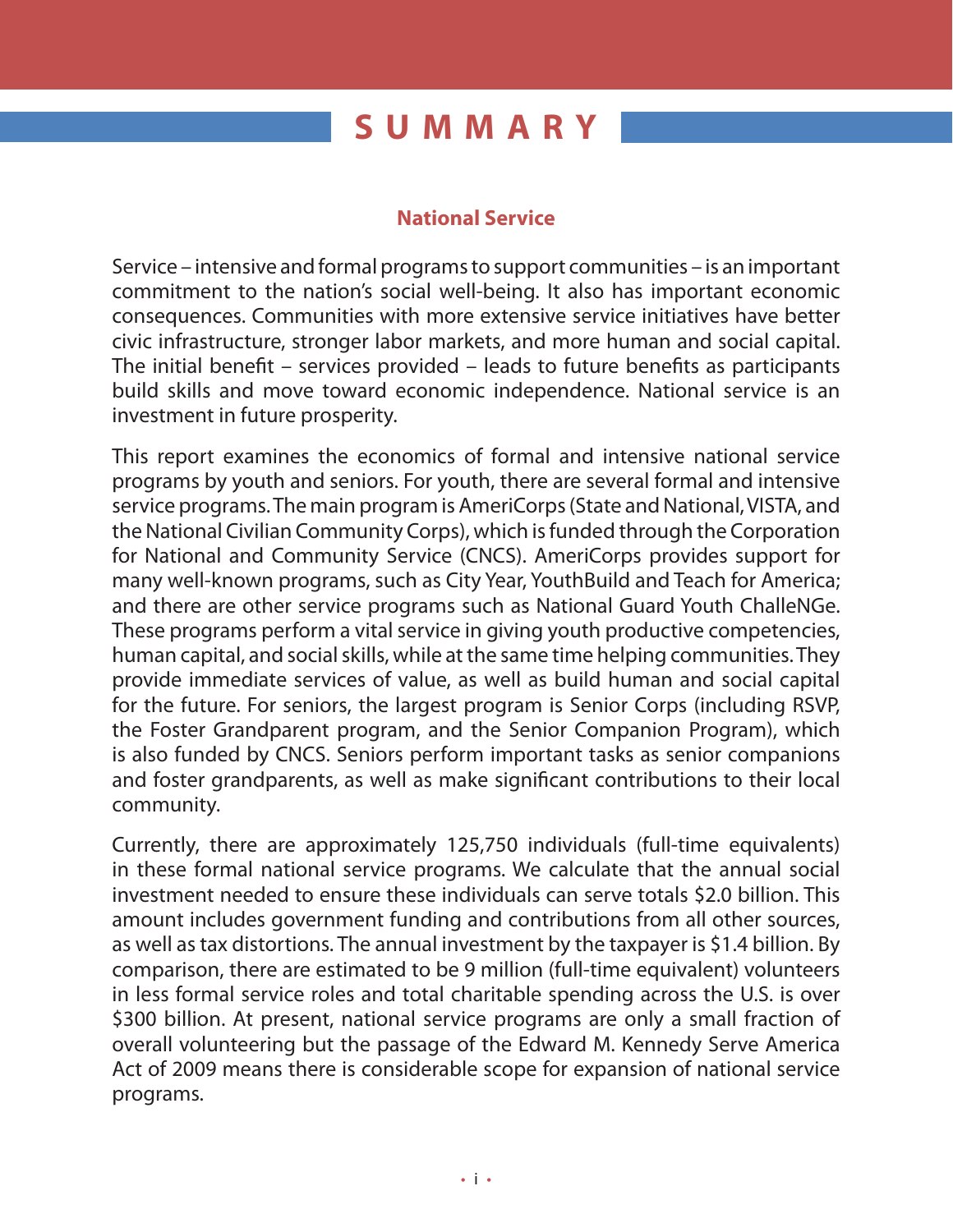The impact of the Serve America Act will depend on the economic value that national service creates. Existing research suggests that the economic benefits of national service are greater than its costs. But these studies are conservative estimates of the value of national service and are based on programs from over a decade ago. In this report we calculate social and taxpayer benefits of national service using current data and including a wider array of gains across a range of different programs. We use national datasets and existing studies of the association between service, education, and long-term impacts to calculate the economic value of national service programs.

## **National Service by Youth**

We estimate national service by youth at 80,450 member service years annually. This total covers the three AmeriCorps programs, including YouthBuild, Teach for America, and National Guard Youth ChalleNGe. The total social cost of youth national service – including federal funding, matched funding, and tax burdens – is \$1.7 billion annually (see Figure ES1). The total social benefit of youth national service – including the value of output produced and the longer-term gains from greater human and social capital – is \$6.5 billion. For society, the benefit of national youth service is 3.95 times greater than the cost.



For the taxpayer, the commitment to national service programs for youth – including federal funding and matched funding from other public sources – is \$1.1 billion annually. Over the long term, the taxpayer recoups – in terms of higher tax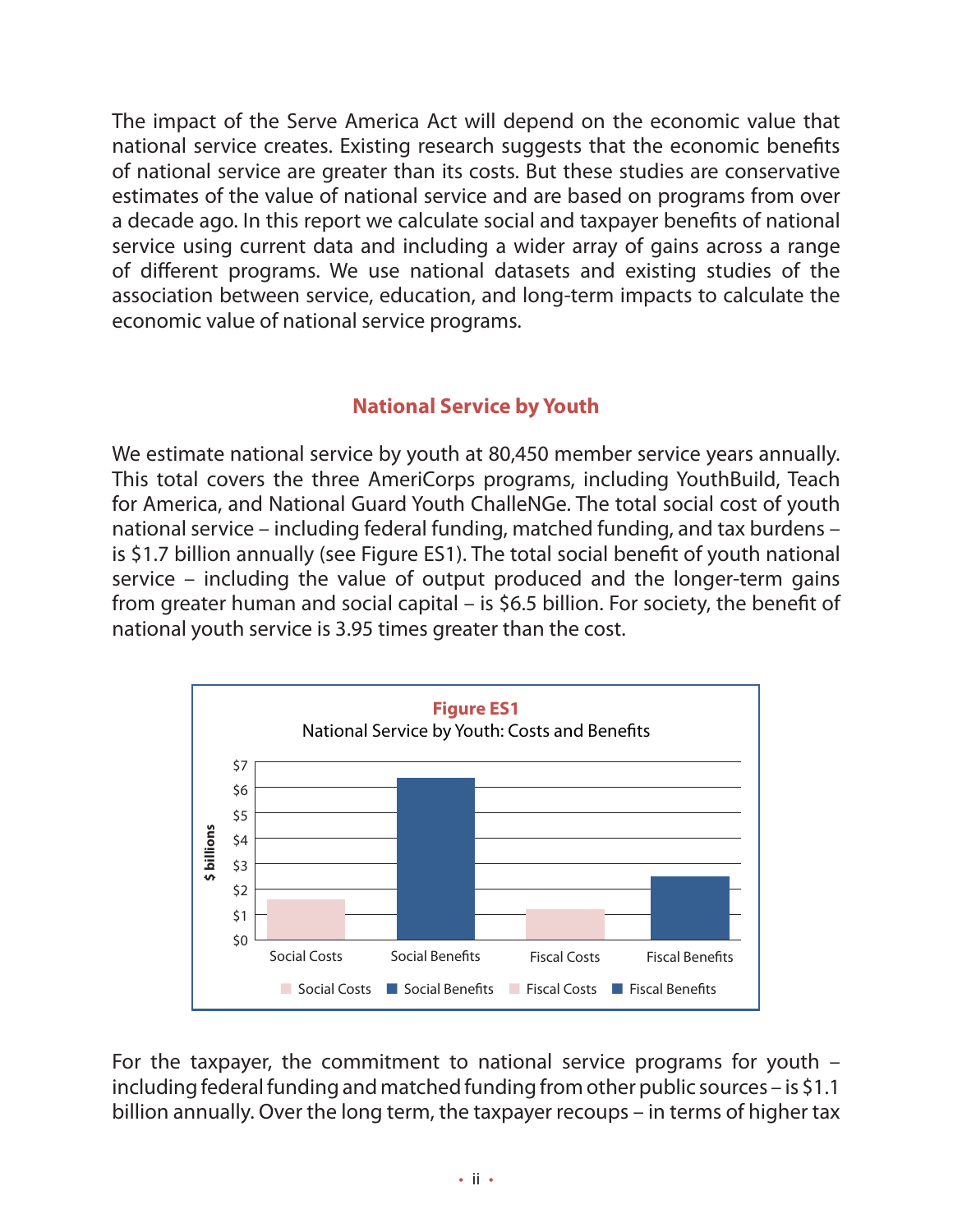revenues from increased output and productivity and lower spending on social programs – an estimated \$2.5 billion. The net difference is a taxpayer gain of \$1.4 billion. For the taxpayer, every dollar spent on youth national service yields over two dollars in savings.

## **National Service by Seniors**

For seniors, we estimate 45,300 full-time equivalent years of national service. In population numbers, over 350,000 seniors participate in national service, but most do so part-time. As well as providing important services to their community, these participants improve their financial security and obtain boosts in health status from volunteering.



The total social investment in national service senior programs – including federal and matched spending and the tax burden – is \$0.4 billion; the social benefits – including the value of services provided and the gains to participating seniors in health and financial security – are estimated to be much greater, however, at \$1.4 billion (see Figure ES2). The social benefits of participation in national service programs by seniors are therefore \$1 billion greater than the costs (or almost four times as large). The returns to taxpayers from these programs are also substantial: many seniors participate in programs to help struggling readers and these services generate economic value over the long-term in raising tax revenues and lowering government spending. The taxpayer costs of national service programs for seniors are \$0.2 billion; the taxpayer benefits are \$0.4 billion (see Figure ES2). Overall, every tax dollar invested yields almost two tax dollars in return.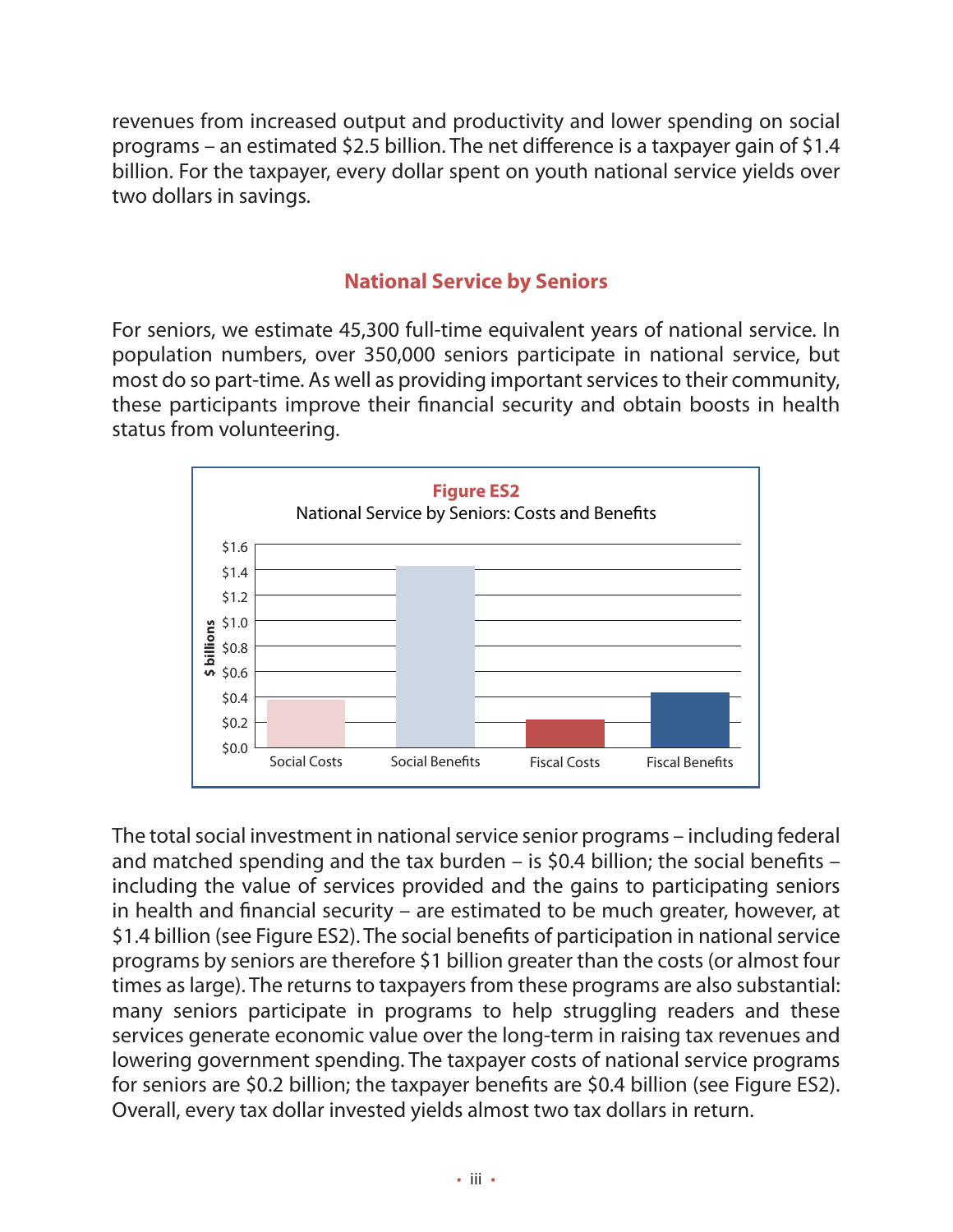## **The Aggregate Value of National Service**

When viewed in the aggregate, the economic value of service by youth and seniors is significant – both for broader society and the taxpayer. Across the 125,750 full-time equivalent national service members annually, the total social cost is \$2.0 billion and the total social benefit is \$7.9 billion (Figure ES3). The benefit-cost ratio is 3.9: for every dollar invested in the network of national service programs currently operating, there is a social return of almost four dollars.

The returns to the taxpayer are also substantial. In the aggregate, total taxpayer spending on national service is \$1.36 billion; the total benefits from this investment for taxpayers are \$2.94 billion (Figure ES3). The fiscal benefit-cost ratio is 2.2. For every dollar invested in national service by the taxpayer, over two dollars is returned in taxpayer savings.



## **Expanding National Service to Reach 1 Million Participants**

There is a strong case for further investments in national service and the Serve America Act of 2009 is a commitment to make that investment by expanding provision across many dimensions. To illustrate the economic consequences of expansion, we simulate five scenarios for national service populations up to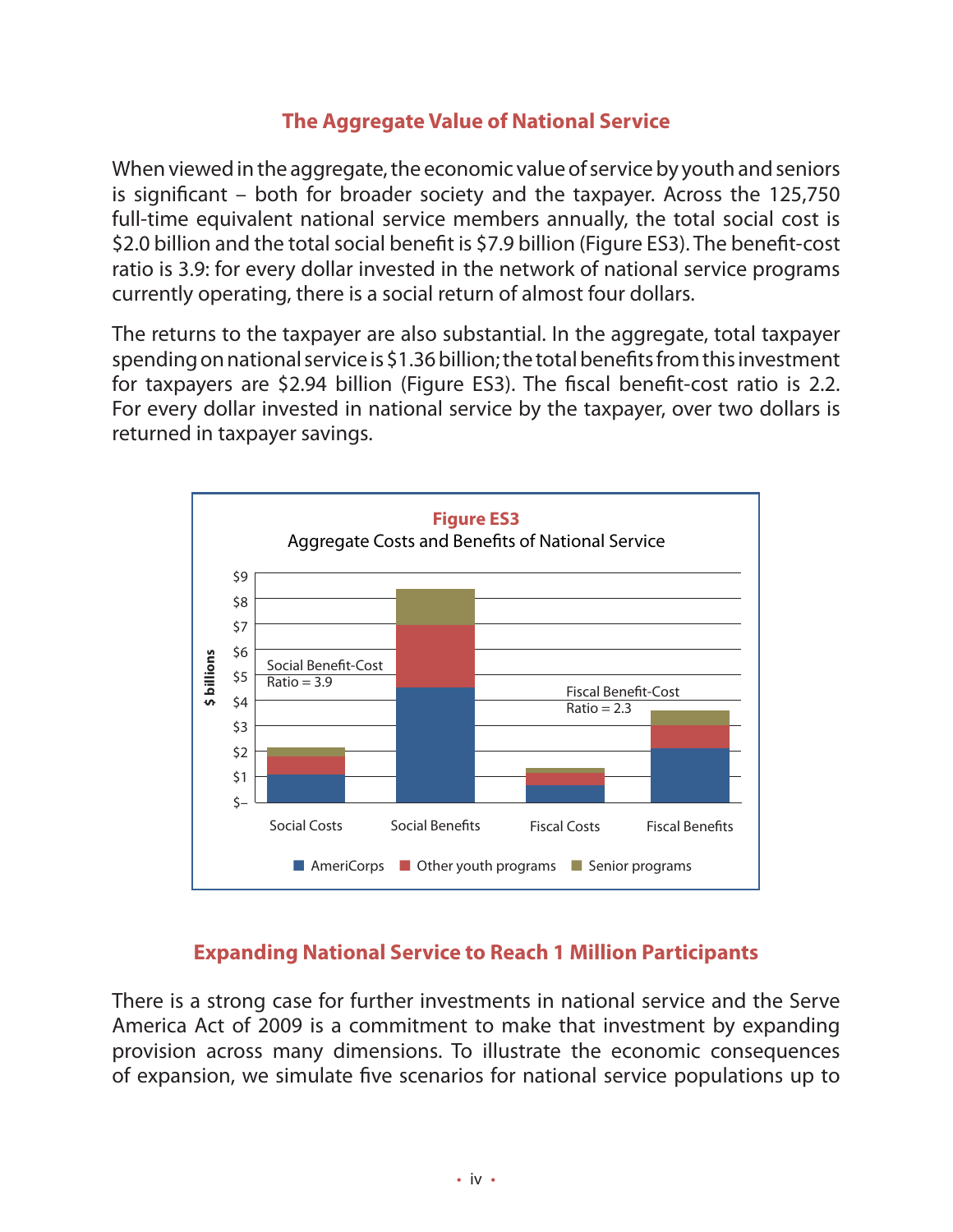1 million youth participants. Although these expansions are relatively large, they entail less than 3% of all youth enrolled in national service programs.

We find that an expansion of national service for youth would be cost-effective. Based on a series of cost-benefit simulations we find that: benefits are likely to increase more than proportionally as more youth participate; and, because of economies of scale, unit costs are likely to fall. The overall effect is to make national service programs more efficient when more participants are involved.



To reach a participation level of 250,000 persons would have a social cost of \$5.0 billion (which would be split across individuals, government agencies, and private groups). At this level, social benefits would be \$23.2 billion (Figure ES4). To reach a participation level of 1 million individuals, the social burden would have to increase fourfold to \$20.7 billion; benefits would increase to \$92.6 billion. At these scales of operation, the benefits would exceed the costs by a factor of 4.5. Expanding national service programs would therefore increase their cost-effectiveness.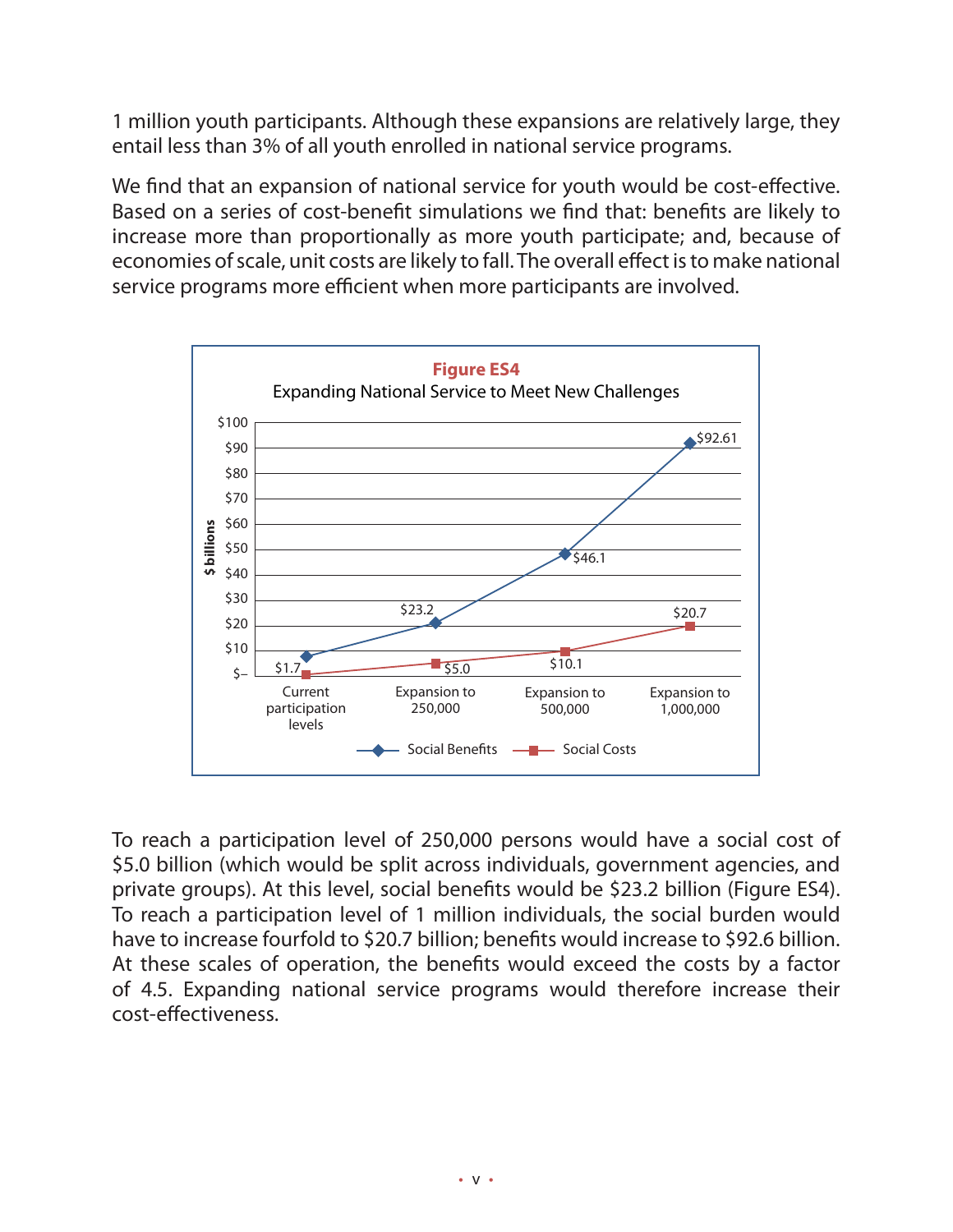## **Funds for Expanding National Service**

Based on the current costs of National Service programs it is possible to calculate the funds needed to reach one million participants. See Table 1.

| Table 1<br>Funding to Expand National Service (\$ millions)                                                                  |         |          |  |  |  |
|------------------------------------------------------------------------------------------------------------------------------|---------|----------|--|--|--|
| <b>Total Amount Each Year when</b><br><b>Additional Annual</b><br><b>1 million Participants</b><br><b>Amount for 5 Years</b> |         |          |  |  |  |
| Federal spending                                                                                                             | \$2,101 | \$11,641 |  |  |  |
| State/local match<br>and private funding                                                                                     | \$1,930 | \$10,690 |  |  |  |
| Total                                                                                                                        | \$4,031 | \$22,331 |  |  |  |

To expand National Service to one million participants requires additional funding of \$4 billion annually over five years. Additional federal spending on National Service would be \$2.1 billion (net of the additional tax revenues from the goods and services produced by work by participants). Matched funding, from state/ local and private sources combined, would be \$1.9 billion (also net of additional tax revenues).

After five years of additional funding, one million youth would be participating in National Service on. The total amount of federal spending would be \$11.6 billion. The total amount of matched spending would be \$10.7 billion.

## **Financing National Service Expansion**

The financing required to expand National Service should be sourced from many groups using a range of financing models.

Currently, CNCS funding for national service programs is approximately \$0.8 billion (with additional funding authorized through the Edward M. Kennedy Serve America Act of 2009). Given that National Service programs generate benefits for many sectors of the economy, the additional funding requirement may be sourced from several departments of the federal government, including the Department of Labor, Department of Education, and Department of Defense.

Similarly, state and local governments already support National Service programs and these investments generate substantial benefits across many sectors of the local economy. Given the value to local communities of National Service, additional funding should be sought for expansion of programs.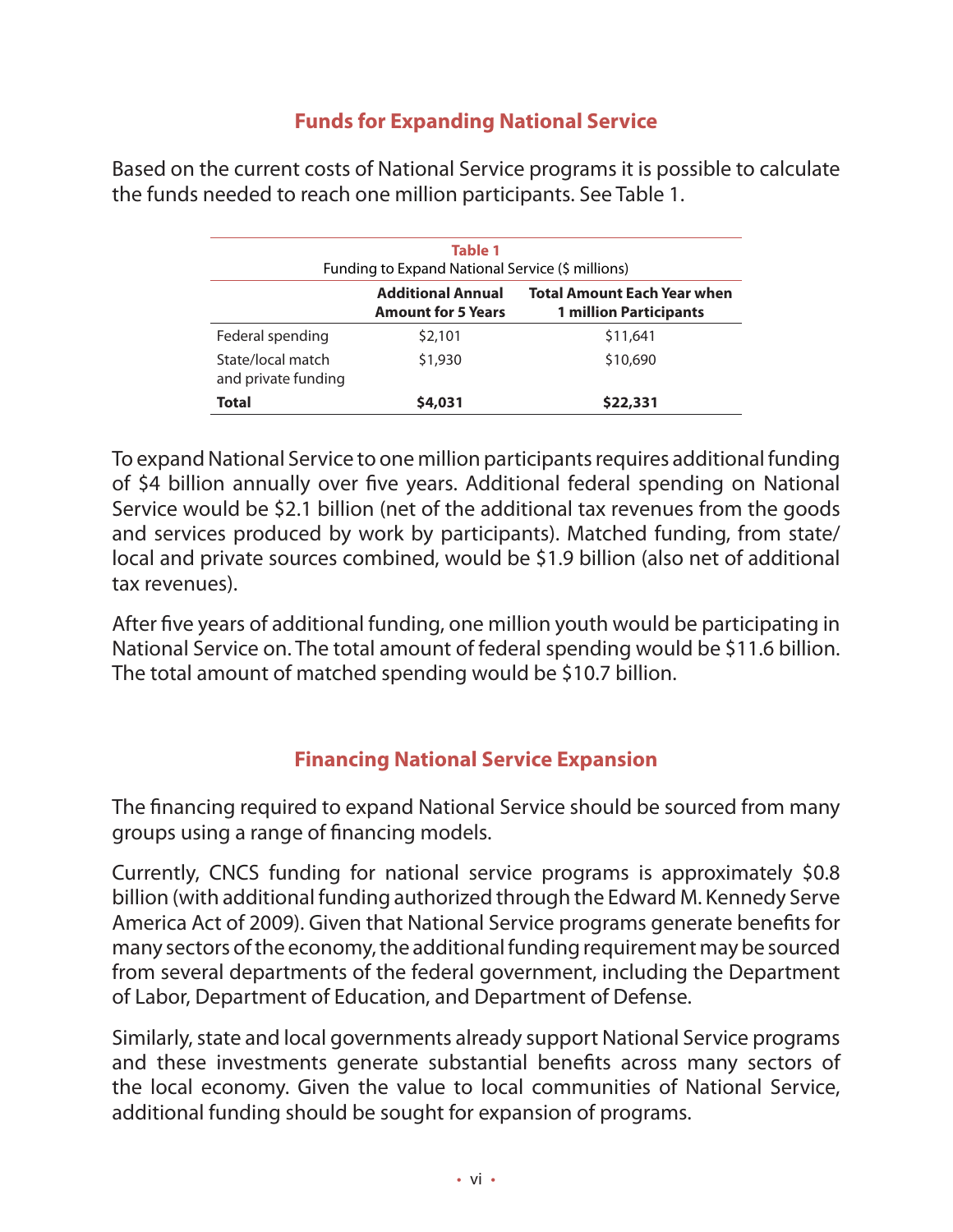To reach one million participants will also require more private contributions. Presently non-federal sources provide about \$1 billion in matching funds to the programs run by the Corporation for National and Community Service. But private charitable donations in the US exceed \$300 billion annually. New private support could be leveraged through many different approaches, including tax incentives and public-private partnerships. Two new approaches are crowd-funding, which may be successful when the program has a clear social value, and Social Impact Bonds, which spread the risk of investment across the private and public sectors.

## **Supporting National Service into the Future**

There are many different ways in which people serve and so create social value. Yet, many more people would serve – or would support others to serve – if they were aware of the economic value of these contributions. An economic framework paints only a partial picture: not all the benefits of national service can be expressed in dollars, and little is known about how to improve community infrastructure and social capital over the long term. Importantly, participants do not view service in money terms but instead value the experience and opportunity to give back to their communities. Nevertheless, national service programs require organizational resources and need funding to persuade people to enroll. This analysis indicates that the economic value of national service far exceeds its costs. This conclusion holds for the participant, the taxpayer, and for the broader society; it holds for each formal service program for which we have credible evidence; and it is predicted to hold even if national service were expanded substantially beyond its current size.

Looking forward to the economic and social challenges over the next decade, the need for national service is likely to grow. Youth, who now bear an increasing proportion of the cost of their postsecondary education, may feel economic pressure to earn more than to serve. For seniors, there are many new opportunities through encore careers and experiences: national service offers a way to make the most of these opportunities as well as improving health status and financial security. Overall, the economic case for further investment in national service is therefore compelling. Encouraging national service makes economic sense.

Through the Serve America Act and other policy reforms, encouragement for national service should be multifaceted and include the public and private sectors. Implementing these policies represents an opportunity to revitalize national service for the future.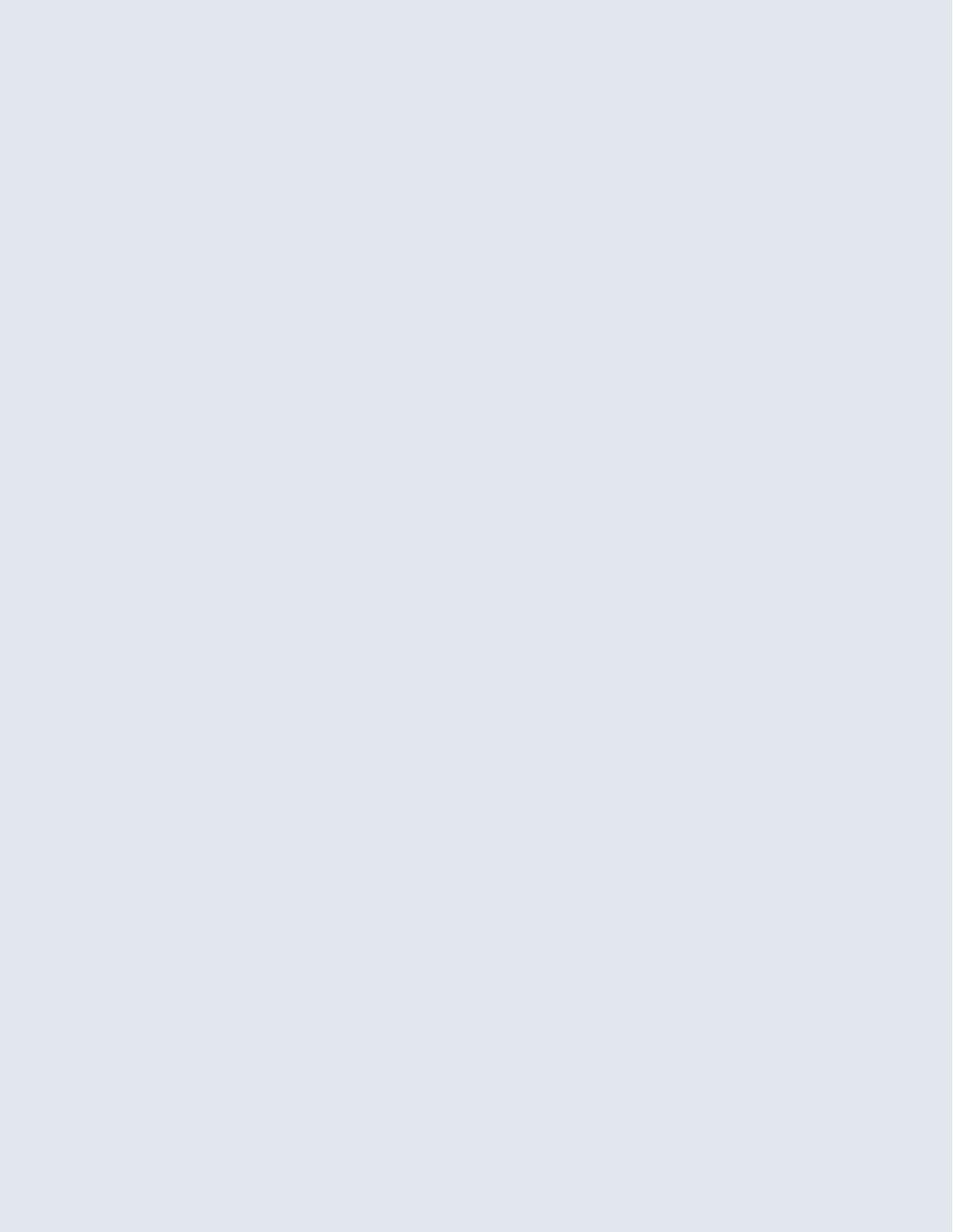## **TABLE OF CONTENTS**

| <b>Summary</b>                                                      | Ť              |
|---------------------------------------------------------------------|----------------|
| 1. Introduction                                                     | 1              |
| 2. Who Participates in National Service?                            | $\overline{2}$ |
| 2.1 Defining National Service                                       | $\overline{2}$ |
| 2.2 Measuring National Service                                      | 3              |
| 2.3 Funding for National Service                                    | 5              |
| <b>3. The Evidence for National Service</b>                         | 6              |
| 3.1 Prior Evidence: The Impacts of National Service on Participants | 6              |
| 3.2 Prior Evidence: The Economic Value of National Service          | 7              |
| 3.3 Moving Forward with Economic Evidence                           | 7              |
| 4. An Economic Framework To Value National Service                  | 9              |
| 4.1 Gains from National Service by Youth                            | 9              |
| 4.2 Gains from National Service by Seniors                          | 11             |
| 5. The Return on Investment to National Service                     | 12             |
| 5.1 Valuing National Service by Youth                               | 13             |
| 5.2 Valuing National Service by Seniors                             | 15             |
| 5.3 Aggregate Social and Fiscal Net Benefits of National Service    | 16             |
| 5.4 Sensitivity Analysis                                            | 17             |
| <b>6. Expanding National Service</b>                                | 18             |
| 6.1 Getting to 250,000, 500,000 and 1 Million Individuals           | 18             |
| 6.2 The Economic Value of Expanding Participation                   | 20             |
| <b>7. Conclusions and Policy Recommendations</b>                    | 21             |
| <b>Acknowledgments</b>                                              | 23             |
| <b>End Notes</b>                                                    | 24             |
| <b>References</b>                                                   | 27             |
| <b>Appendix I: Social and Fiscal Costs of National Service</b>      | 31             |
| <b>Appendix II: Evidence for Youth Volunteers</b>                   | 32             |
| <b>Appendix III: Evidence for AmericCorps</b>                       | 34             |
| <b>Appendix IV: Evidence for Other Service Programs by Youth</b>    | 35             |
| <b>Appendix V: Evidence for Seniors</b>                             | 36             |
| <b>Appendix VI: Expanding National Service Up to 1 Million</b>      | 37             |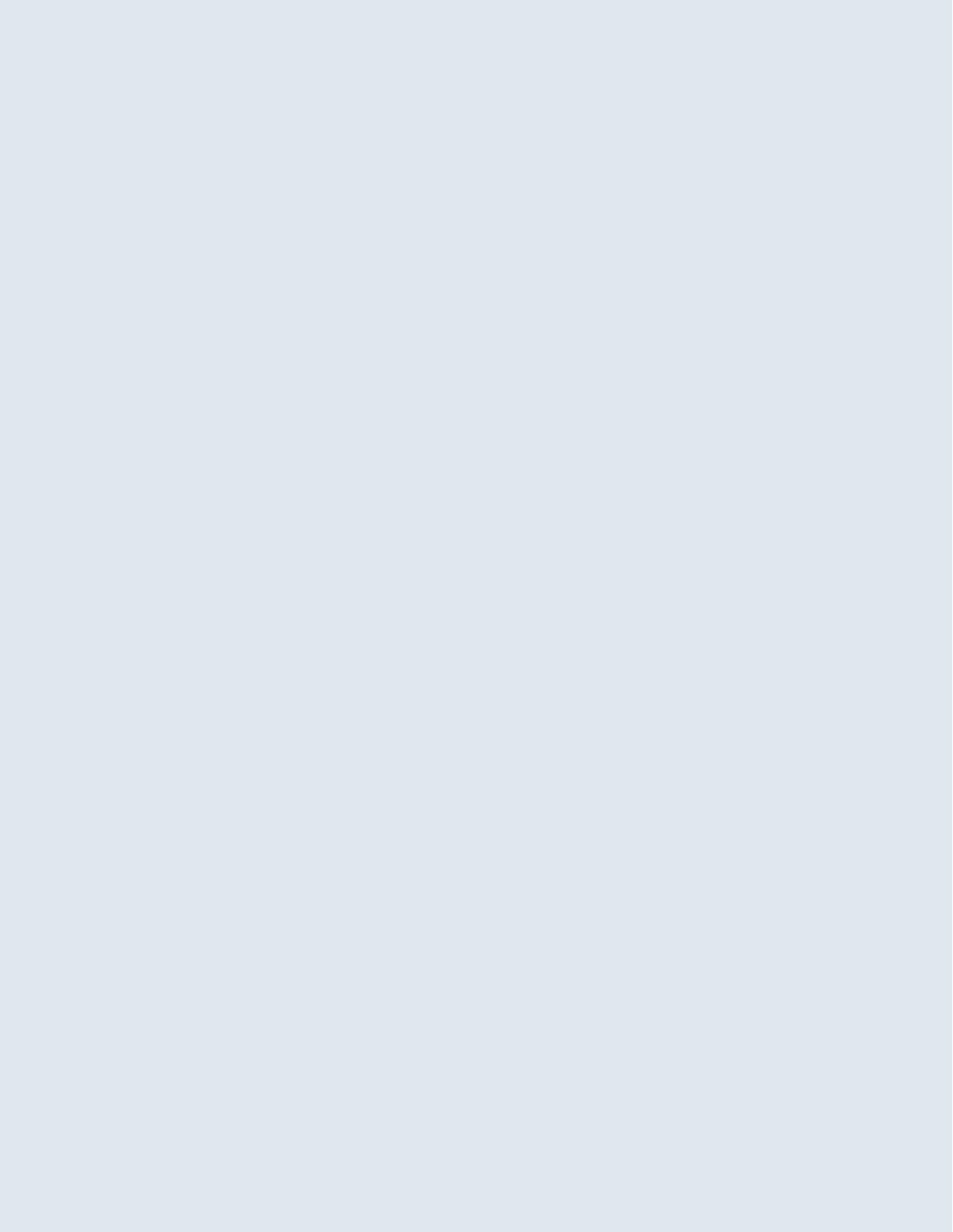## **1. Introduction**

Individuals contribute to their local communities in many ways – through direct volunteering, financial supports, and helping others. They provide services across many sectors including education, housing, health care, and environmental – often where private market or direct government provision is missing (VNS, 2012). These contributions are of enormous value in creating social capital, both by providing services of immediate value to recipients and by developing skills for the volunteers (Sagawa, 2010). Yet, the prospect of declining civic engagement and community involvement remains. This decline might arise from social changes (Putnam, 2000; Levine, 2007; Light, 2008). But it also has an important economic component: with the Great Recession, budgets of non-profit and community agencies have fallen even as the need for social supports has risen (Bridgeland et al., 2009).

It is in this context that the Edward M. Kennedy Serve America Act of 2009 was passed. The Act substantially increases opportunities to serve. It significantly expands AmeriCorps programs, as well as making available more educational awards to AmeriCorps members; and it increases Senior Corps, as well as introducing new ways for older citizens to serve. With additional funding, the Act means greater investments in social programs for low-income communities and in civic infrastructure to help non-profit agencies grow. The Act is a commitment to make service a greater part of American life.

The success of the Serve America Act will depend on how economically valuable these service contributions are. Economic evaluations of service programs are important – they clarify the extent of the benefits from participating in national service and allow these benefits to be compared against the costs of incentivizing individuals to serve. Investments in national service need to be cost-effective so that they have as strong an impact as possible.

Here, we address this key issue by calculating the economic value of national service, by which we mean formal and intensive community service programs such as AmeriCorps and Senior Corps. We begin with a description of existing service programs and their funding. We then review the evidence evaluating the impact and economics of service programs. Typically, economic evaluations of service programs have found benefits that exceed their costs. This result is found even when – as it usually the case – the benefits are considered only in terms of services provided rather than the overall long-term effects. Indeed, many prior evaluations are incomplete, very conservative, or based on evidence from over a decade ago; their usefulness for reforms of national service policy is therefore debatable. To complement this economic evidence and to give a full evaluation of the net benefits of service, we undertake a series of empirical investigations. Using a series of national datasets and extant studies, we identify key impacts from service and then assign these an economic value. We calculate the public costs of supporting these programs and the economic benefits of participation. We count both the immediate benefits – the hours of output provided by participants – and the long term benefits that arise from the new skills and competencies acquired by the participants. We express these costs and benefits in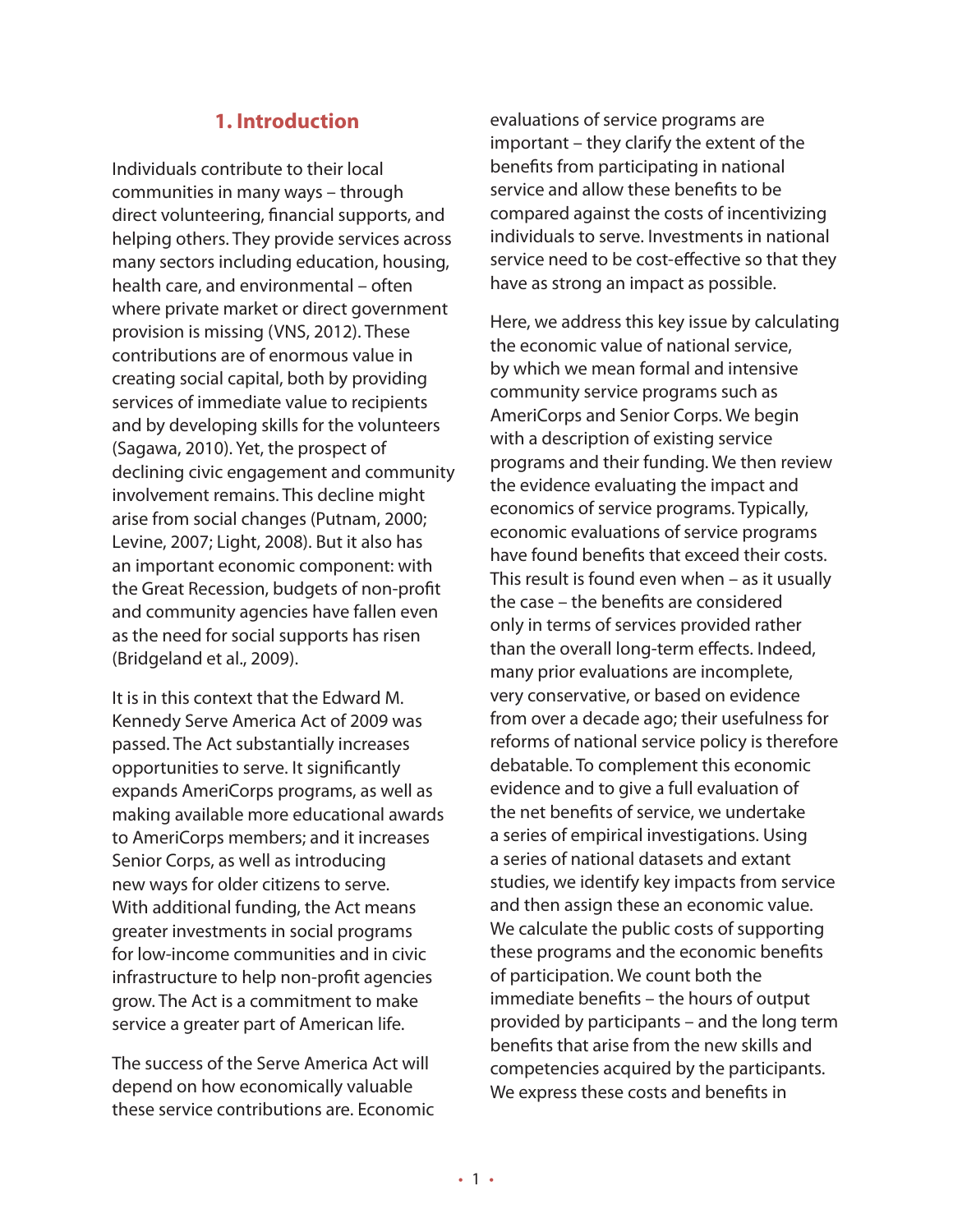a consistent way that allows them to be compared directly and so determine a benefit-cost ratio or return on investment. We calculate these ratios both for society as a whole and for the taxpayer.

National service by any group is valuable but we emphasize the value of service for youth and senior citizens who are at life 'transition points'. For youth, it is critical to invest in skills-building as early as possible. The Great Recession has only heightened this imperative to ensure youth have skills that will help them secure work (McBride et al., 2004; Bell and Blanchflower, 2011). There is now substantial literature on disconnected or opportunity youth, individuals who are neither in education or working and who have limited prospects. Effective investments are needed to help these youth (Belfield et al., 2012). For seniors, the benefits of service are also powerful. These include the opportunity for 'encore' careers, as well as greater financial security, improvements in health, and greater integration into the community (Freedman, 2010; Morrow-Howell and Tang, 2004; Bridgeland, Putnam and Wofford, 2008). Seniors also have valuable career skills that make their volunteer contributions especially productive. Demographic changes – the aging of the baby boomer generation – mean there is an increasing need for productive endeavors for seniors to participate in. Our analysis therefore focuses on national service by youth and seniors.

Finally, we consider specific policy commitments – to progressively expand national service so that up to one million individuals are participating on a full-year equivalent basis. We project forward both the marginal costs and benefits of expansion under different scenarios. These projections

are useful for predicting the likely effects of the Serve America Act.

Overall, we find very strong benefits from investments in national service and these benefits exceed the costs of implementing service programs. From the perspective of both society and the taxpayer, national service programs represent a worthwhile investment. As well, we find that the economic case for expanding national service is powerful. Under all scenarios, the economic value of expanding national service is very high and significantly exceeds reasonable policy costs. By complementing evidence on the social consequences of service, this economic evidence strengthens the case for investments in national service.

## **2. Who Participates in National Service?**

## *2.1 Defining National Service*

There are many different ways to serve the nation. In formal organizations, such service might be compensated and follow routines that resemble traditional employment (although the cost for such service is below market rates – that is part of the service and is typically a function of labor agreements on employment). This type of full-time national service is often to address a specific objective or to build up the capacity of an organization to use more volunteers to meet a goal. Alternatively, service may be equated with volunteering: this is typically unpaid, informal, of shorter duration and may be motivated to address a specific local need (e.g. clean up of environmental damage). Both types of service can convey strong economic and social benefits.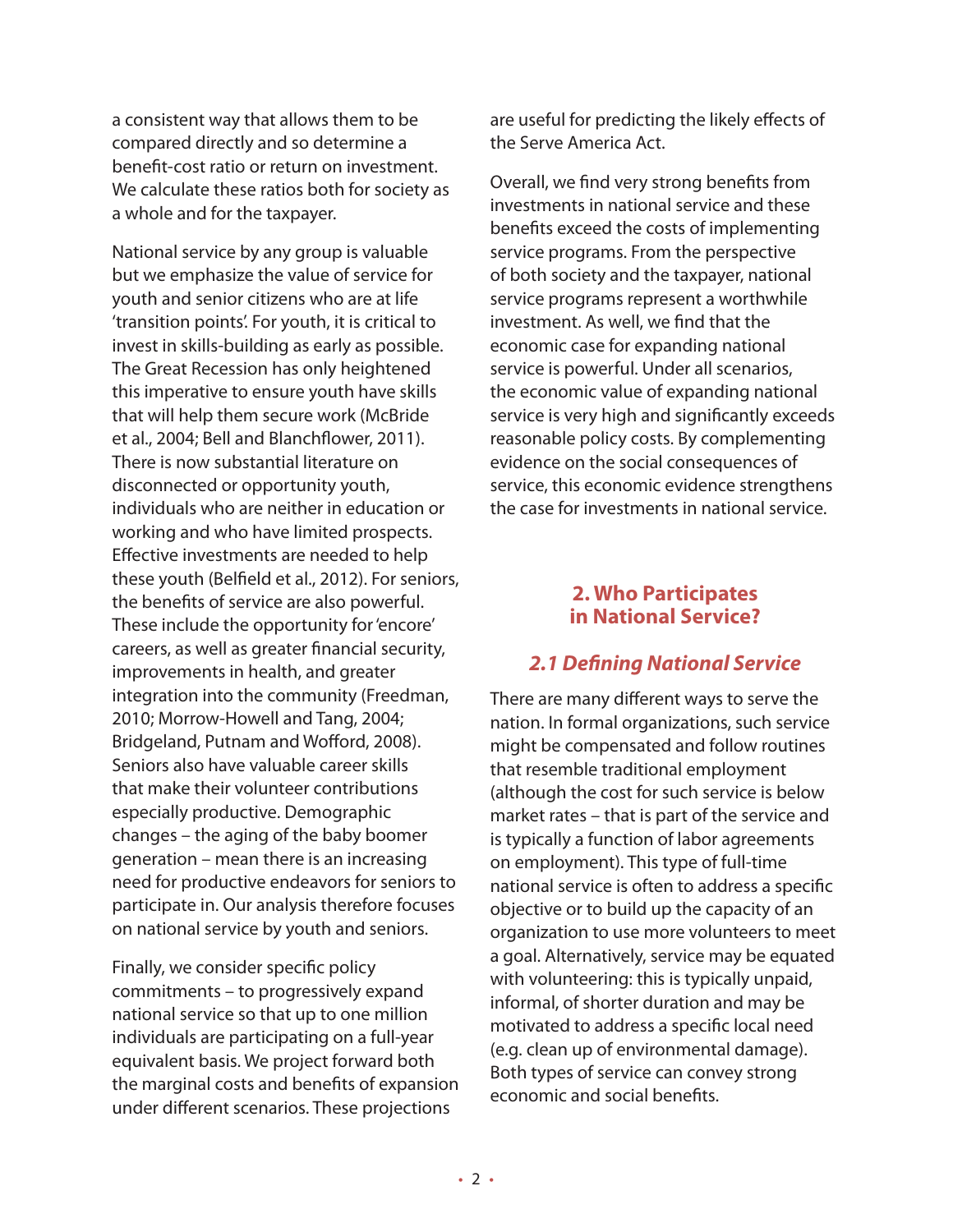In this analysis, we focus on more formal and full-time (or full-time equivalent) programs and we refer to these collectively as 'national service'. Recognizing the many avenues through which people contribute to their communities, we emphasize the goal-directed nature of service (rather than for the purpose of finding employment or social interactions) and activities that are regular and substantive. Other forms of volunteering may be equally beneficial but identifying their benefits is more challenging for researchers because these forms are highly varied and little data is available. Thus, we look primarily at service in a 'Corps-like' organization but include programs beyond those at the federal level.

## *2.2 Measuring National Service*

Across the population, general volunteering rates are significant. In 2011, over 64 million individuals volunteered. The growth in volunteering rates occurred most dramatically from 2001 through 2005, although since then rates of general volunteering have largely been flat. The Bureau of Labor Statistics estimates that over one-quarter of all adults over 25 volunteered during 2010, with the median contribution being 52 hours. This equates to a volunteer 'full-time equivalent workforce' of almost 9 million persons annually. However, the nature and intensity of volunteering varies: most of this volunteering was within a religious community, with educational or youth service volunteering (including parental participation in schools) next in scale, and then social or community service.<sup>1</sup> Also, many volunteers participate intermittently and temporarily over a period of time.

Beyond general volunteering, there are many formal and intensive service programs and these comprise our national service group. In contrast to general volunteering, applications for these programs have been steadily increasing.

At the federal level, these programs are AmeriCorps (State and National, VISTA, and the National Civilian Community Corps), and, for older adults, Senior Corps (including RSVP, the Foster Grandparent program, and the Senior Companion Program). These programs are primarily supported by the Corporation for National and Community Service (CNCS). In addition, CNCS provides funds to promote economic opportunity, healthy futures and youth development as well to improve civic infrastructure (through its Social Innovation Fund and Volunteer Generation Fund, respectively).

Important national service programs include state Conservation Corps and Habitat for Humanity (annual volunteer rate 250,000) and City Year (over 2,500 members in 2012-13), both of which are funded under CNCS. After 9/11, a disaster preparedness and response infrastructure called Citizen Corps was developed, including: a new Medical Reserve Corps (more than 200,000 volunteers at nearly 1,000 sites); expanded Community Emergency Response Teams; Volunteers in Police Service; Fire Corps; with Citizen Corps Councils to organize these efforts. These agencies are organized through the Department for Homeland Security. For youth and young adults, programs include: Teach for America; Teen CERT; Student Conservation Association; Preserve America Stewards; as well as local Youth Corps groups. Many of these programs overlap with AmeriCorps participation and receive funds through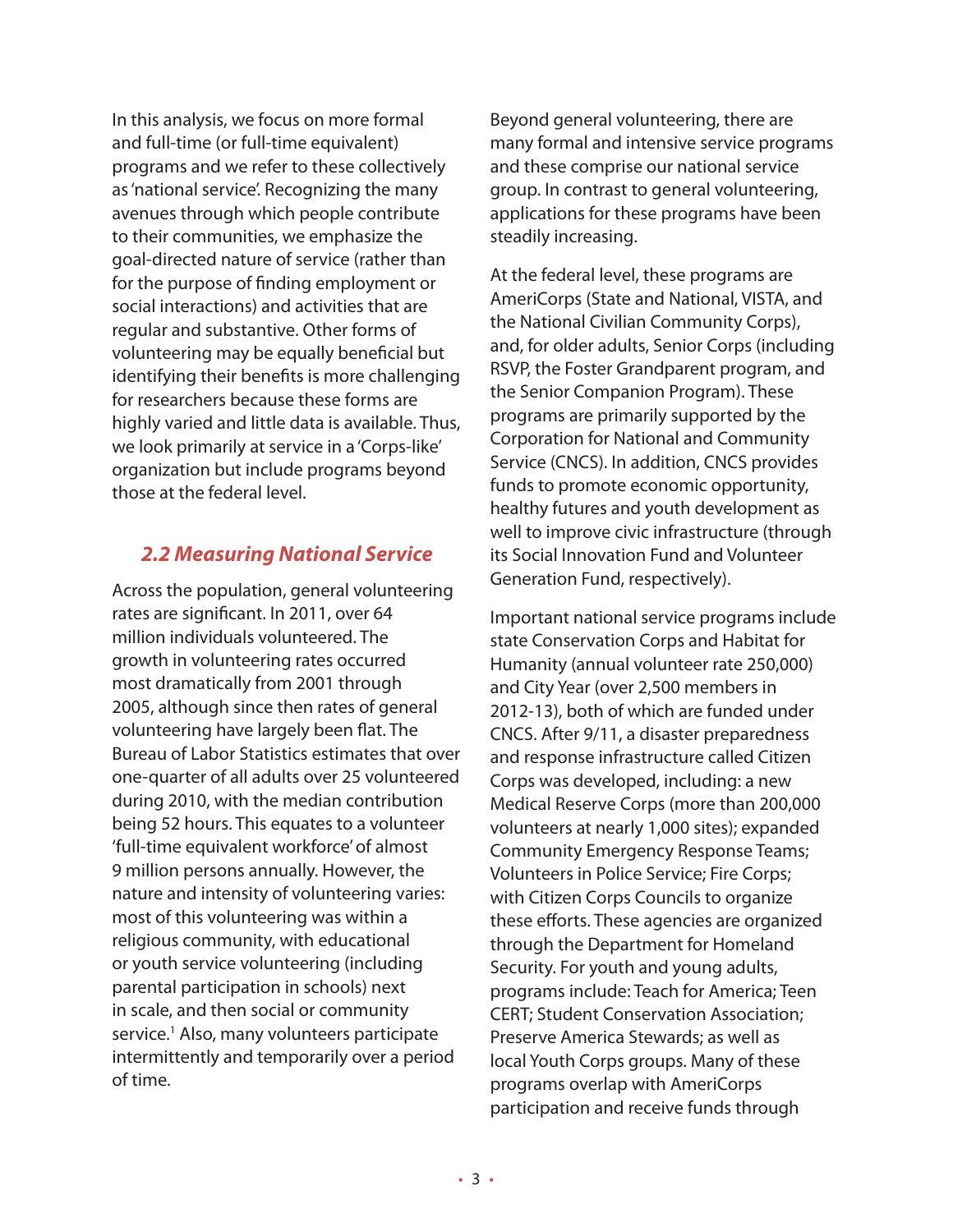CNCS and the Department of Homeland Security (and Department of Labor). So to avoid double-counting we subsume most of them into our count of AmeriCorps members.<sup>2</sup> There are also programs that share similar features of community service as per the AmeriCorps model. One example is National Guard Youth Challenge, which is an intensive residential program. Another important program is YouthBuild, which engages youth in a comprehensive service program that is equally weighted toward community service (e.g. affordable housing) and toward academic classes to help students complete their high school education and prepare them for college.<sup>3</sup> For older adults, Experience Corps literacy programs are offered in selected cities across the U.S.. Many of these senior programs are supported by CNCS also. Across this sector, many programs coordinate with each other. All these programs leverage participation from local businesses, schools, and community groups.

#### **Figure 1**

National Service Annual Participation Member Service Years / Full-time Equivalents



Overall, we estimate that – expressed in member service years or full-time equivalents –approximately 125,750 persons annually participate in formal and substantive national service commitments. The distribution of national service participation by program is given in Figure 1.4 The umbrella of federal AmeriCorps programs are the largest, with participants spread across a range of programs. For analysis, the State and National AmeriCorps member enrollment of 31,600 does not include AmeriCorps participants in YouthBuild and Teach for America. These latter two programs have 10,000 and 9,000 participants annually, many of whom receive funding through AmeriCorps. Finally, for youth there are 18,000 National Guard Youth Challenge participants. For older service members, there are 45,300 full-time equivalents across Senior Corps and Experience Corps.

These estimates reflect the specific unit of measurement – member service years (for youth) and full-time equivalent service years (for seniors). Many groups do not participate full-time year round. Across all AmeriCorps members in 2012, 46% were classed as full-time, 12% were part-time, and 42% participated at reduced part-time. For Senior Corps, in headcount numbers there are over 350,000 participants. However, our unit of measure allows us to calculate the economic consequences of service and to model the economic consequences of its expansion. Notably, when expressed in these units, it is clear how relatively small national service programs are. The total youth population is over 35 million; just counting those not in education or working the youth population is over 7 million. The retired population is over 40 million. General volunteering is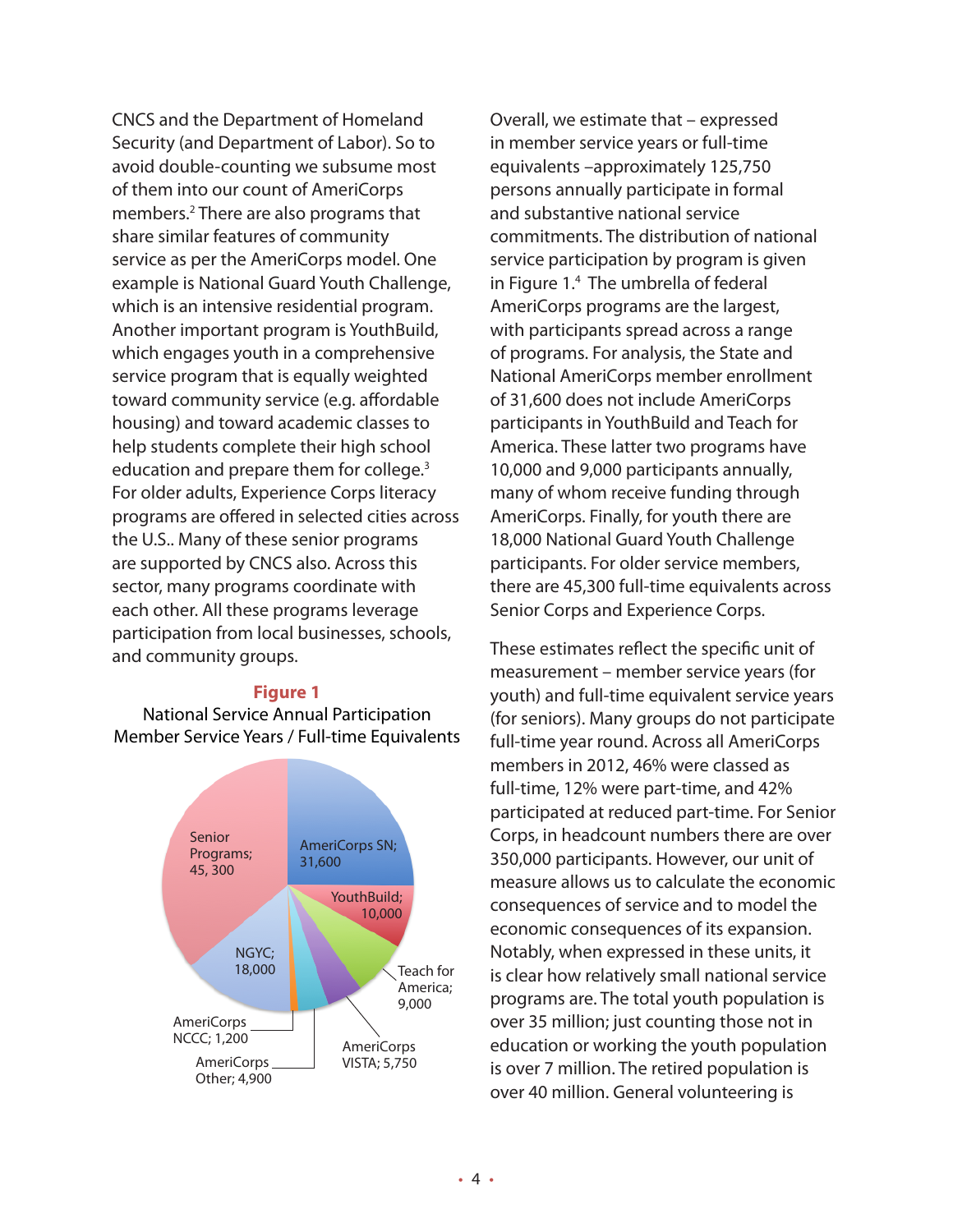over 9 million full-time equivalent persons. Currently, national service programs cover only a few percent of eligible individuals. Thus, there appears to be considerable scope for expanding these formal national service programs.

## *2.3 Funding for National Service*

The biggest single commitment to national service comes from the Corporation for National and Community Service. The CNCS total budget in 2011 was \$1.1 billion, although this includes spending on items outside our analysis.<sup>5</sup> Direct federal program funding for CNCS was \$685 million in 2011 (excluding administrative costs and education awards). AmeriCorps is the biggest program in terms of federal appropriations: its budget is \$349 million, of which two-thirds is allocated by competitive grants and one-third by formula. VISTA has a budget of \$99 million to provide grants and support volunteers for community organizations, and NCCC has a budget of \$29 million for programs that give young people opportunities. Senior Corps has a budget of \$206 million which is allocated to organizations providing services.

These are baseline amounts that reflect only direct federal spending. Plus, there is significant federal funding that is allocated as educational awards to national service members. Given this federal support, agencies that operate national service programs (such as City Year or Teach for America) must raise significant additional funding to implement effective and comprehensive programs. Based on a review of the financial statements of these agencies, we calculate that these agencies leverage an additional 47% in funding beyond the

federal commitments. Most of this additional funding comes from private donations, but some also comes from state or local government grants.<sup>6</sup> Finally, to make a full accounting of the social costs of investments in national service it is necessary to include the marginal excess tax burden, i.e. the economic cost associated with raising taxes to pay for national service programs.<sup>7</sup>

### **Figure 2**

Total Social Cost of National Service Federal Spending, Matched Spending, and Tax Burden (\$ millions)



Figure 2 shows the total social cost of national service programs for youth and seniors in 2012. These total social costs include all federal spending (including administration), education awards, matched spending, and the tax burden. Disaggregated estimates are given in Appendix I. In total, this social investment in national service programs is \$2.02 billion, significantly more than the direct federal expenditure on national service. We measure costs using this social perspective so they can be compared to the social benefits of national service. The taxpayer or fiscal cost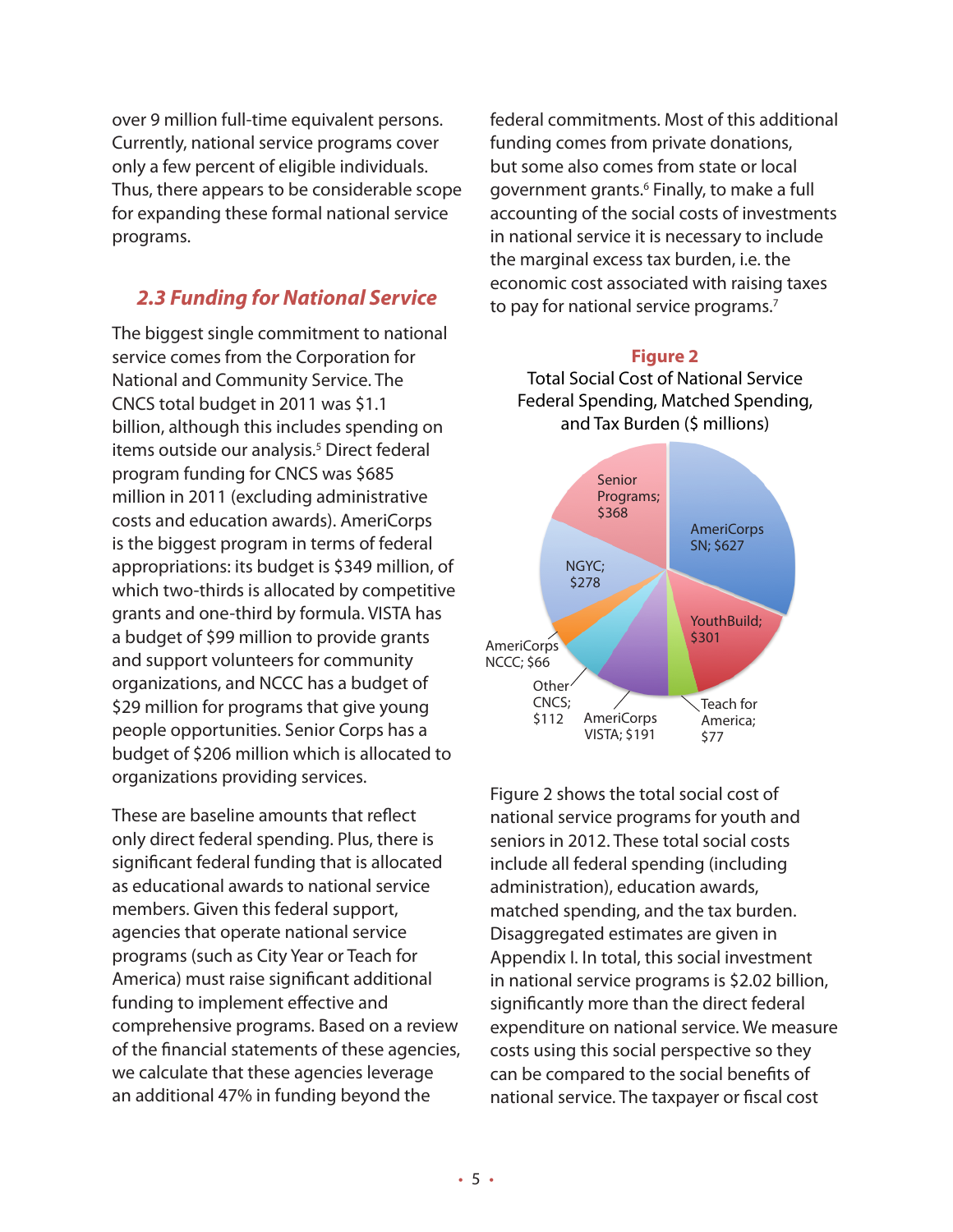of national service is much lower. It excludes any private donations required to support the programs. Expressed purely in terms of what the taxpayer commits to national service, total annual spending is estimated at \$1.36 billion. (Appendix I gives more details).

These commitments to national service are substantial amounts, but they should be set in context. By comparison, total charitable donations last year represented over \$300 billion in 2012.<sup>8</sup> This disparity suggests, first, that public spending is unlikely to displace private contributions and, second, that effective national service programs might significantly expand provision by leveraging even a fraction of these private donations.

Critically, these social and taxpayer expenditures do not measure the economic value of national service. They do not tell us the economic benefits of participation and so whether national service is a good public investment. As we show below, the full economic value of national service far exceeds these spending amounts.

## **3. The Evidence for National Service**

## *3.1 Prior Evidence: The Impacts of National Service on Participants*

There is considerable literature on the positive impacts from service (Frumkin and Jastrzab, 2010). There are immediate benefits from the delivery of services to groups in need. As well, participants in national service also obtain valuable skills, become more involved in civic activities, and progress further in their education.

Several studies have looked specifically at AmeriCorps. For example, a detailed empirical investigation of a large sample of AmeriCorps participants identified gains in: civic engagement; members' connection to the community; and knowledge about problems facing the community (Frumkin et al., 2009). Community-wide spillover benefits have also been found from these programs. For older participants, such as those in Experience Corps, there is evidence of gains in health, self-esteem, life satisfaction, financial help, and civic capital.9

For youth, corroborating evidence comes from programs that share these objectives, such as City Year and YouthBuild. Programs with educational service goals have also been found to be especially effective, such as Teach for America, Citizen Schools, and City Year programs.<sup>10</sup> For environmental and conservation programs, there is less evidence beyond calculation of their direct role in providing services.

However, there are challenges in identifying the benefits of service. Many of the impacts are multi-faceted (on the 'Swiss Army Knife' metaphor, see Perry et al., 1999); some are overlapping. Others are very hard to measure: individual effects, such as a tolerance for diversity, may be hard to verify; as might community-wide effects, such as improved civic infrastructure, when programs are small. Few participants have been followed over a long time frame: despite its emphasis on developmental skills, little is known about the formative benefits of service over time. Together, these challenges make it hard to put together a comprehensive picture of the aggregate benefits of service from existing evidence.<sup>11</sup>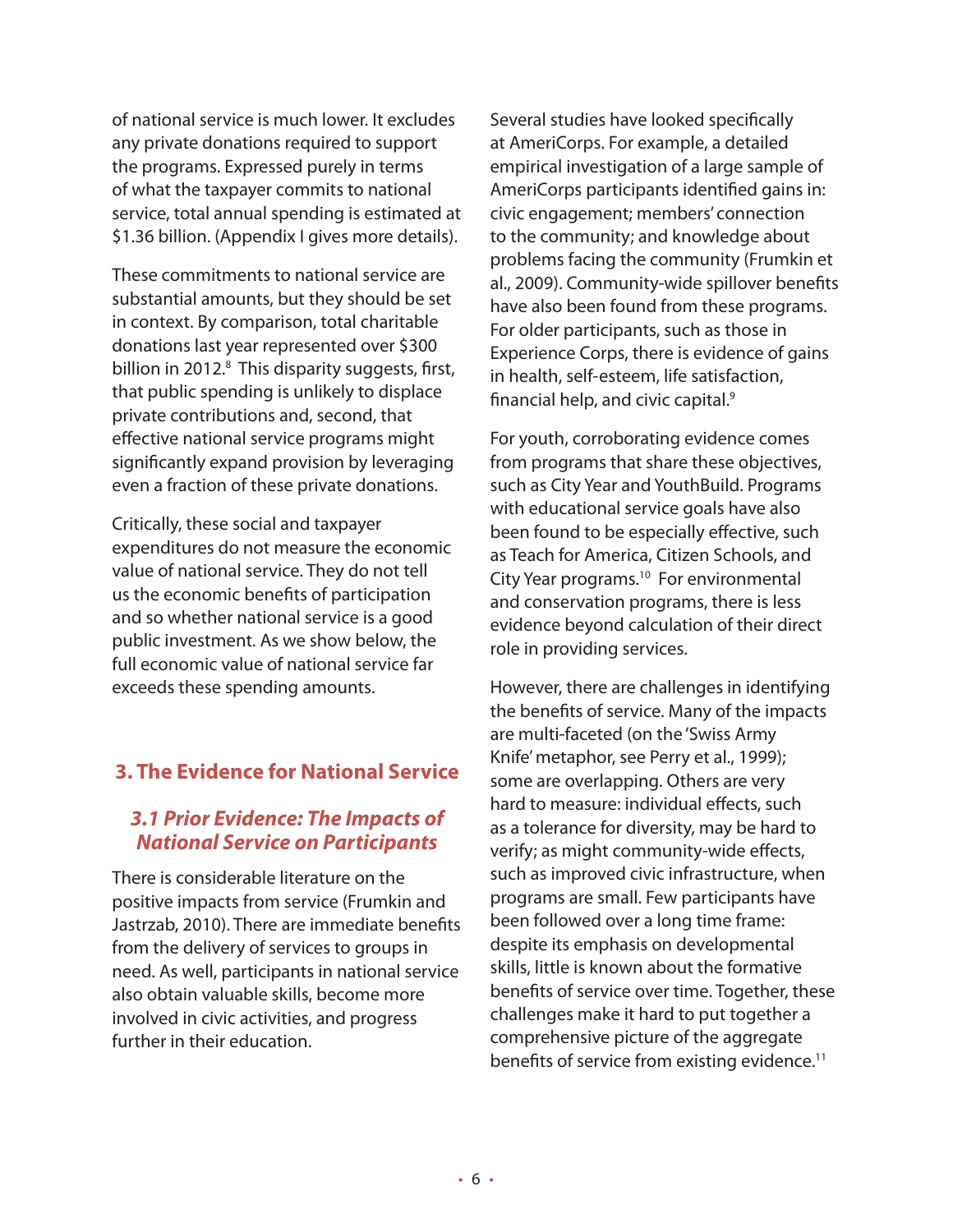## *3.2 Prior Evidence: The Economic Value of National Service*

There are some economic evaluations of public service. In their review, Perry and Thompson (2004) catalog 14 cost-benefit analyses (CBAs). Summarized in Table 1, these CBAs show how the benefits of service programs exceed their costs. There have been eight CBAs of AmeriCorps. All have found benefit-cost ratios greater than one, i.e. the benefits exceeded the costs. Three CBAs of Conservation Corps programs have been performed. One found benefits that were less than the cost of the program but the difference was very small. Two CBAs of housing programs have found very strong benefits that easily exceed their costs, as did the lone CBA of a care program. These analyses suggest that investments in service programs easily pay-off for society.12

|                       | <b>Table 1</b><br><b>Cost-Benefit Analyses of National Service Programs</b> |                                                  |  |  |  |  |  |
|-----------------------|-----------------------------------------------------------------------------|--------------------------------------------------|--|--|--|--|--|
|                       | Number of<br><b>Studies</b>                                                 | Range of<br><b>Benefit-Cost</b><br><b>Ratios</b> |  |  |  |  |  |
| AmeriCorps            | 8                                                                           | $1.23 - 2.51$                                    |  |  |  |  |  |
| Conservation<br>Corps | 3                                                                           | $0.96 - 1.59$                                    |  |  |  |  |  |
| Housing<br>programs   | $\mathcal{P}$                                                               | $2.40 - 3.90$                                    |  |  |  |  |  |
| Care programs         |                                                                             | 1.20                                             |  |  |  |  |  |

*Sources:* Perry and Thomson (2004); Aguirre International (1999).

Evidence from other sources is also supportive. Studies of workforce development programs and job growth programs identify positive labor market effects (Sagawa et al., 2008; VNS, 2012b). In a review of training programs, Holzer (2012, Table 3) calculates benefit-cost ratios using evidence from the Sectoral Employment Impact Study. Even with rapid fade-out of effects and graduation rates of only one-half, these training programs yield earnings benefits that exceed program costs.<sup>13</sup>

Evidence from the recent CBA of National Guard Youth ChalleNGe (NGYC) is also supportive. This federally-funded program offers a comprehensive set of supports within a quasi-military structure and emphasizes community service. Participants in NGYC experienced significant and durable gains, with benefits both of more human capital and better labor market outcomes. Benefits to NGYC participants were estimated at 2.7 times the costs of the program.14 Finally, community-level economic impacts of service have also been calculated. Using aggregated national data, NCOC (2011) found service rates to be associated with lower unemployment rates: an increase of one point in volunteering within a locality is associated with 0.192 percentage points less unemployment. Similarly, NCOC (2012) looked at civic engagement: having one more nonprofit agency per 1,000 residents was associated with an unemployment rate that was lower by 0.5 percentage points. These are very strong effects.

## *3.3 Moving Forward with Economic Evidence*

Although the evidence is promising, a number of gaps remain in making a full economic case for national service. The CBAs listed in Table 1 are persuasive but they vary in important dimensions: they include different sets of benefits; and the evidence is projected over different time periods using different discount rates. These results therefore cannot be pooled into an average return on investment. Moreover, all these studies were based on service participation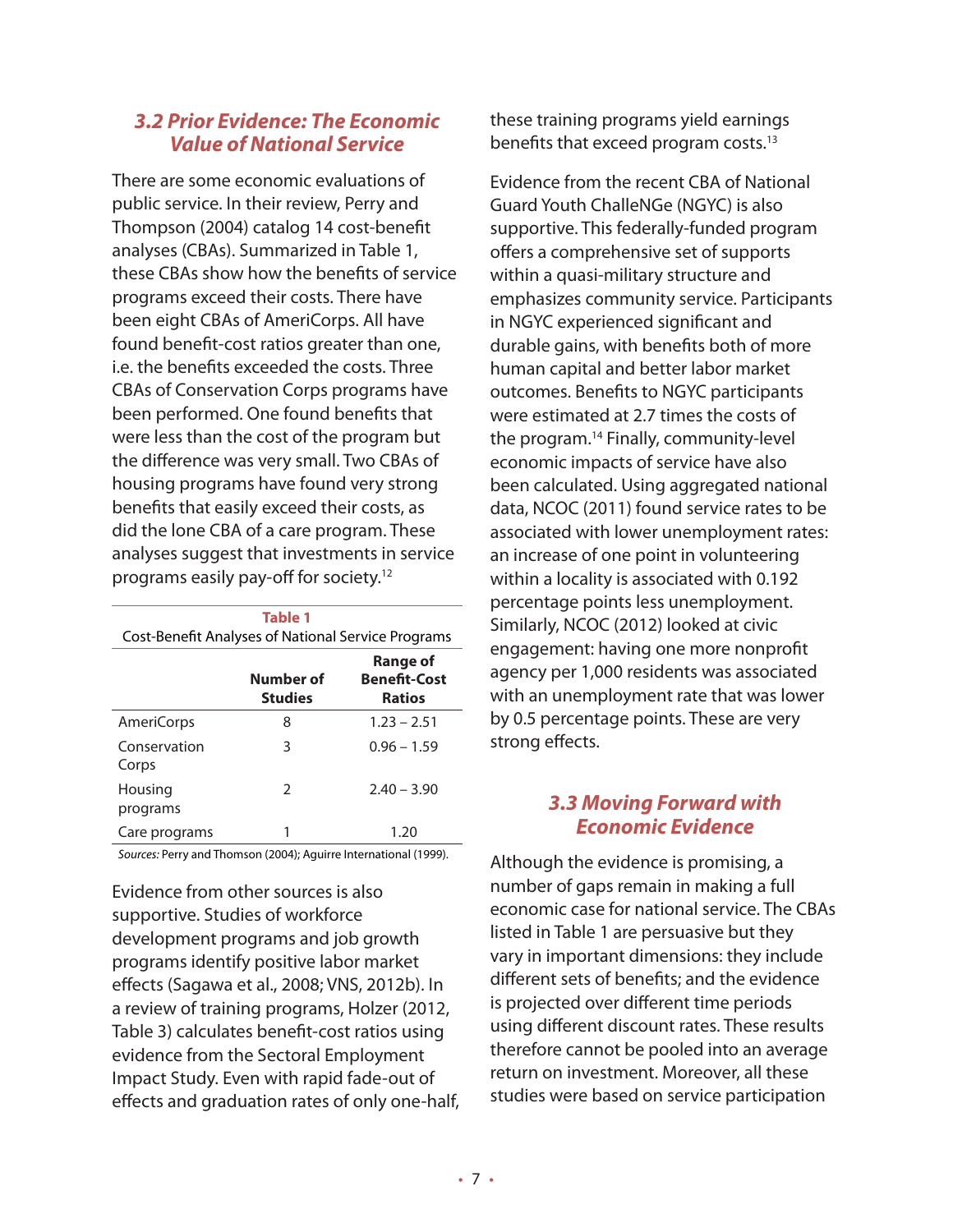during the 1990s or earlier. Most importantly, much of the economic literature has adopted the participants' perspectives rather than calculating the aggregate economic effects of investing in national service programs.

A full economic evaluation requires several steps. First, it is important to count all benefits so they can be compared to the costs of implementing the program. As noted above, it is difficult to itemize all the gains from national service. Evidence on job growth programs is useful but national service conveys significantly more extensive benefits, especially socialization for youth and social re-engagement for encore citizens (Bartik, 2010). Benefits to the wider community are also important. For example, conservation projects or crime prevention projects may raise property values and promote investments in civic infrastructure. Educational mentoring programs may encourage students to invest more in their education and communities to invest more in their schools. Relatively little is known about the latter benefit but the strong returns to accumulating more human capital are well-established. Second, economic evaluations require evidence that can be expressed in money terms. Certainly, some of the established gains, such as self-esteem and tolerance for diversity, are difficult to put an economic value on. Yet, even education and labor market gains are sometimes not expressed in ways that allow them to be monetized.<sup>15</sup> Finally, benefits should be measured over an appropriate time frame: national service has a strong influence on personal development and so its benefits are likely to endure over time. Much of the existing literature uses cross-sectional evidence collected either

during participation or within a couple of years after participation. Longer term gains (such as earnings) are therefore likely to be undervalued.

For simplicity, economic evaluations of national service have typically focused on the value of the time committed by the participants in relation to the services provided. This 'supply-side' approach assumes that the value of national service is reflected in whatever it would have cost to purchase the service privately. An Experience Corps reading program is therefore valued in terms of how much the school would have had to pay for teachers to provide the same program.<sup>16</sup> But this market wage valuation neglects the fact that volunteers do not regard their time as work time and so do not implicitly price it in the same way. Many volunteers enjoy participation and so gain a 'consumption value' that workers performing a similar service do not. This consumption value is one of the benefits of service. Thus it seems likely that the most common wage-based measure is a conservative estimate of the economic value of the time of volunteers.<sup>17</sup> Moreover, the more appropriate way to value an investment is to compare these to the opportunity costs to the full set of benefits that flow from the investment. In the case of education, the value of having an educated population is much greater than the cost of providing education. Thus, the supply-side approach, although useful, almost certainly undervalues national service.

Lastly, several gaps remain in economic evaluations of particular public service programs. For example, despite evidence on their effectiveness, we are not aware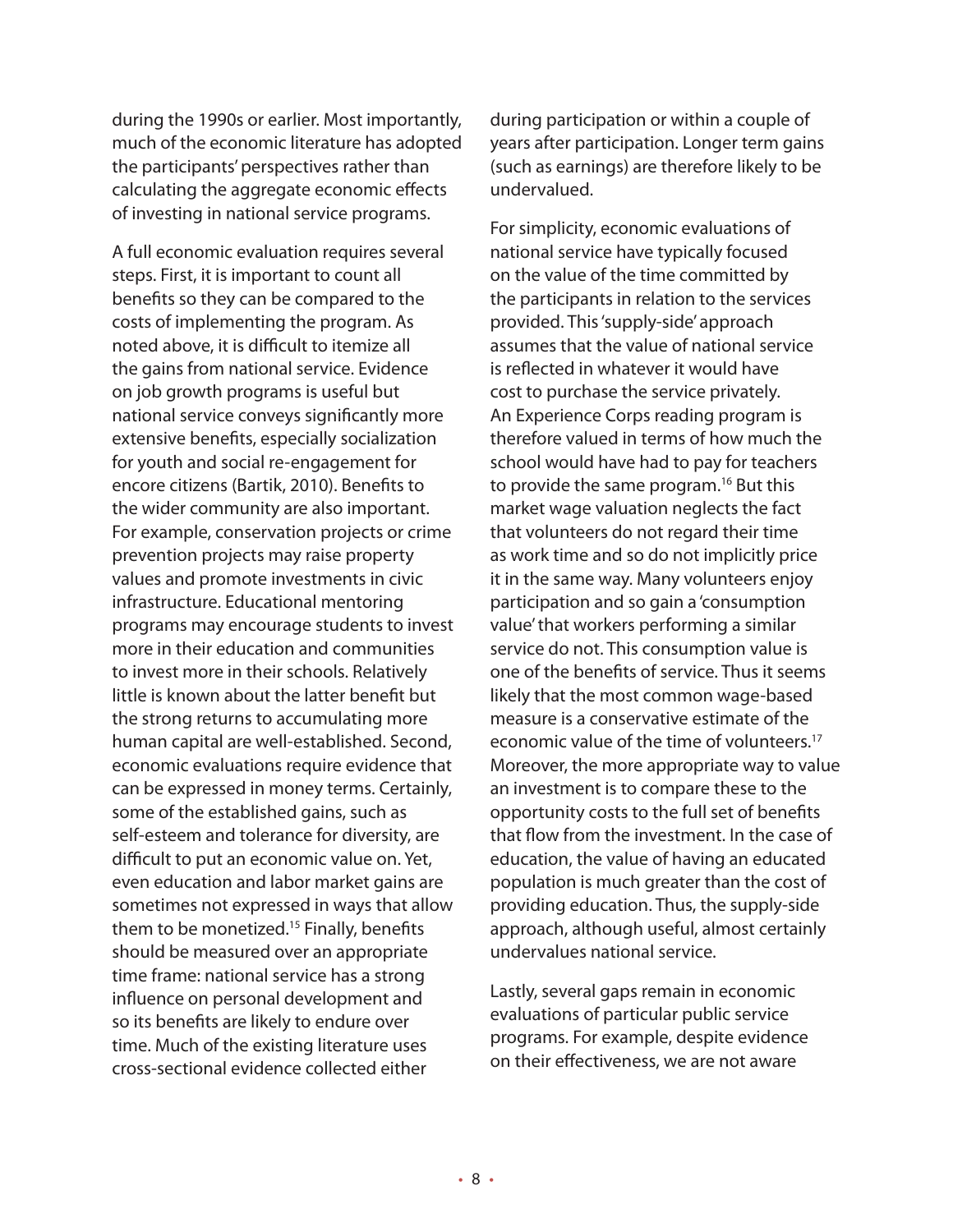of any research studies that calculate the cost-effectiveness of Teach for America or programs such as City Year or Big Brothers Big Sisters. Direct economic evidence on programs for senior citizens is also limited.18

Overall, prior cost-benefit analyses appear to have been very conservative in their estimates of the benefits of national service. The fact that these studies nevertheless find benefits that exceed the costs suggests that the case for national service is probably even stronger. Below, we evaluate the case for national service based on the full benefits and costs.

## *4. An Economic Framework To Value National Service*

An economic framework looks at national service as an investment or capital project. National service programs will help communities and participants during the period of service but, by building capital, they will provide a stream of benefits over a much longer time frame. National service should therefore be appraised using either cost-benefit analysis (CBA) or a return on investment analysis (Belfield and Levin, 2007; VNS, 2012a). Programs where benefits exceed costs are good investments.

Cost-benefit analysis does not compel policy decisions; it can only establish whether national service is a good investment. The decision on how much to invest in national service must be made by policymakers, taking account of financing constraints, social factors, and political considerations. National service could easily be justified even if it does not pass a cost-benefit test: encouraging citizens to help their

communities might be something other taxpayers are willing to pay for. However, CBA is an appropriate method for helping policymakers determine whether to expand or contract national service programs and how the burden of funding for such programs should be balanced. So, if the ultimate beneficiaries are taxpayers, then taxpayers should be encouraged to fund national service. CBA places the investment decision in its proper context, allowing decision-makers to see not only what has been considered but also what has been omitted.

Our CBA distinguishes between investments in youth national service and senior adult national service – programs for these two groups differ in focus, content, and form. Of course, these investments are not substitutes: encouraging youth to undertake national service in no way undermines the case for encouraging seniors to do so. For other groups, we expect gains that are somewhere in the mid-range between these two. We cannot possibly put an economic value on each type of service or volunteering, so we focus on the two main forms for which we have evidence and create an overall aggregate estimate.19

## *4.1 Gains from National Service by Youth*

Our economic framework for evaluating youth national service is set out in Figure 3. In the initial time period the youth is participating in a national service program. This program will require resources to be implemented (*C*) but the participants will generate some services, which will have economic value (*V*). It may be the case that *V* exceeds *C*, i.e. that the activities of the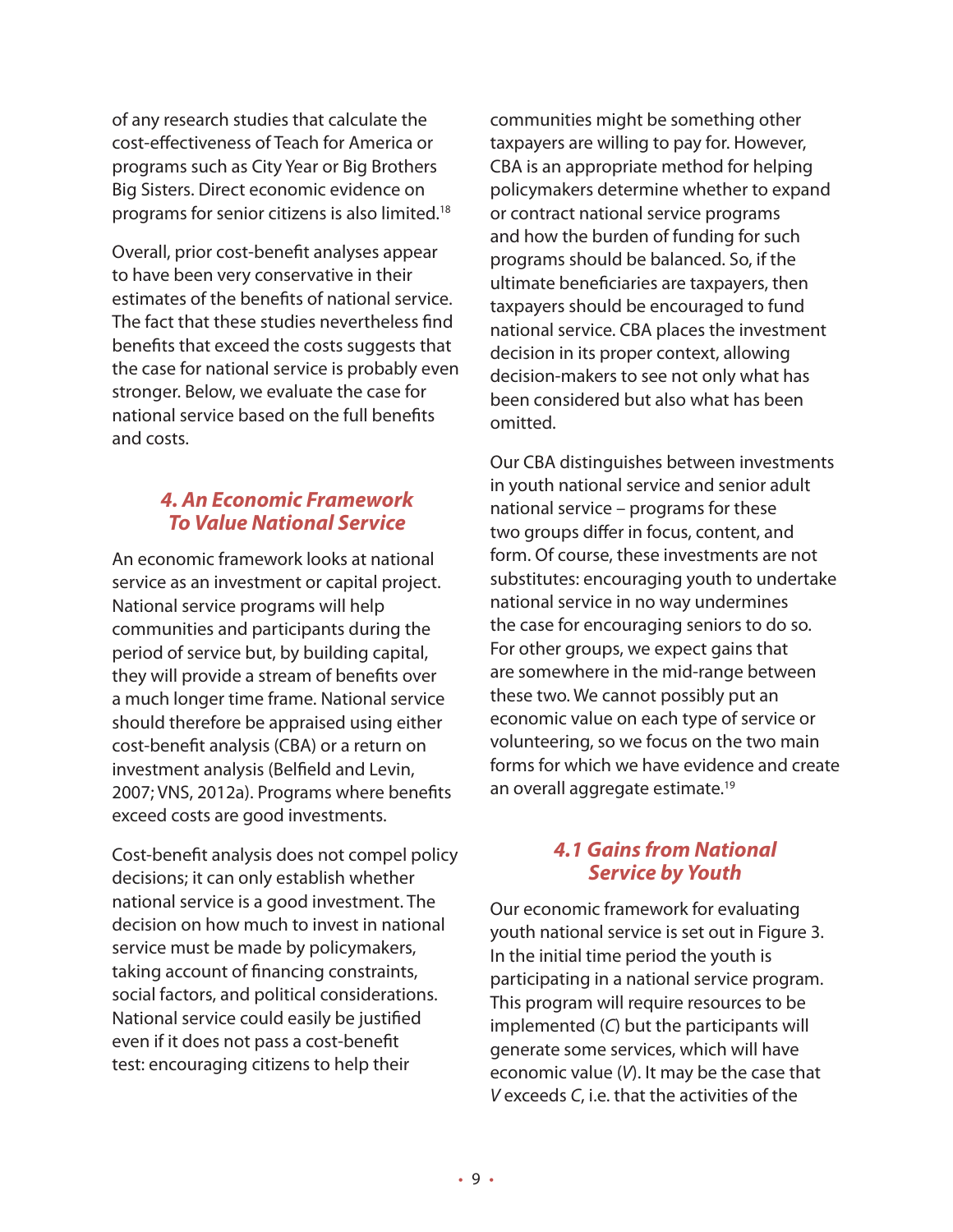participants are worth more than the outlays needed to support them, and the case for national service is obvious. This is possible if the services are highly valued but cannot be provided either by government agencies or by private companies. It is also possible if the alternative to participation in national service has a large negative economic effect, e.g. if the youth would have otherwise engaged in delinquent activities such as crime or substance abuse. It is also possible if participants in service would have been willing to pay to participate (rather than needing to be paid). As noted above, many arguments for national service rest on the contention that *V* exceeds *C*.

The full economic case for national service must account for the total returns to this capital investment. This total return includes the difference between *V* and *C*, as well as a set of private, community and social/fiscal gains from national service. These gains

accrue after the participant has completed their national service and most of them can be given a monetary value. National service programs differ in their objectives, covering areas such as disaster services, economic opportunity, education, environmental stewardship, health and support for veterans. For each objective we anticipate private gains to the participant and social/ fiscal gains to the community.

The private gains (*P*) accrued by the participant include: gains in education, earnings, and employment, as well as gains in behavioral skills, delinquency avoidance, and sense of worth. The AmeriCorps educational awards may be especially helpful in boosting participants' human capital. On top of these private gains come social and fiscal benefits (*S* and *F*). These are not gains to participants *per se* but flow either to the broader community or taxpayer over a time frame beyond the

#### **Figure 3** Investments in National Service for Youth

**Total Social Cost of Investment in National Service • Federal spending • Matched funding • Tax burden**

#### **S: Social and community**

**gains: • Community spillovers • Civic engagement and social cohesion • Equity • Leveraged future service**

**P: Private gains: • Human capital • Employment and earnings gains • Behavioral gains (lower delinquency, sense of worth, health)**

**V: Value of services provided: • Infrastructure, housing, local amenities • Environmental improvements • Education programs**

**Total Fiscal Expenditure on National Service Programs • Federal spending • State/local government matched funding • Tax burden**

**F: Fiscal gains: • Taxable output • Reduced government spending on health/ welfare**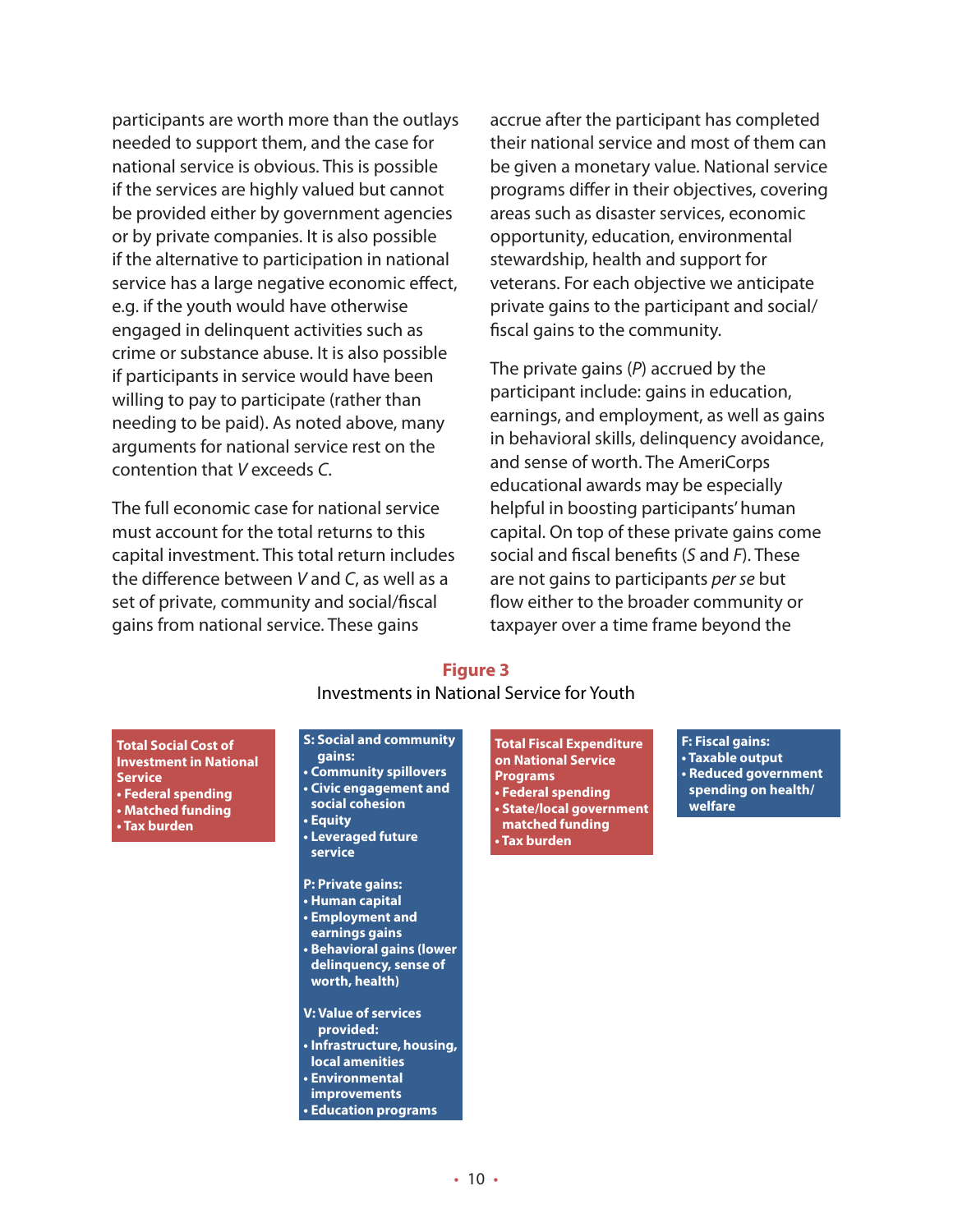period of service. Depending on the type of national service, social gains might include improvements in community infrastructure (safer neighborhoods, improved housing stock), expanded local amenities (libraries, parks) and environmental clean up of public amenities (e.g. roads, waterways). A subset of these social gains accrue to the taxpayer in terms of: higher tax revenues (from increases in earnings and employment and other induced economic activity); and lower government spending (e.g. on crime, welfare, and public safety programs). There are two important components of the social gain that are hard to observe. One is greater civic engagement, which both improves the functioning of government and creates social cohesion (e.g. if families of veterans are given more supports). The other is greater equity especially if services are directed toward disadvantaged communities (perhaps offsetting the general increases in income inequality over recent decades). A final element of both the social and fiscal gain is that initial participation induces further national service and leverages others to participate in or invest in national service. This creates a virtuous circle of investment.

Separating out the fiscal gains from service yields the net impact to the taxpayer from public funds committed to national service programs. In addition, taxpayers gain when the opportunity cost of not participating in service (part of *V*) is included. These gains should be compared with service that is funded through taxes (rather than philanthropic sources). To calculate a taxpayer return, all these factors must be accounted for.

In total, the full value of national service to society is the discounted stream of net benefits (*NB*).

(1) *NB* = *V* – *C* + *P* + *S*

This stream is discounted, i.e. it accounts for the fact that benefits and outlays are accrued at different times. Alternatively, the value of national service to society can be expressed as a benefit-cost ratio:

(2)  $BC Ratio = (V + P + S)/C$ 

Net benefits and benefit-cost ratios for the taxpayer can be calculated in a similar fashion: we compare only the costs to the taxpayer with the benefits in terms of additional tax revenues and lower government spending.20 To calculate the economic value of national service for youth we focus on the domains where we anticipate large benefits and where we have robust methods for estimating the money values with some precision. For youth, this means we focus on the value of national service per se, the labor market returns, and the returns to the community over time.

## *4.2 Gains from National Service by Seniors*

Our economic framework for evaluating service programs for seniors follows the same pattern as for youth. For seniors, though, the benefits of service are quite different and the economic framework is depicted in Figure 4.

First, we estimate the value of national service net of the outlay of public funds. We then calculate the longer-term economic returns for private individuals, for taxpayers, and at the social/community level. These calculations allow us to estimate the net benefits and the benefit-cost ratio from various perspectives.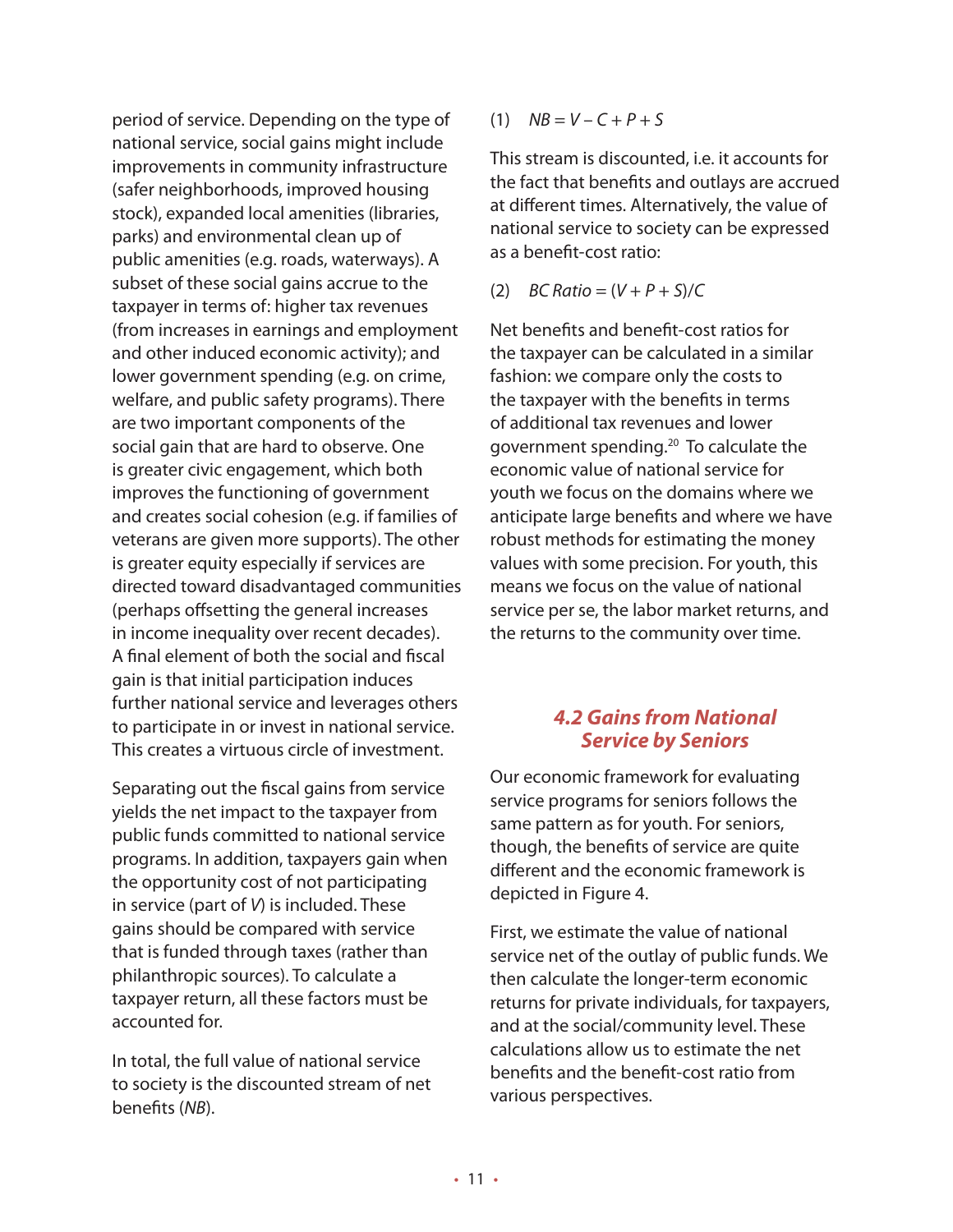#### **Figure 4** Investments in National Service for Seniors

**Total Social Cost of Investment in National Service • Federal spending • Matched funding • Tax burden**

**S: Social and community gains: • Government productivity (health care, social security) • Civic engagement • Leveraged future investments/ volunteers**

**P: Private gains: • Health gains • Income/financial security**

**V: Value of services provided: • Local services • Public school programs**

This cost-benefit framework is similar to that for youth. But the domains differ in their importance and weighting. Youth and seniors have very different opportunity costs, in terms of what they could be doing instead of national service, and the outlay of public funds needed to encourage participation are very different. In terms of benefits of service, the evidence suggests that the gains for seniors center around the health advantages – both physical and psychological – of participation. There are also gains in terms of financial security for those who go into service; these gains are not primarily from the income received whilst performing national service but from expanded employment opportunities subsequently. For the community, the gains are concentrated in improvements in local services, most notably in the school system as many seniors provide tutoring and educational supports. The social and fiscal gains reflect these effects: society and the taxpayer gain from a healthier population, as

**Total Fiscal Expenditure on National Service Programs • Federal spending • State/local government matched funding • Tax burden**

**F: Fiscal gains: • Taxable output • Reduced government spending on health**

well as from a more civically-minded and a more highly-educated population.

## **5. The Return on Investment to National Service**

We now place economic values on the benefits and costs of national service by youth and seniors. Together, and accounting for the numbers of participants, these two estimates of net benefits represent the full economic value of national service.

We use conventional methods to value benefits and costs in terms of 'willingness to pay' and 'shadow prices.' That is, we identify a robust impact of national service (as per Figures 3 and 4) and then assign it a money value. To get the full benefits of national service we add up all these money values. Each value is derived from the best available evidence or from direct investigation of appropriate datasets. We express all money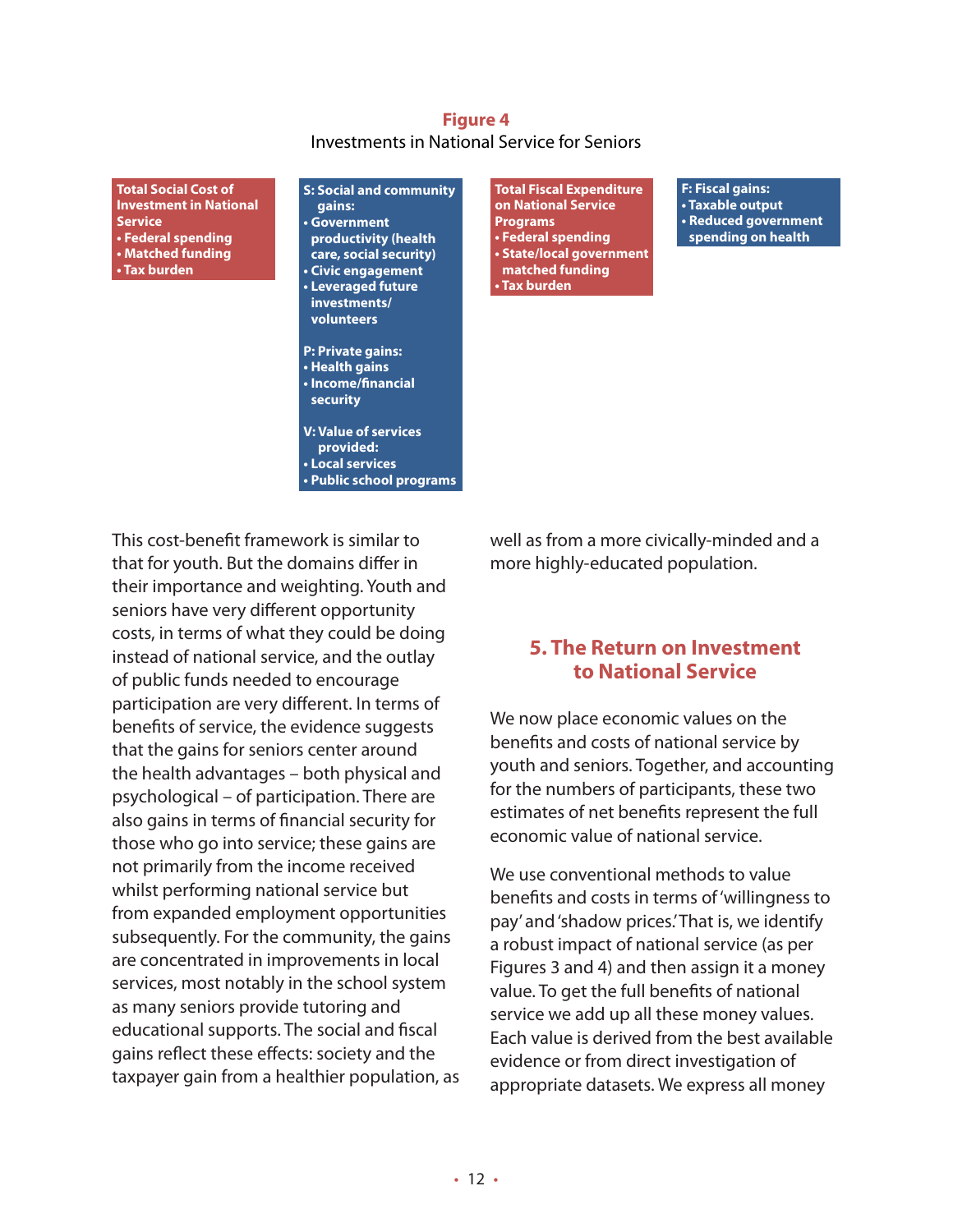values in 2013 dollars and in present values discounted to the time when the individual participates in national service. Following convention, we apply a discount rate of 3.5% (Moore et al., 2004). To check the robustness of our assumptions we apply sensitivity testing.

## *5.1 Valuing National Service by Youth*

Based on our economic framework and national research evidence, we calculate the benefits of national service for youth. We begin with the three AmeriCorps programs and then look at related programs for youth. Returns for these related programs are calculated separately (they are distinct programs and there is independent evidence on their benefits).

Across the youth population national datasets show strong associations between participation in volunteer service and outcomes. First, we see a strongly positive association between volunteering and income in the most recent national Current Population Survey (September 2012). Based on regression analysis of almost 90,000 adults (see Appendix II, Section A), there is a strongly positive correlation between volunteering and higher income, even after controlling for education levels and age. This correlation also holds for just the youth population: for youth aged 16-24, incomes are approximately 12% higher across volunteers versus non-volunteers (sample size 13,200). The size of this effect can be compared to the effect of education on income: volunteering has approximately the same effect as an additional year of postsecondary education. Equally strong are the effects of volunteering on subsequent

outcomes. Using the National Longitudinal Survey of Youth 1997 (NLSY97), we see much better health status among youth who had reported volunteering two years prior (see Appendix II, Section B). Whereas 70% of volunteer youth report very good or excellent health two years later, the rate for non-volunteers is 62%. Using the NLSY97, we also see much higher rates of volunteering in subsequent years by those were already volunteers (see Appendix II, Section C). Of those who had not volunteered two years ago, only 30% volunteered in the current year; of those who had volunteered two years ago, 67% were still volunteering in the current year. These general associations are indicative of the powerful effect of service commitments by youth. We use this evidence and other datasets to calculate the full benefits from participation in national service by youth. Full details of the calculations and source information are given in Appendix III.

Table 2 summarizes the costs and benefits of investments in the three AmeriCorps programs (state/national, VISTA, and NCCC). These programs provide 38,550 member service years annually across various sectors of the economy (health, education, disaster services, and environmental damage). Estimated conservatively using market wages, the value of services provided across all the sectors is \$712 million. The primary beneficiaries from national service are the participants themselves: by augmenting their human capital they have much greater labor market prospects over the lifetime. In addition, youth gain from reduced delinquency (crime and substance abuse) over the years immediately after participation and from improved health: these private gains are estimated at \$1,878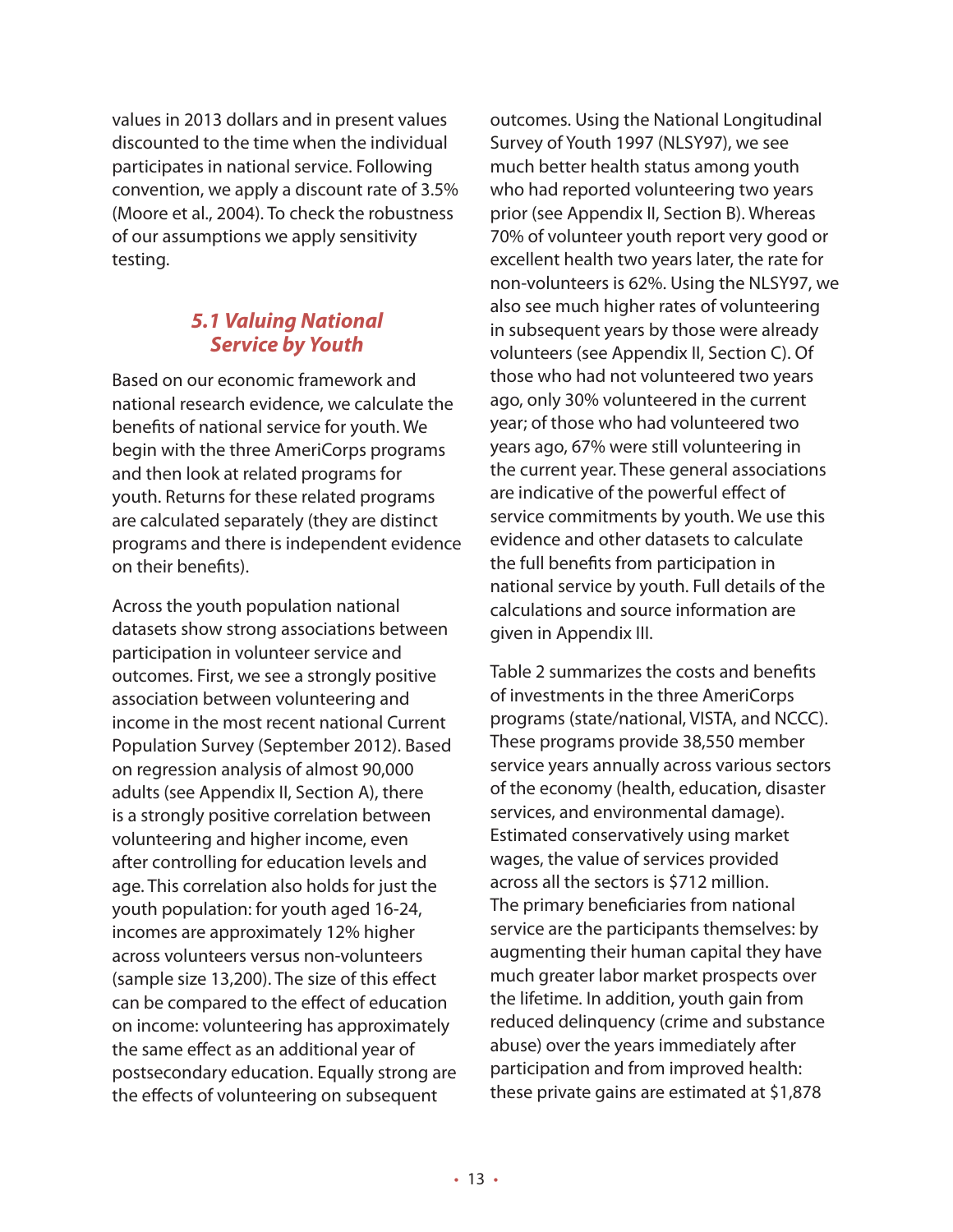million in present value terms. The social and fiscal gains from AmeriCorps are also sizeable. These include: the value of improved health status that is publicly funded; the reduction in the burden of delinquency that would otherwise be paid for through the crime justice and welfare systems; productivity gains from having a more skilled workforce; and leveraged gains from subsequent national service. These social gains amount to \$526 million. The taxpayer gains, which are calculated separately, include the taxable value of service output as well as changes in public spending on health and education programs. These taxpayer gains amount to \$1,449 million.

> **Table 2** Net Benefits of National Service by Youth:

| <b>AmeriCorps</b>                                                                      |                                             |
|----------------------------------------------------------------------------------------|---------------------------------------------|
|                                                                                        | <b>Economic Value</b><br>(\$ millions p.a.) |
| Full-time equivalents                                                                  | 38,550                                      |
| Value of services provided [V]                                                         | \$712                                       |
| Private gains (economic well-<br>being, delinquency, health) [P]                       | \$1,878                                     |
| Social gains (delinquency,<br>health, education, productivity,<br>leveraged gains) [S] | \$526                                       |
| Fiscal gains (taxable output,<br>health and education spending<br>averted) [F]         | \$1,449                                     |
| Total Social Benefits [=V+P+S]                                                         | $+ $3,116$                                  |
| <b>Total Social Cost</b>                                                               | $-5884$                                     |
| <b>Net Social Benefits</b>                                                             | \$2,232                                     |
| Social Benefit-Cost Ratio                                                              | 3.53                                        |
| Total Fiscal Benefits [=F]                                                             | $+51.449$                                   |
| <b>Fiscal Cost to Implement</b><br>Programs                                            | <u>–\$586</u>                               |
| Net Fiscal Benefits                                                                    | \$862                                       |
| Fiscal Benefit-cost ratio                                                              | 2.47                                        |

*Sources:* See Appendix I for costs and Appendix II and III for benefits. Present values with 3.5% discount rate in 2013 dollars. In total, the social benefits of these three AmeriCorps programs are estimated at \$3,116 million. These benefits can be compared to the social costs of these programs, which are \$884million. The net benefits are therefore \$2,232 million. The social benefits of AmeriCorps exceed the costs by a factor of 3.53. The economic effects for the taxpayer are smaller than for society. The aggregate fiscal benefits are \$1,449 million and the fiscal cost is \$586 million. The net effect for the taxpayer is therefore \$862 million in savings. The benefits to the taxpayer exceed the costs by a factor of 2.47. From both a social and fiscal perspective, therefore, national service in AmeriCorps represents a good economic investment.

For other youth programs we perform a similar economic analysis. This allows us to estimate the gains from national service in its varied forms rather than an estimate for general AmeriCorps programs. Specifically, we look at YouthBuild, Teach for America, and NGYC; the first two are partially funded through CNCS and the last is partially funded by the Department of Defense. Details of the calculations for these programs, based on direct evidence for each, are given in Appendix IV. In total, these youth programs provide 41,900 member service years annually. Independently, each program generates social and fiscal benefits that exceed their costs. Together, they create social benefits of \$3,400 million, with a social cost of \$768 million; and they yield taxpayer benefits of \$1,051 million from a taxpayer commitment of \$549 million. Thus, for programs for which we have stronger and more detailed evidence, the returns are even greater for national service.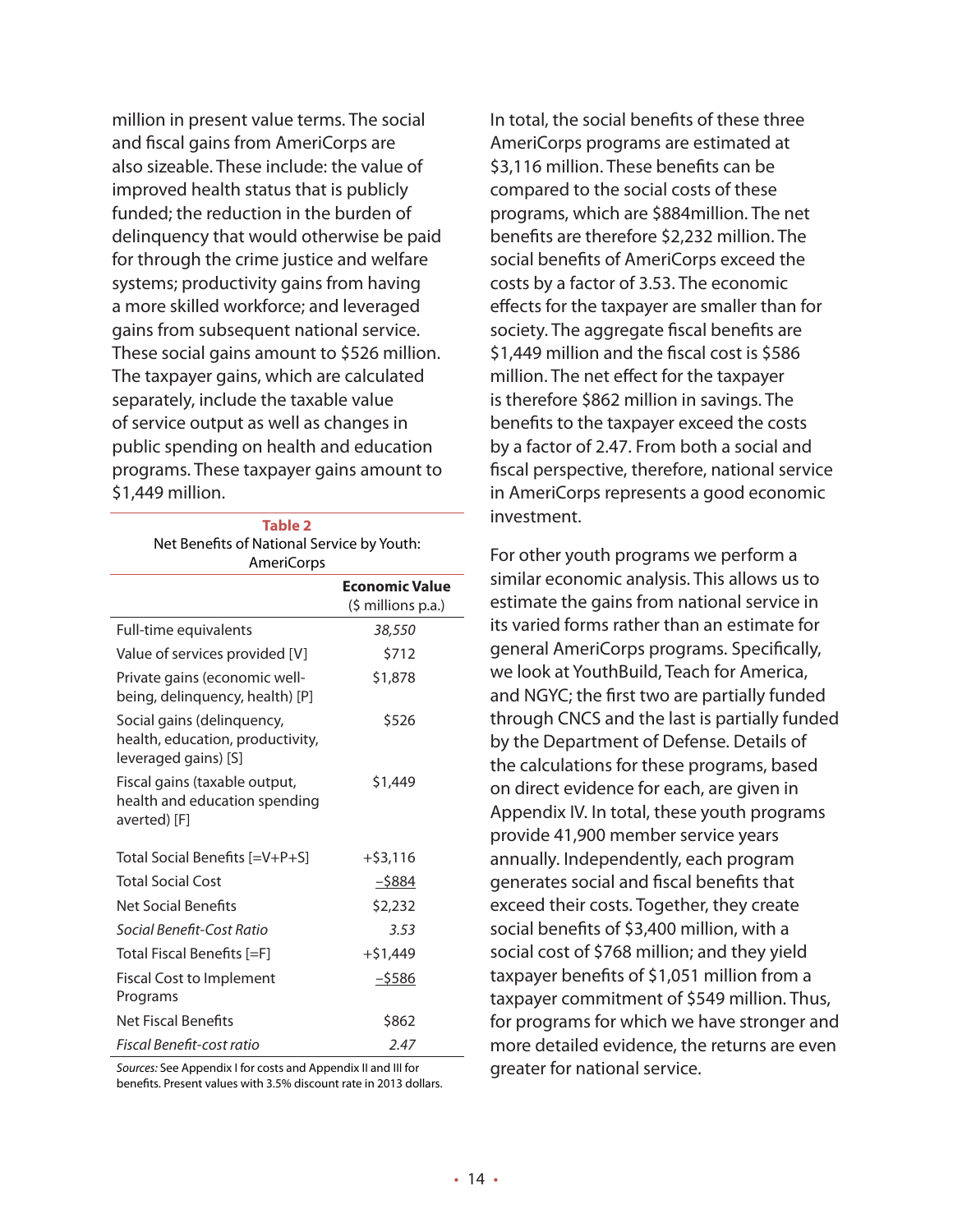| Table 3<br>Net Benefits of National Service by Youth |                                                        |
|------------------------------------------------------|--------------------------------------------------------|
|                                                      | <b>Economic Value</b><br>$(\frac{1}{2} millions p.a.)$ |
| Member Service Years                                 | 80,450                                                 |
| <b>Total Social Benefit</b>                          | $+$ \$6,516                                            |
| <b>Total Social Cost</b>                             | $-51,652$                                              |
| Net Social Benefits                                  | \$4,864                                                |
| Social Benefit-Cost Ratio                            | 3.95                                                   |
| <b>Total Fiscal Benefit</b>                          | $+$ \$2,500                                            |
| <b>Total Fiscal Cost</b>                             | $-51,135$                                              |
| Net Fiscal Benefits                                  | \$1,365                                                |
| Fiscal Benefit-Cost Ratio                            | 2.20                                                   |

*Sources:* See Appendices I-IV. Programs include AmeriCorps; National Guard Youth Challenge; YouthBuild; Teach for America; FEMA Corps; other CNCS-funded programs. Present values with 3.5% discount rate in 2013 dollars.

We combine all the evidence on national service by youth, weighted according to the numbers participating. This summary is given in Table 3. Across the 80,450 full-time equivalent youth spread across all programs, the total social benefits are valued at \$6,516 million. The social costs are \$1,652 million. This yields a net social benefit of \$4,864 million. The social benefits of youth national service exceed the costs by a factor of 3.95. From the taxpayer perspective, the fiscal benefits are valued at \$2,500 million as compared to a fiscal commitment of \$1,135 million. The net gain to the taxpayer is therefore \$1,365 million and the benefit-cost ratio is 2.2. In the aggregate and across the diverse service programs for youth, therefore, the returns to investment significantly exceed the initial investment.

## *5.2 Valuing National Service by Seniors*

We perform similar economic calculations for national service programs for seniors. Our estimates of the net benefits of

participation in national service by seniors are summarized in Table 4. Full details of the calculations and sources are given in Appendices I and V. These calculations show sizeable gains from participation both for society and the taxpayer.

| Table 4<br>Cost and Benefits of National Service by Seniors                    |                       |  |  |  |
|--------------------------------------------------------------------------------|-----------------------|--|--|--|
|                                                                                |                       |  |  |  |
|                                                                                | <b>Economic Value</b> |  |  |  |
|                                                                                | (\$ millions p.a.)    |  |  |  |
| Full-time equivalent                                                           | 45,300                |  |  |  |
| participation                                                                  |                       |  |  |  |
| Value of services provided [V]                                                 | \$870                 |  |  |  |
| Private gains (health, economic<br>well-being) [P]                             | \$360                 |  |  |  |
| Social gains (health, education,<br>productivity, leveraged<br>gains) [S]      | \$190                 |  |  |  |
| Fiscal gains (taxable output,<br>health and education spending<br>averted) [F] | \$435                 |  |  |  |
| Total Social Benefits [=V+P+S]                                                 | $+$ \$1,420           |  |  |  |
| Social Cost to Implement<br>Programs                                           | $-$ \$368             |  |  |  |
| Net Social Benefits                                                            | \$1,051               |  |  |  |
| Social Benefit-Cost Ratio                                                      | 3.85                  |  |  |  |
| Total Fiscal Benefits [=F]                                                     | $+$ \$435             |  |  |  |
| Fiscal Cost to Implement<br>Programs                                           | $-5228$               |  |  |  |
| Net Fiscal Benefits                                                            | \$208                 |  |  |  |
| Fiscal Benefit-cost ratio                                                      | 1.91                  |  |  |  |

*Sources:* Cost data from Appendix I; benefits data from Appendix V. Includes all Senior Corps and Experience Corps programs. Amounts are present values with 3.5% discount rate in 2013 dollars.

The first benefit is the value of the services provided, which we estimate using the (conservative) comparable wage method at \$870 million. In addition, we calculate further private benefits. These are the improvements in health plus two components of economic well-being: the greater likelihood of work and the financial security from delaying social security claims (not associated with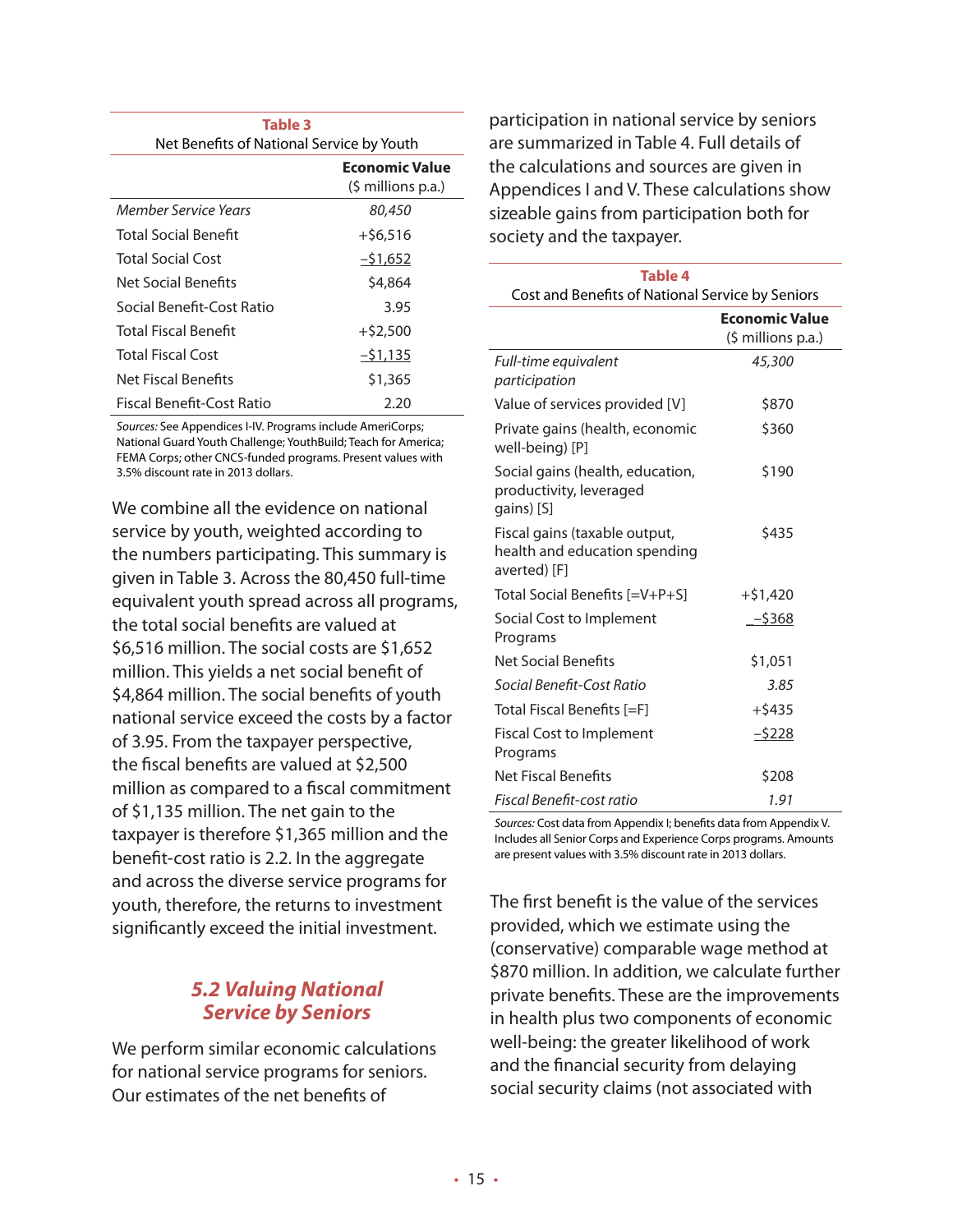income earned from national service but from subsequent employment, see Morrow-Howell et al., 2011). These private gains are worth \$360 million. There are four areas where there are extra social gains. The private health benefits generate social health benefits as many seniors are eligible for government-supported health care. As their health is improved, government expenditures are lowered. Where seniors provide educational tutoring for youth, this has a social pay-off that exceeds the direct outlay of time. Seniors also generate social benefits by sharing their career knowledge to others, resulting in social productivity gains. National service is also self-sustaining: as more seniors volunteer, this leverages additional service contributions in the future. Together, these social gains are worth an additional \$190 million. Finally, there are fiscal gains to the taxpayer from increases in tax receipts from the extra output and reduced public spending on health and education. These fiscal gains amount to \$435 million.

The total social value of national service by seniors is the sum of the output value, private gains, and the extra social gains. This amounts to \$1,420 million. By comparison, the total social cost of providing these programs is \$368 million (see Appendix I). Subtracting these costs, the net economic value is \$1,051. Dividing the total economic value by its costs, the benefit-cost ratio is 3.85. Investments in national service for seniors yield social benefits that are almost four times the costs. The participants gain considerably from service, but the main beneficiary is society: it receives valuable output from service as well as spillover gains across a range of domains.

The fiscal calculation is based on the value of the returns only to the taxpayer, i.e. it excludes the private and social gains from service. The total fiscal gains are \$435 million, compared to the taxpayer support for service programs of \$228 million. Therefore, the taxpayer benefits from service by seniors are \$208 million and the benefits exceed the costs by a factor of 1.91. Purely from the taxpayer perspective, service programs for seniors yield a return which is almost twice the size of the initial investment.

## *5.3 Aggregate Social and Fiscal Net Benefits of National Service*

We now calculate the aggregate net benefits of national service by both youth and seniors. We use the evidence in Sections 5.1-5.2 above, weighted according to the numbers participating in each program. The results are given in Figure 5.

Overall, social spending on national service is \$2.02 billion across the 125,750 full-time equivalent participants. This total includes not just direct funding but all other sources of funding and accounts for the resources required to implement and coordinate national service programs. By comparison, the present value social benefits of national service amount to \$7.94 billion. This total includes not just the value of the services provided but also the long run benefits from having a more skilled and more engaged population. On net, the gain from national service is therefore \$5.92 billion: for every dollar invested by society in national service programs for youth and seniors, there are 3.93 dollars returned to society in future benefits.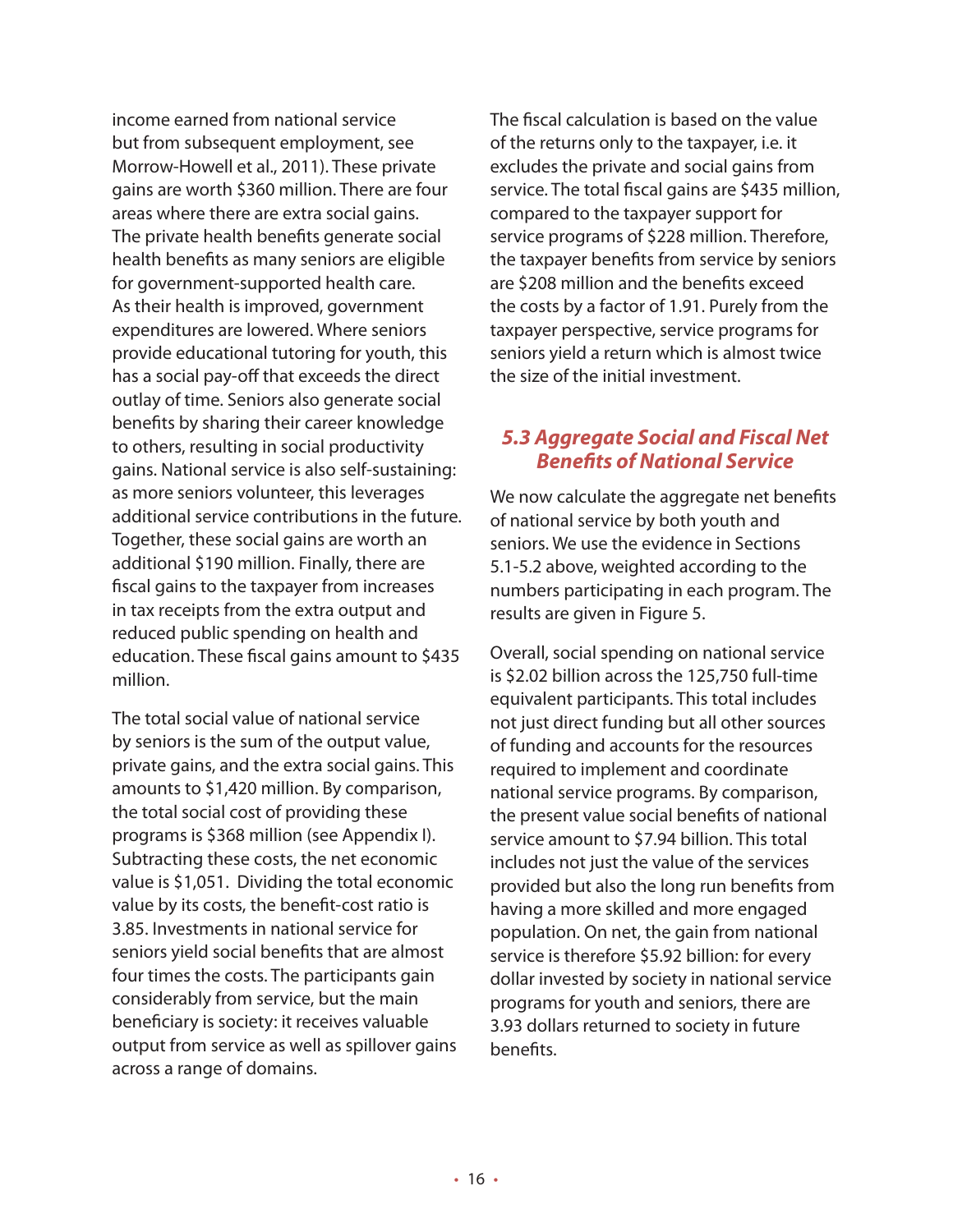

From the taxpayer perspective, the commitment to national service is \$1.36 billion annually. This includes federal spending, state and local government spending and the initial tax burden effect. In return, the taxpayer receives extra income tax revenue and has lower spending on social programs to ameliorate disadvantage and poor health. These taxpayer returns amount to \$2.94 billion. The net gain is therefore \$2.15 billion. For every tax dollar spent, there are 2.15 dollars returned to the taxpayer as a result of national service.

## *5.4 Sensitivity Analysis*

Our calculations rely on assumptions regarding participation in national service, subsequent outcomes and the economic valuation of those outcomes. These associations are derived from the best available research evidence. Here we consider how accurately they reflect the full effect of national service and how sensitive

our estimates might be to changes in assumptions.

The full effect of national service is likely to be greater than the amounts reported here. As noted above, prior evidence typically underestimates the returns to national service: it looks only at the value of services provided; adopts a short-run perspective of the gains from participation; and neglects many spillover civic benefits. We address each of these issues, but not completely. Lacking sufficient data, our analysis omits some of the opportunity costs associated with under-employing the nation's youth. These costs include those borne by families, school systems, and state youth support programs. We also do not count the full value of increases in voting: these increases are likely to lead to improved government functioning, but the economic value of this is at present speculative. Our estimates do not include community-wide effects on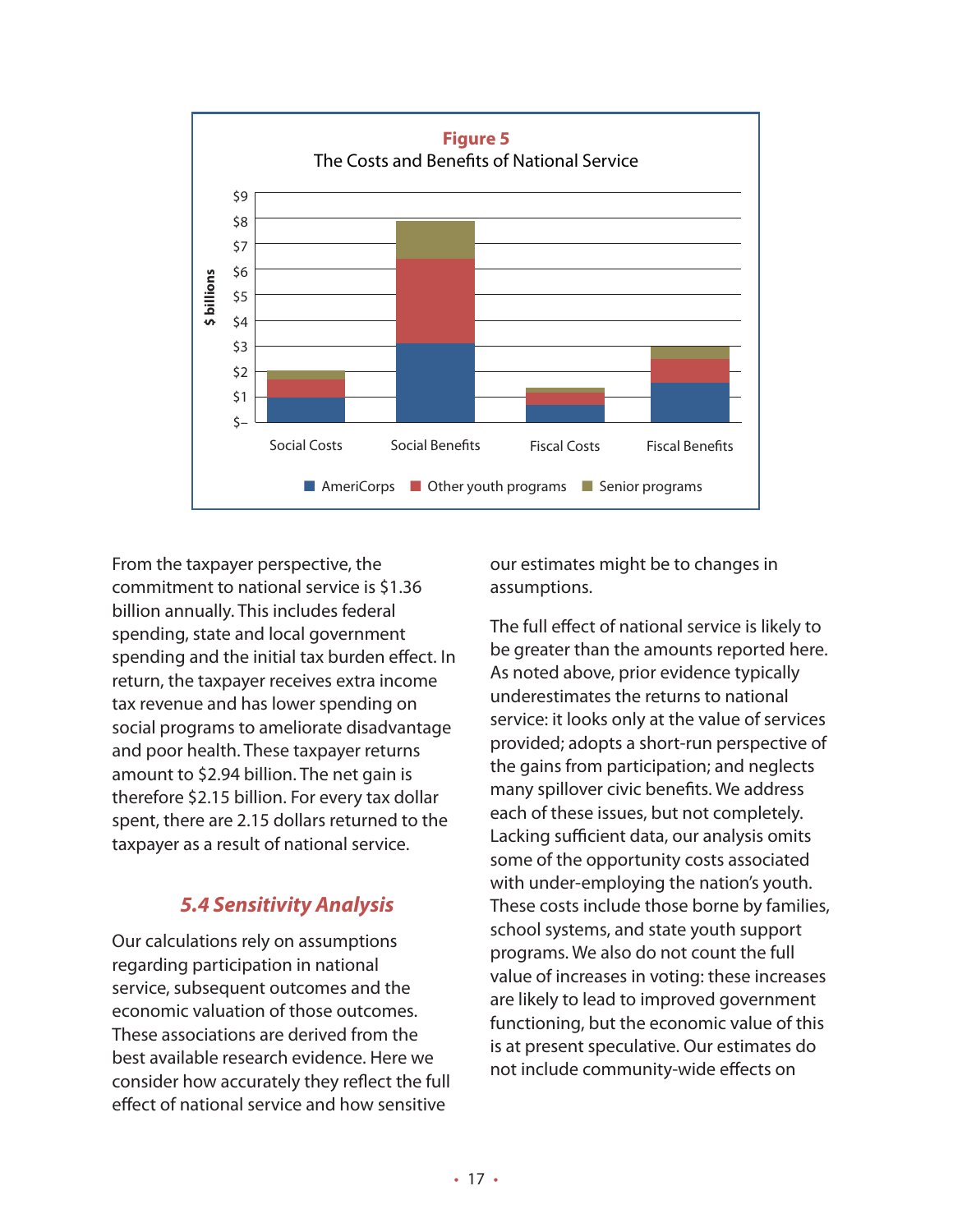property and infrastructure, as well as social multipliers when more persons perform national service.<sup>21</sup> Many of these effects cannot be estimated precisely.

As well, we are deliberately conservative in our valuations of improvements in health status and the output provided by service members. For the value of health status, there have been several high quality studies which put a much higher value on health than the ones used above (see references in Appendices III-V). For the value of output, even as we do not rely heavily on the supply-side approach to value benefits, our economic approaches to valuing benefits are still partially derived from market prices. Yet by design national service meets social needs that the market – and conventional government programs – cannot easily meet. The market and government cannot always fully and sufficiently flexibly respond to environmental challenges, for example; nor do they typically provide the sense of personal support that volunteers provide (e.g. in reading to struggling students). In these important respects, market prices almost certainly understate the value of service. Another element in valuing programs is the 'option' or 'security' value associated with a cohort of national service participants. This is the value that comes from having a ready and prepared group of citizens who can respond to community needs, whether this need is driven by weak civic infrastructure, failing public schools, or environmental blight. Community service groups respond where the need is greatest (such as disaster relief) and do so flexibly. Finally, there is value in the social nature of service: by providing all citizens with an equal opportunity to serve, these organizations may promote more social

cohesion (Stiglitz, 2010). If these elements were valued more accurately, then the benefits from national service would almost certainly increase.

Notwithstanding, we perform a series of sensitivity tests on the returns to youth national service. We use alternative assumptions regarding the value of output, the returns to education, and the costs of national service. We apply each new assumption singly and then in combination to generate a range of benefit-cost ratios. The lower bound of the social benefit-cost ratio is 3.41 (compared to the baseline of 3.95); the upper bound of the social benefit-cost ratio is  $4.17<sup>22</sup>$  Even in the worst-case scenario, therefore, the social returns are over three times the costs. More likely, the benefits are greater than those reported here because some valuable impacts from service cannot be monetized.

## **6. Expanding National Service**

## *6.1 Getting to 250,000, 500,000 and 1 Million Individuals*

The economic power of national service shows that it would be valuable to expand it from its current operations. Here we project forward the likely economic consequences from expanding service up to a goal of one million service-year equivalents in the programs for youth. This expansion would satisfy the objectives of the Serve America Act. This goal must be reached incrementally, so we first project forward the consequences of expansion to 250,000 and to 500,000 full-time equivalents.

One baseline projection would be to assume that the existing composition of service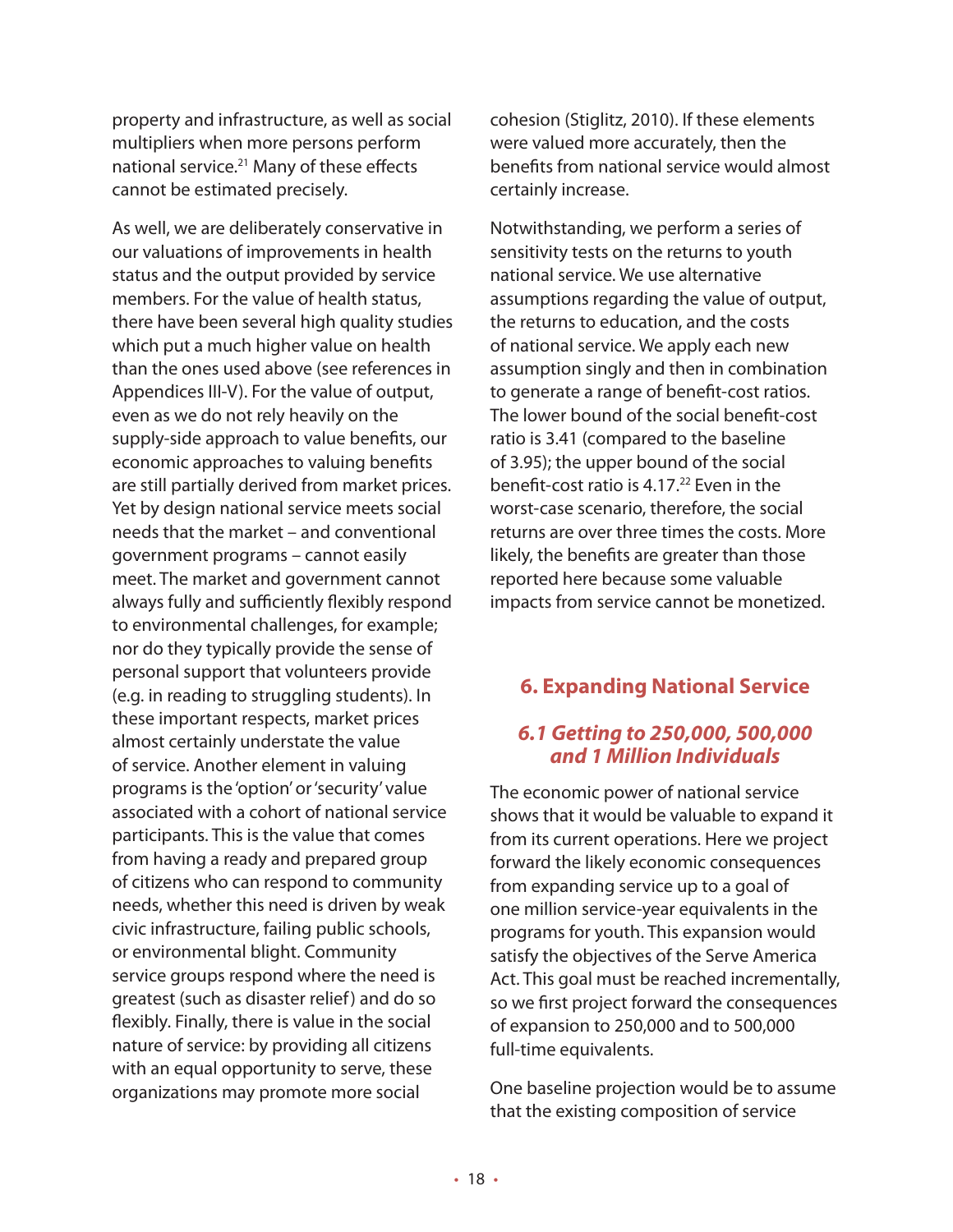programs is maintained. Each youth program would simply be expanded by the same proportion (Pritzker and McBride, 2005). With proportionality, all the numbers are larger but the ratio of benefits to costs is unchanged. Under this assumption, the case for further investment in youth national service is upheld. The only concern is if funding cannot be obtained but as noted above the taxpayer cost of national service is not large when viewed in comparison to government budgets or the available pool of charitable donations.

It would be more economically powerful to expand more intensively in programs that make a big difference and that have been found to be especially effective. Typically, more effective programs are those that are longer, have more resources for planning and recruitment, and devote more attention to participants (Epstein, 2009). Thus, the scale of each program will influence its economic value. As well, it would make more economic sense to expand disproportionately for groups with low participation rates and those who would gain especially from program structures and developmental investments. There may also be multiplier effects: increasing national service is likely to convey more positive benefits across the community – a greater recognition of the important role of service plays; and a likelihood that participants will encourage more co-participants (through peer effects and social norms). As more people participate, these gains increase more than progressively.

On the benefit side, a possible concern is displacement – service volunteers might replace workers – but the regulations for AmeriCorps prohibit displacement. Moreover, the proportions of volunteers are so small that any displacement would not be substantial. In fact, there is no evidence that increasing the number of older workers in the economy – or older workers providing community services – will displace younger workers. The dynamic nature of the labor market is such that there is evidence of a positive association between an improved labor market outcomes for younger workers and increases in employment of older workers (Munnell and Wu, 2012). Only if volunteers are 'perfect substitutes' for paid workers will displacement occur: the differences in ages, work hours, occupations, and industry sectors are such that few volunteers are ready substitutes for paid workers. Therefore, we project that 'getting to one million' will lead to average benefits that exceed those calculated above.

We also model the costs of providing youth national service programs. Potentially, expanding service programs might lead to diminution in quality or to rising average costs because it will be harder to recruit both participants and managerial personnel. Neither of these is likely to be a big concern, however. A notable feature of national service programs is that most are very small in absolute terms and many have far more applicants than places available.<sup>23</sup> Most programs are not therefore experiencing diseconomies of scale (i.e., being too big to manage). Instead, if they expanded, most programs would likely see their average costs falling, partly through savings in terms of co-location of different programs (GAO, 2011). Currently, most programs are tiny in comparison to the relevant populations, with only a few hundred or thousands of participants. Conservatively, less than half of one percent of eligible populations participate in national service. Most easily,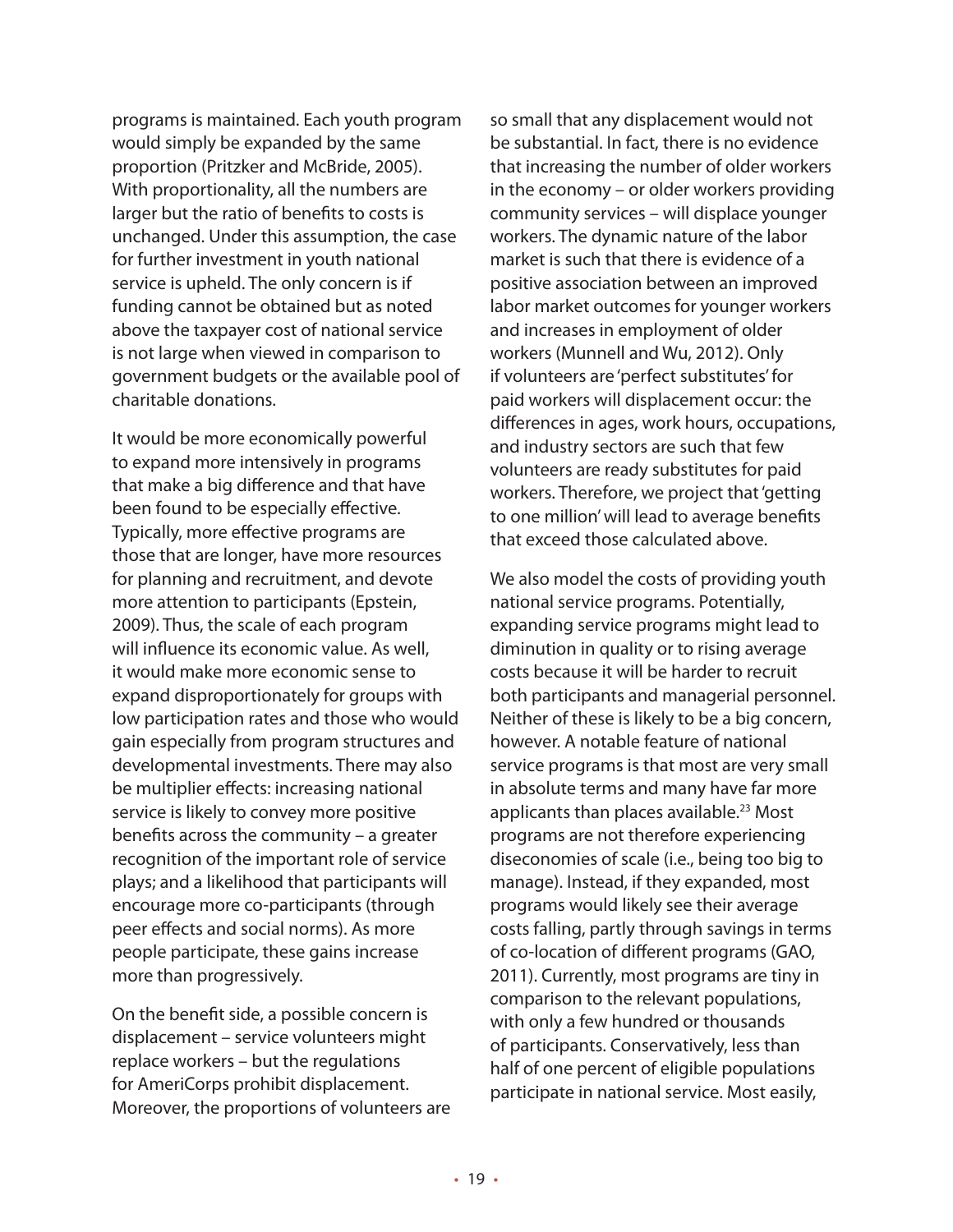programs might expand geographically: existing programs do not cover every state and or city (NGYC operates in only 27 states, for example). Programs may also expand over time by encouraging more persons to re-volunteer: the rate of re-volunteering by youth is high (Appendix II) and over half of all Experience Corps participants re-volunteer. At an even more basic level, many individuals report "never having been asked" as their reason for not volunteering (Bridgeland et al., 2008). Finally, expanding the supply of programs appears possible based on surveys of service agencies. Most agencies report that they can readily absorb additional participants.<sup>24</sup>

In fact, our analysis below shows that average costs do fall as programs expand in size. These economies of scale mean that the unit costs of providing national service programs will fall as the numbers served increase.

## *6.2 Economic Value of Expanding Participation*

The economic value of expanding service participation by youth is likely to yield higher benefit-cost ratios than the current estimate: benefits are likely to increase and unit costs are likely to decrease.

We project four scenarios for the economic value of expanding service participation. The first assumes that all youth programs are expanded proportionately. The second assumes that only CNCS programs are expanded, i.e. national service is promoted via investments in direct AmeriCorps programs. In the third scenario, benefits are increased more than-proportionately to reflect implementation of more effective programs. That is, we increase the weighting of programs in the top quartile of efficiency by a factor of two.

In the fourth scenario, unit costs are extrapolated based on estimation of a series of cost models. The cost models are based on state-level information on CNCS programs. For each state, we correlated CNCS expenditures against enrollment measures using CNCS data for 2011. We calculated four sets of correlations: we look at state-level spending per participant on Senior Corps, on AmeriCorps, and on only the competitive AmeriCorps grants; we also look at spending per participant per project for AmeriCorps competitive grants. As an additional check, we calculate the average cost per site for JOBSTART. For all these correlations, the association is the same: larger sites or states with higher numbers of participants have lower unit costs. CNCS programs therefore appear to exhibit economies of scale such that expanding programs is likely to mean that costs per member will be falling. Using the more conservative estimate, we calculate that unit costs fall by 11% when program size doubles; beyond this scale, we assume constant economies of scale.25

The social costs and benefits of expanding national service up to one million youth are shown in Figure 6. These estimates are the averages from all the scenarios (results in Appendix VI).

Currently, total social expenditure on national service for 80,450 full-time youth members is \$1.65 billion. With social benefits of \$6.52 billion, the net benefits of \$4.86 billion are 3.95 times greater than the costs. Expanding national service to reach 250,000 members would be a significant expansion in relative terms. It would require a total social investment of \$5 billion or more than triple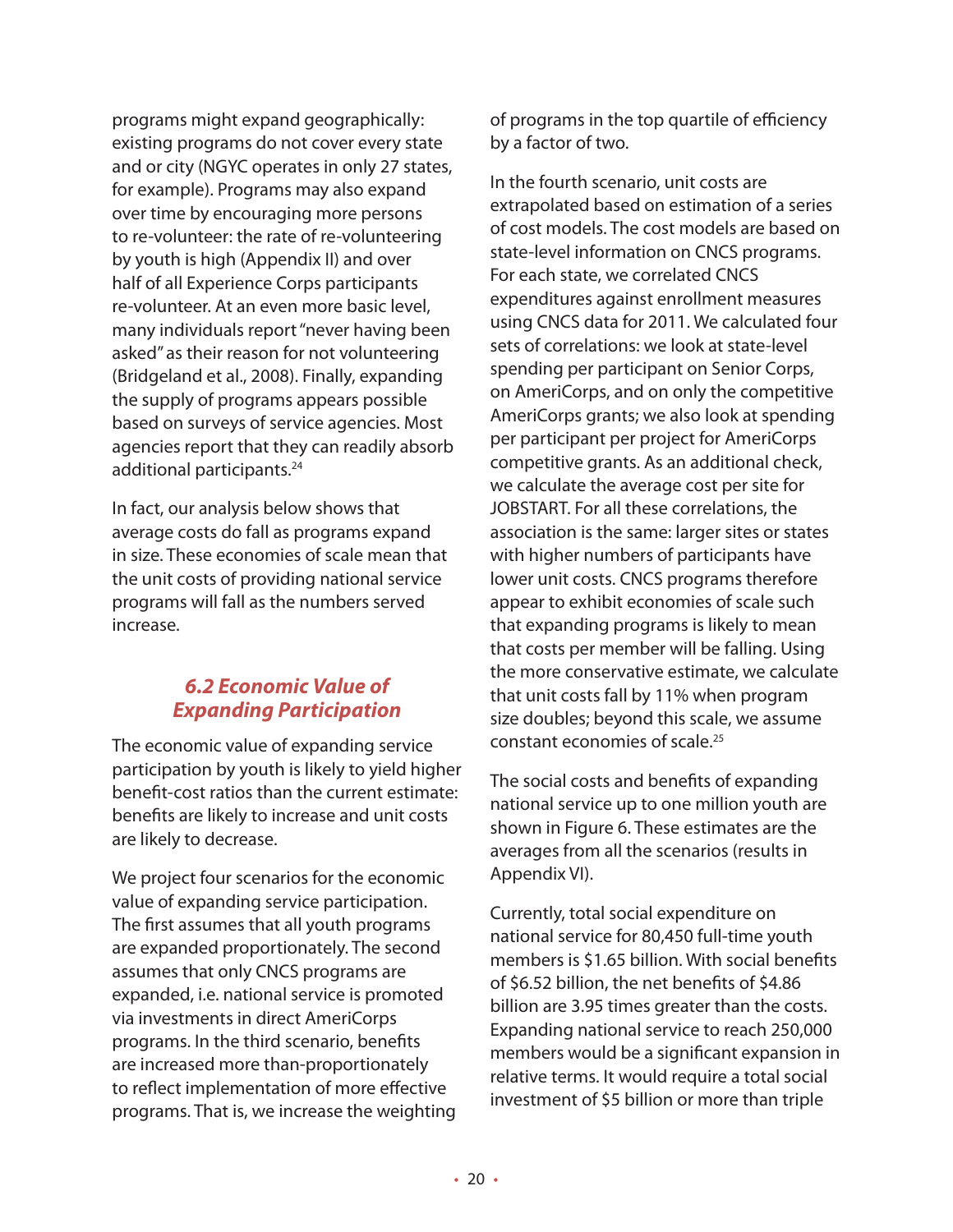

*Sources:* Tables 2-4 and Appendix VI. Numbers rounded to nearest \$0.1bn.

the current social commitment. The benefits of this expansion would total \$23.2bn and the net benefits would be \$18.1bn. This expansion would not only increase the total net benefits but it would increase efficiency: the benefit-cost ratio increases to 4.61. With increasing benefit functions and decreasing unit costs, expanding national service actually raises efficiency.

Further expansions of national service also have high benefit-cost ratios, as shown in Figure 6. To expand service to 500,000 million members would require \$10.1bn but it would generate \$46.1bn in total benefits. To expand service to 1 million members would cost \$21.7bn and it would generate \$92.6bn in returns. For both these significant expansions, the benefit-cost ratio is greater than that for the baseline. As national service programs expand, the benefit-cost ratio increases and is now consistently above 4:1.

On this evidence, the Serve America Act is likely to enhance the economic power of national service for youth. These expansions are large by comparison with the existing scale of operations. But they are small by comparison with the relevant populations and within the context of general volunteering across the country.

## **7. Conclusions and Recommendations**

There are many different ways in which people serve and so create social value. Many people are motivated simply by the desire to help their communities. Yet, many more people would serve – or would support others to serve – if they were aware of the economic value of these contributions. This analysis has attempted to estimate the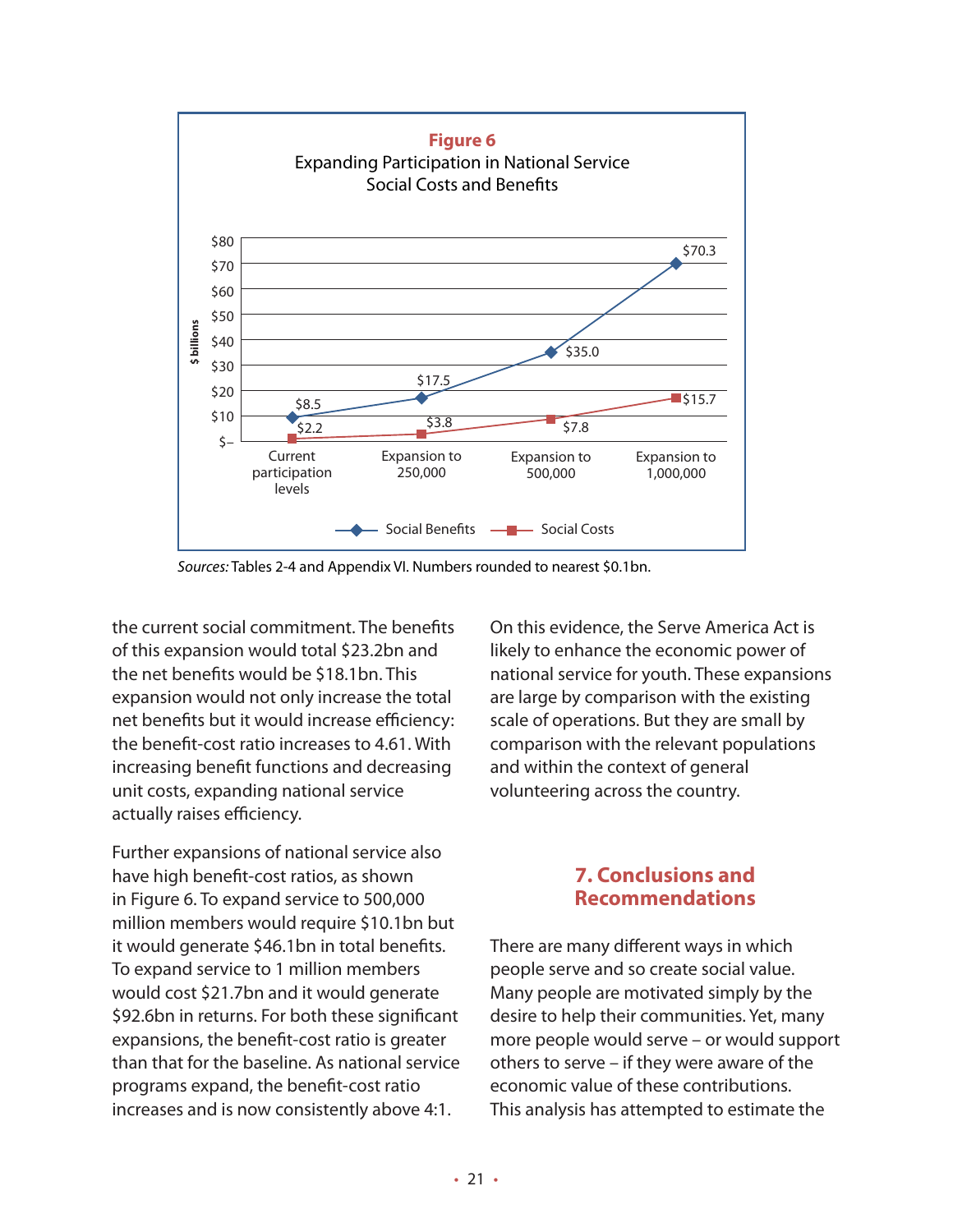economic value in a comprehensive manner of national service programs, i.e. formal and intensive contributions to local communities. We recognize that this economic framework is only partially complete: not all the benefits of national service can be expressed in dollars – and much more attention should be given to how service improves local community infrastructure and social capital, as well as how service can mitigate environmental damages. Also, participants do not view service in money terms but instead value the experience and opportunity to give back to their communities. Nevertheless, national service programs require organizational resources and need funding to persuade people to enroll. An economic approach can help policymakers decide whether the taxpayer is getting a good return on its investment and whether to encourage greater participation. The evidence and our results indicate that the economic value of national service far exceeds its costs. This conclusion holds for the participant, the taxpayer, and for the broader society; it holds for each formal service program for which we have credible evidence; and it is predicted to hold even if national service were expanded substantially beyond its current size.

Looking forward to the economic and social challenges over the next decade, the need for national service is likely to grow. Although many citizens will continue to be motivated to serve, incentives to serve may be weakening over time even as the need for structure – especially during youth – is growing. Youth, who now bear an increasing proportion of the cost of their postsecondary education, may feel economic pressure to earn more than to serve. More disadvantaged youth may need the social supports of service programs to help them transition to economic independence. Future cohorts of youth will face more economic pressures; and demographic and economic evidence, as well as the Great Recession, suggests growing adversity for those least prepared for adulthood.<sup>26</sup> With national service that is coupled with education awards, AmeriCorps programs represent an efficient way for youth to gain skills and human capital without accumulating excessive debt. For seniors, there are many new opportunities through encore careers and experiences: national service offers a way to make the most of these opportunities as well as improving health status and financial security. Overall, the economic case for further investment in national service – especially for youth – is compelling. Encouraging national service makes economic sense.

Through the Serve America Act and other policy reforms, encouragement for national service should be multifaceted. It should include direct programs but also public investments to leverage private supports through tax incentives, matching grants, subsidies, or public-private partnerships. Implementing these policies will make good on President Obama's pledge to "encourage a renewed spirit of national service for this and future generations."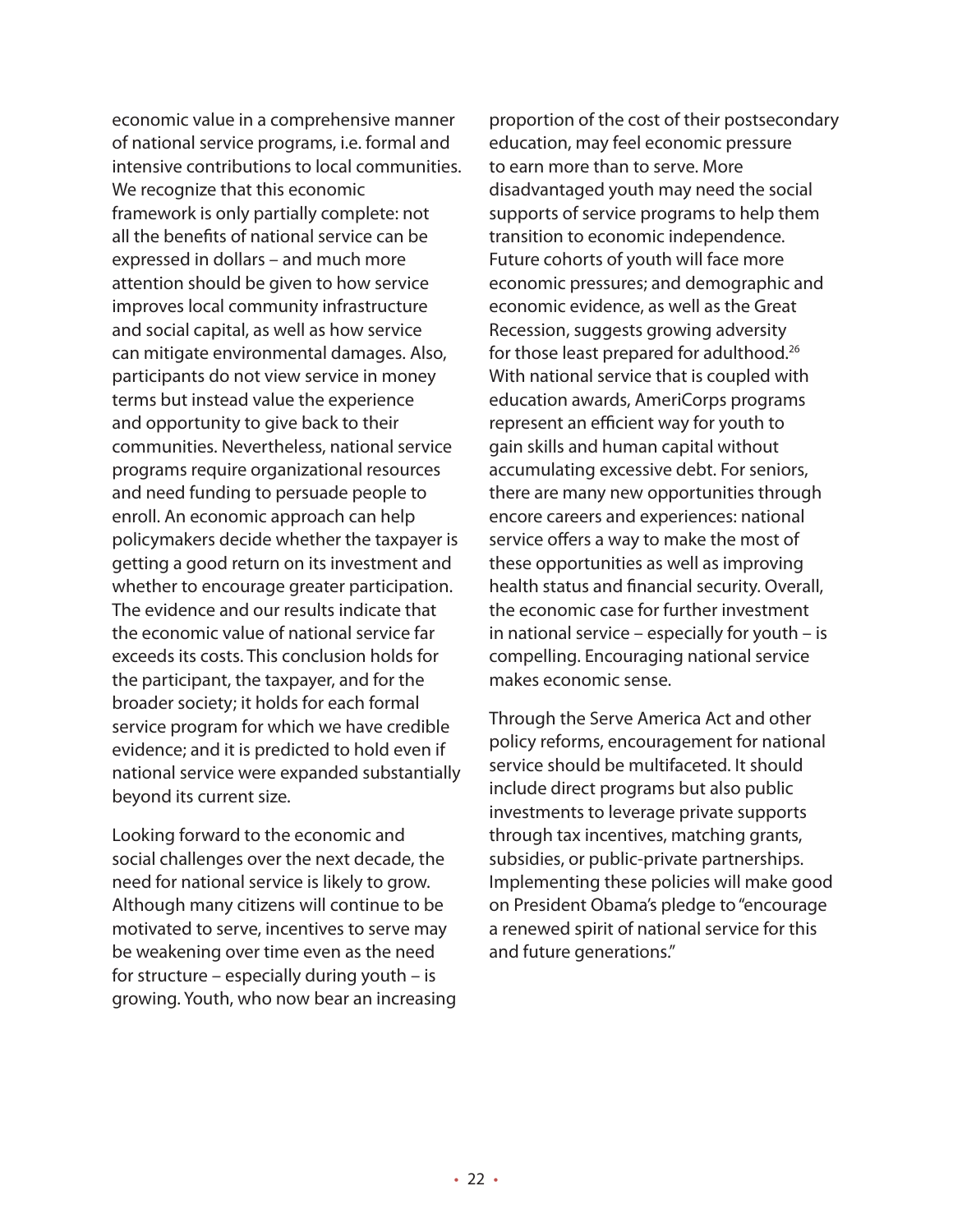## **Acknowledgments**

The author appreciates support from Professor Henry M. Levin and research assistance from Rob Shand, Teachers College, Columbia University, as well as assistance, information and guidance from John Bridgeland at Civic Enterprises; AnnMaura Connolly, President of Voices for National Service; Tess Mason-Elder, Civic Enterprises; Jennifer Ney, Voices for National Service; and Dorothy Stoneman, Founder and CEO, YouthBuild USA.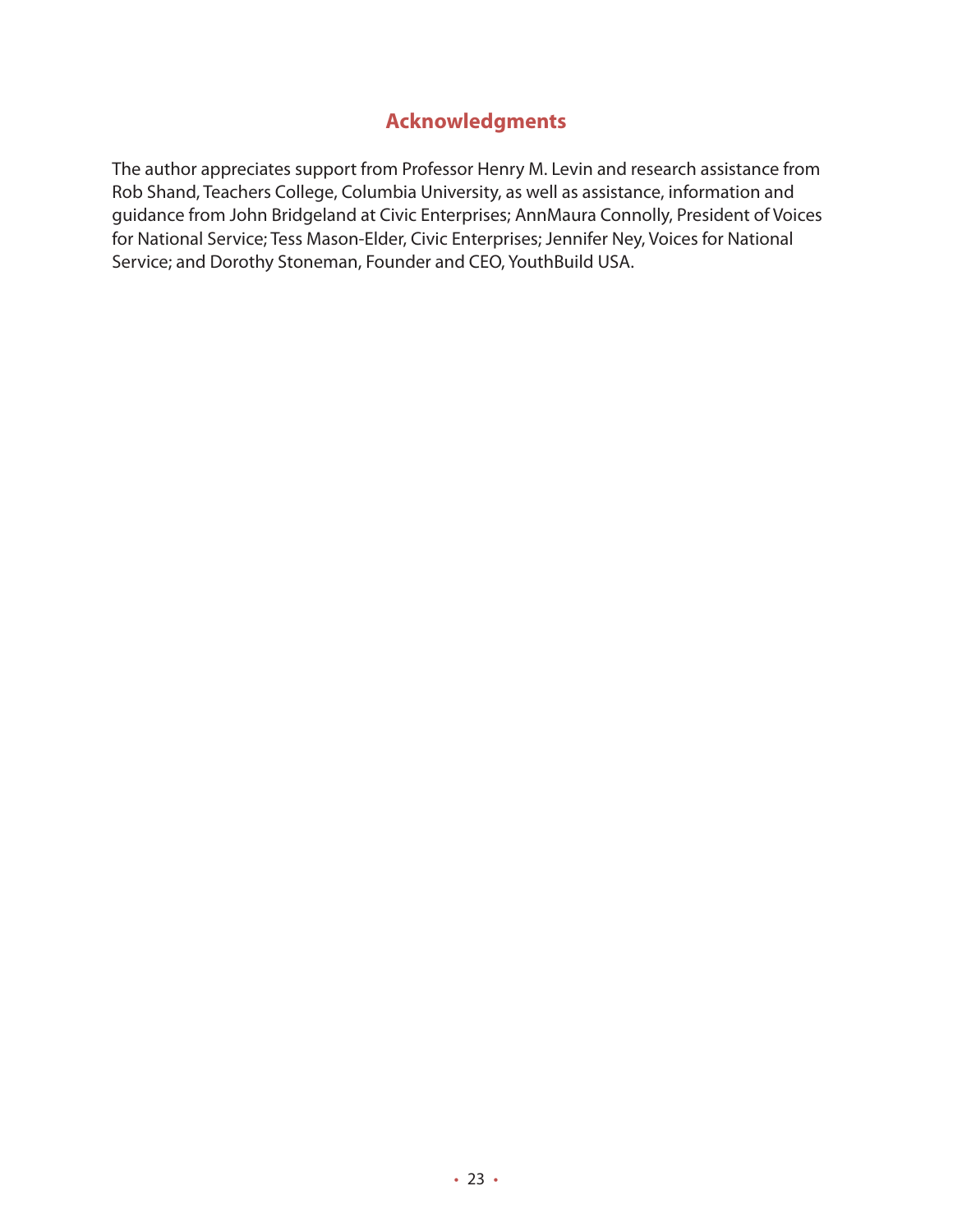### **End Notes**

1. Data from www.bls.gov/bls/12s0585.xls; www. volunteeringinamerica.gov/national; www.urban.org/ UploadedPDF/412674-The-Nonprofit-Sector-in-Brief. pdf; and www.volunteeringinamerica.gov/assets/ resources/FactSheetFinal.pdf.

2. For information on the Citizen Corps programs, see www.ready.gov/citizen-corps-partner-programs; and www.medicalreservecorps.gov. For information on youth conservation programs, see www. preserveamerica.gov/stewards.html; and www.thesca. org/.

3. See respectively, www.nationalservice.gov; habitat. org; ccc.ca.gov; cityyear.org; www.findyouthinfo.gov; www.aarp.org/experience-corps; and youthbuild. org. Federal Job Corps programs share some similar features that emphasize community service but their objectives are quite different so we exclude them from our analysis.

4. Figure 1 is based on full-time equivalents of 1700 hours p.a. (rounded to nearest hundred). Other CNCS-funded programs from Social Innovation Fund. Publicly-funded service programs only. Sources for participation data: www.nationalservice.gov/pdf/ factsheet seniorcorps.pdf; www.jobcorps.gov/home. aspx; www.ngycp.org/site/; www.aarp.org/content/ dam/aarp/giving\_back/volunteering/2012-11/ evaluation-of-experience-corps-studentoutcomes-aarp.pdf; www.teachforamerica.org/ our-mission/fueling-long-term-impact; youthbuild. org/research; and www.nationalservice.gov/about/ media\_kit/factsheets.asp. These figures represent full-time equivalent numbers, which is typically the expected level of participation for these programs. These counts are conservative because some programs are partially funded by CNCS but they also raise donor funds to provide their own places. However, these donor funds cannot be separated from CNCS funds.

5. http://www.nationalservice.gov/pdf/300006- 000CBJ\_2012\_final.pdf.

6. This match funding is an average across all agencies for which data were available. Some agencies raise considerably more in matched funding and this allows them to offer more places and larger

programs. However, our assumed rate is higher than the average of the required match rate which strictly might represent the benchmark estimate of how much national service programs should cost (CNCS, 2012, Appendix D). See www.cityyear.org/ AnnualReportFY11\_web.pdf; www.cityyear.org/FY11 Audit Report.pdf; habitatforhumanity.org/financial\_ statements\_2012.pdf; www.teachforamerica.org/ Annual.Report.FINAL\_pdf; We also appreciate data directly provided by City Year. For Experience Corps, www.aarp.org/~/aarp\_foundation/2012\_PDFs / Financal-Information/AARP%20Foundation\_2011FS. pdf

7. Raising tax revenue to fund service programs distorts economic activity (away from the taxed good toward other non-taxed activities). This tax distortion has been calculated for various tax rates and levels of government. We apply the rates estimated by Allgood and Snow (1998).

8. Bridgeland et al. (2009). See also www.urban.org/ UploadedPDF/412674-The-Nonprofit-Sector-in-Brief. pdf.

9. On AmeriCorps, see CNCS, 2004, 2008; Marshall and Magee, 2005; Epstein, 2009; and Abt Associates, 2012. On VISTA, see Abt Associates, 2008. On the benefits from community wide capital see the review of 37 studies in Perry and Katula (2001). On Experience Corps, see Morrow-Howell and Tang 2004.

10. On Job Corps and YouthBuild, Jastrzab et al., 1997, 2000; Price et al., 2011; Venable and Hammelmann, 2010. On Job Corps, see Schochet et al., 2008. For Teach for America, see Glazerman, Mayer & Decker, 2006; Xu, Hannaway, & Taylor, 2011. On Citizen Schools and City Year, see Morrow-Howell et al., 2009; Metz and Youniss, 2005.

11. Discussion of these issues is given in: Putnam (2007) on tolerance for diversity; in Sagawa et al. (2008) on formative benefits of service; and GAO (2010) on challenges to identifying benefits.

12. Notably, investigations by the GAO (2000, 2010, 2012) – despite being critical of some elements of CNCS operations – have accepted this conclusion.

13. Also, the federal Job Corps program, which the GAO (2000) has used as a benchmark for AmeriCorps,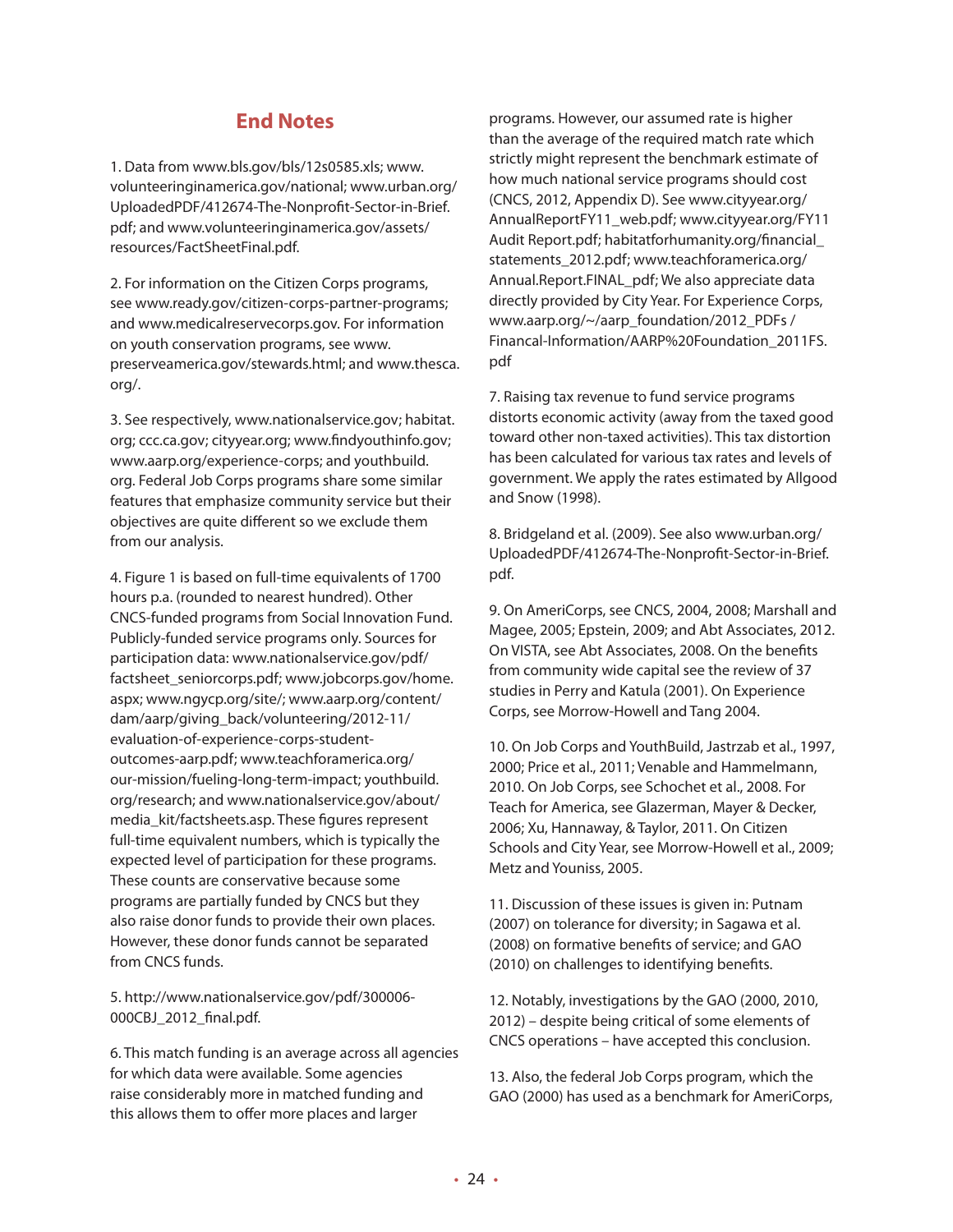has been successful in helping disadvantaged youth. In a rigorous evaluation, Job Corps was found to increase educational attainment, reduce crime, and increase employment prospects for youth; conservatively, the benefit-cost ratio of Job Corps has been estimated at 1.9 (McConnell and Glazerman (2001); Belfield et al. (2012)). Applying our method of analysis here, we estimate the total social cost of 59,000 Job Corps places at \$1.6 billion and the total social benefit at \$2.9 billion. This yields a benefit-cost ratio of 1.8, very close to existing estimates. Another example is Year Up, a six-month technical skills program. Participants in Year Up reported significantly higher earnings and hours worked after one year.

14. On impacts, see Millenky et al., 2011. For the CBA, see Perez-Arce et al., 2012.

15. For example, Frumkin et al. (2009) find no effect of participating in AmeriCorps on education and employment outcomes. However, the education measures are attitudinal (confidence and responsibility); these may not correspond to outcomes such as high school graduation or college progression, both of which have a ready economic interpretation. Similarly, the employment effects are not measured in terms of job placement or earnings gains that can be easily monetized.

16. For example, at two of the sites in the benefit-cost analysis of Washington Service Corps the benefits of the program were calculated using the supply-side method (Abt Associates, 2000). That is, the benefits of the program were simply what the Service Corps agencies would have had to pay in the private market to buy the services provided, which in this case was the restoration of public buildings. This supply-side method implies that the services have no value beyond the restoration itself.

17. Given that most volunteers enjoy participating, wage-based estimates are almost certainly lower bounds on the value of volunteer time. The Independent Sector estimate is conservative for other reasons. First, the wage estimate includes only 12% for fringe benefits; the full rate is over 35% ( www.bls. gov/news.release/ecec.nr0.htm). Second, the estimate is based on wages across all workers even though volunteer workers tend to be more skilled than the average worker. Even if the volunteer is performing

low-skill work, it is appropriate to value their time according to their opportunity cost not simply the market wage to hire someone for. Pho (2008) finds that the opportunity cost measure of volunteer time is approximately 20% higher than a measure based on market wages. An important caveat to this analysis, however, is that many these wage estimates do not include employer costs: not only hiring costs but also supervisory and managerial costs from having volunteer workers. Service organizations will therefore have to pay a manager, even if the volunteers do not require payment.

18. In 2013 CNCS introduced cost-effectiveness as a competitive criterion in grant awards.

19. For example, we do not know if service contributions that tend to be more formal have a greater economic value than volunteering; the latter may have greater benefits in terms of flexibility but fewer in that they are less intensive.

20. We assume that participants benefit because their participation is voluntary.

21. Other parameters in the model are conservative. For example, we assume only a 2% re-volunteer rate, which is considerably below that found in other studies and identified in Appendix II. For the fiscal analysis, we assume a marginal tax rate that is lower than the average tax rate on incomes.

22. For the value of output we use the wage estimate from the Independent Sector (mean and state-level variation) and the opportunity cost of time estimate (based on Pho, 2008). For the returns to education we use standard errors from the Current Population Survey. For the costs of providing service we use the range of estimates of matching funds, state and local governments, and managerial cost estimates from the financial statements of service providers (see Note 6 above). Separately, we apply evidence from a detailed study on the economic value of opportunity youth, i.e. youth who are neither in college nor working and so would be candidates for national service programs (Belfield and Levin, 2012). Using their estimates of the returns to investments in opportunity youth we estimate the total social benefits for AmeriCorps at \$3.89 billion; compared to the cost of \$1.12 billion, the benefit-cost ratio would be 3.47. The total fiscal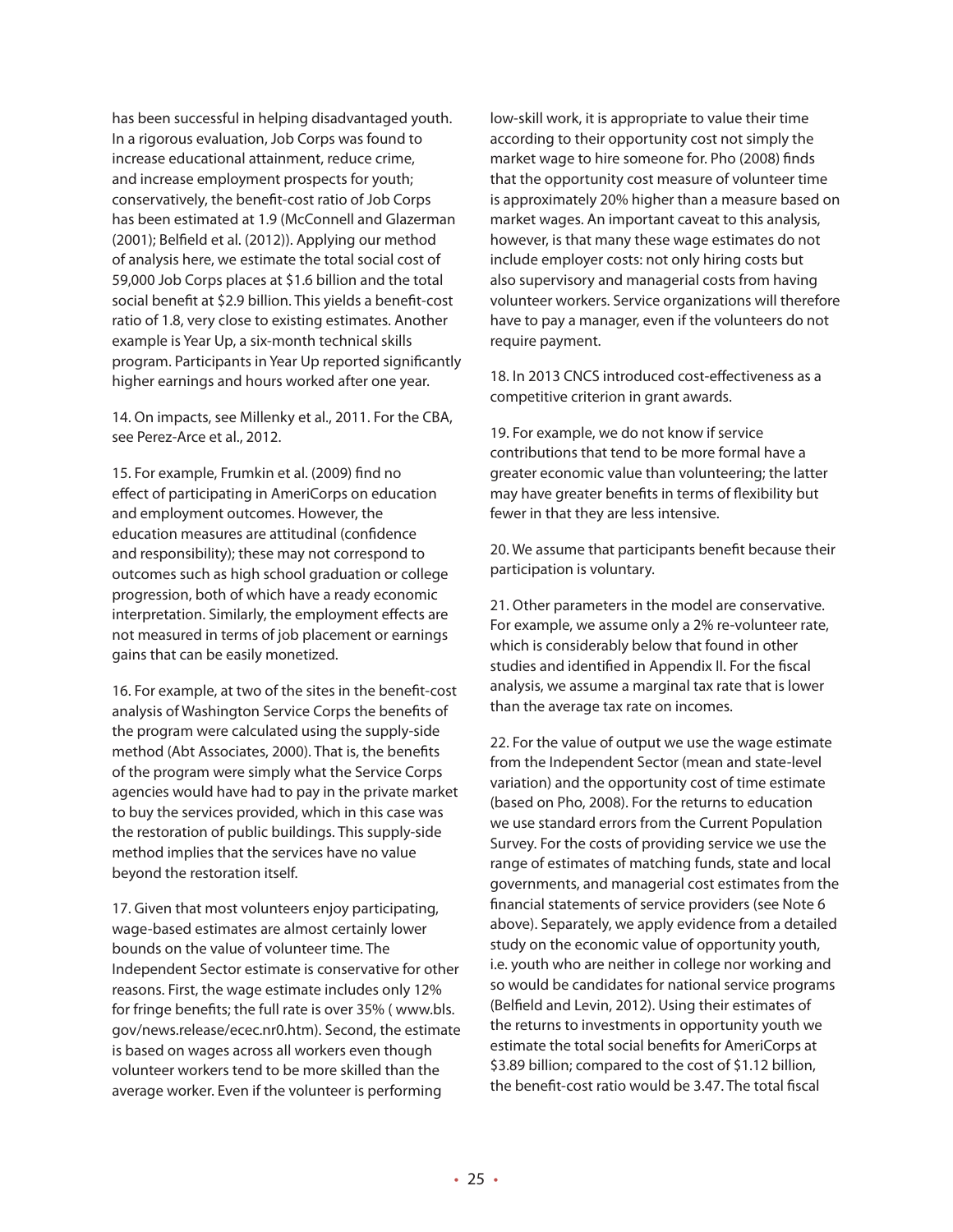benefits of AmeriCorps would be \$1.92 billion, with a benefit-cost ratio of 2.57. These ratios are very similar to our baseline specification which makes no assumptions about targeting particular youth groups.

23. Promising youth programs listed by Bloom et al. (2010) typically serve only a few hundred youth at a time. FEMA Corps, which has attracted considerable attention, has fewer than 300 graduates annually. More than half of all formal Experience Corp agencies operated at less than ten sites with fewer than 100 volunteers (Morrow-Howell et al., 2006). Also, volunteering periods tend to be short (e.g. a few months) rather than full-time commitments.

24. Based on survey responses by 100+ Experience Corps agencies, over 60% stated that volunteer positions were always available and that they did not have waiting lists for volunteering (Morrow-Howell et al., 2006).

25. The correlations are economically meaningful. If AmeriCorps enrollment goes up by 1000, average costs go down by 3.2%. But the association is not statistically significant. Mean enrollment per state is 5,830. So, if enrollment goes up by 10%, average costs falls by 1.9%. If Senior Corps enrollment goes up by 1000, average costs go down by 2.3%. Mean enrollment per state is 7840. So if enrollment goes up by 10%, average cost falls by 1.4%. Details available from the author.

26. The unemployment rate of 16-24 year olds was more than 18% or twice the overall unemployment rate; and for young African Americans and Hispanics it is 30% and 20% respectively. Less than half of the youth population are employed, a decline of 7 percentage points since 2008. Many who were not employed were neither looking for a job nor engaged in education or training (Bell and Blanchflower 2011).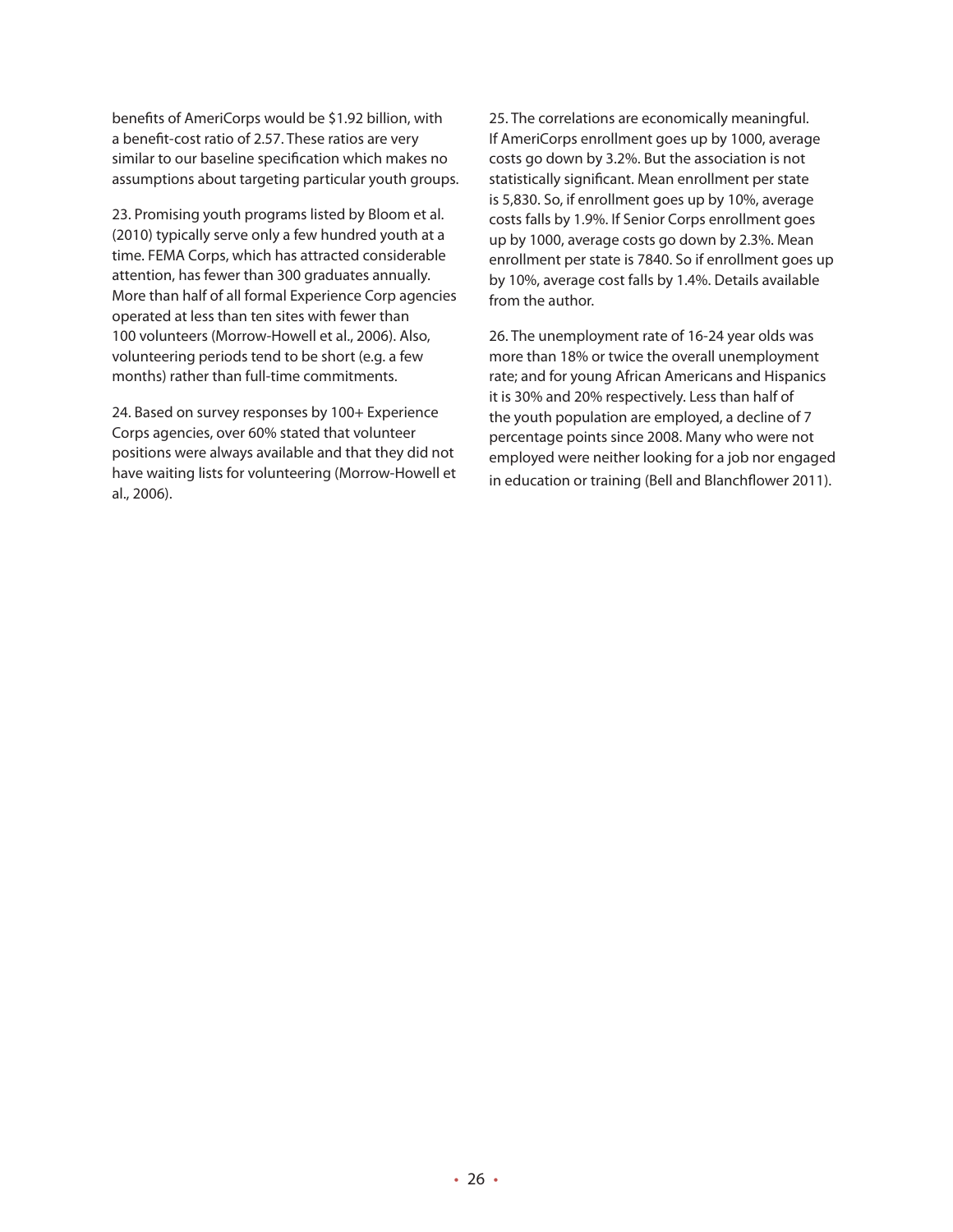## **References**

- Abt Associates Inc. 2008. *Improving Lives and Communities: Perspectives on 40 Years of VISTA Service*. Washington, DC: Abt Associates Inc.
- Abt Associates Inc. 2012. Evaluation of the LISC AmeriCorps Program. Cambridge, MA: Abt Associates Inc.
- Adler, N.E. & J. Stewart. 2010. Health disparities across the lifespan: Meaning, methods, and mechanisms. *Annals of the New York Academy of Sciences*, 1186, 5-23.
- Aguirre International. 1999. *Making a Difference: Impact of AmeriCorps State/National Direct on Members and Communities*. San Mateo. CA: Aguirre International.
- Allgood, S. & A. Snow. 1998. The marginal cost of raising tax revenue and redistributing income. *Journal of Political Economy*, 106, 1246-1273.
- Bartik, T. 2010. Bringing jobs to people: How federal policy can target job creation for economically distressed areas. Discussion paper, The Hamilton Project, http://www.brookings.edu/~/ media/research/files/papers/2010/10/job%20 creation%20bartik/10\_job\_creation\_bartik.pdf
- Belfield, C.R. & H.M. Levin. 2007. *The Price We Pay: The Economic and Social Costs of Inadequate Education*. Brookings Institution: Washington, DC.
- Belfield, C.R., Levin, H.M. & R. Rosen. 2012. *The Economic Value of Opportunity Youth*. Monograph, http://www.dol.gov/summerjobs/pdf/ EconomicValue.pdf
- Bell, N.F. & D.G. Blanchflower. 2011. Youth Unemployment in Europe and the United States. *Nordic Economic Policy Review*, 1, 11-38.
- Blomberg, T.G., Bales, W.D., Mann, K., Piquero, A.R. & R.A. Berk. 2011. Incarceration, education and transition from delinquency. Journal of Criminal Justice, 39, 355-365.
- Bridgeland, J.M., Putnam, R.D., & H.L. Wofford. 2008. *More to Give: Tapping the Talents of the Baby Boomer, Silent, and Greatest Generation*.

Monograph, Civic Enterprises, Washington, DC. www.civicenterprises.net/MediaLibrary/Docs/ more\_to\_give.pdf.

- Bridgeland, J.M., Reed, B., McNaught, M. & M. Dunkelman. 2009. *The Quiet Crisis. The Impact of the Economic Downturn on the Nonprofit Sector*. Report, W.K. Kellogg Foundation.
- Card, D. 1999. The causal effect of education on earnings. In Ashenfelter O & D Card (Eds.) *Handbook of Labor Economics*. North Holland: New York.
- Cohen, M. & A. Piquero. 2009. New evidence on the monetary value of saving a high risk youth. *Journal of Quantitative Criminology*, 25, 1, 25-49.
- CNCS. 2004. *Serving Country and Community: A Longitudinal Study of Service in AmeriCorps*. Washington, D.C.: Corporation for National and Community Service.
- CNCS. 2007. *Youth Helping America: Leveling the Path to Participation: Volunteering and Civic Engagement Among Youth from Disadvantaged Circumstances*. Washington, D.C.: Corporation for National and Community Service.
- CNCS. 2008. *Still Serving: Measuring the Eight-Year Impact of AmeriCorps on Alumni*. Washington, D.C.: Corporation for National and Community Service.
- Cutler, D. & A. Lleras-Muney. 2010. Understanding differences in health behaviors by education. *Journal of Health Economics*, 29, 1-28.
- Epstein, D. 2009. Evaluating the Long-term Impacts of AmeriCorps Service on Participants. RAND Pardee Graduate School, #249.
- Freedman, M. 2010. "Choosing to Work During Retirement and the Impact on Social Security" Testimony, U.S. Senate Committee on Finance, www.encore.org/find/resources/testimony-marcfreedman#1A.
- Frumkin, P. & J. Jastrzab. 2010. *Serving Country and Community: Who Benefits from National Service?* Cambridge, MA: Harvard University Press.
- Frumkin, P., Jastrzab, J., Vaaler, M., Greeney, A., Grimm, R.T. Jr., Cramer, K. & N. Dietz. 2010. Inside National Service: AmeriCorps' Impact on participants.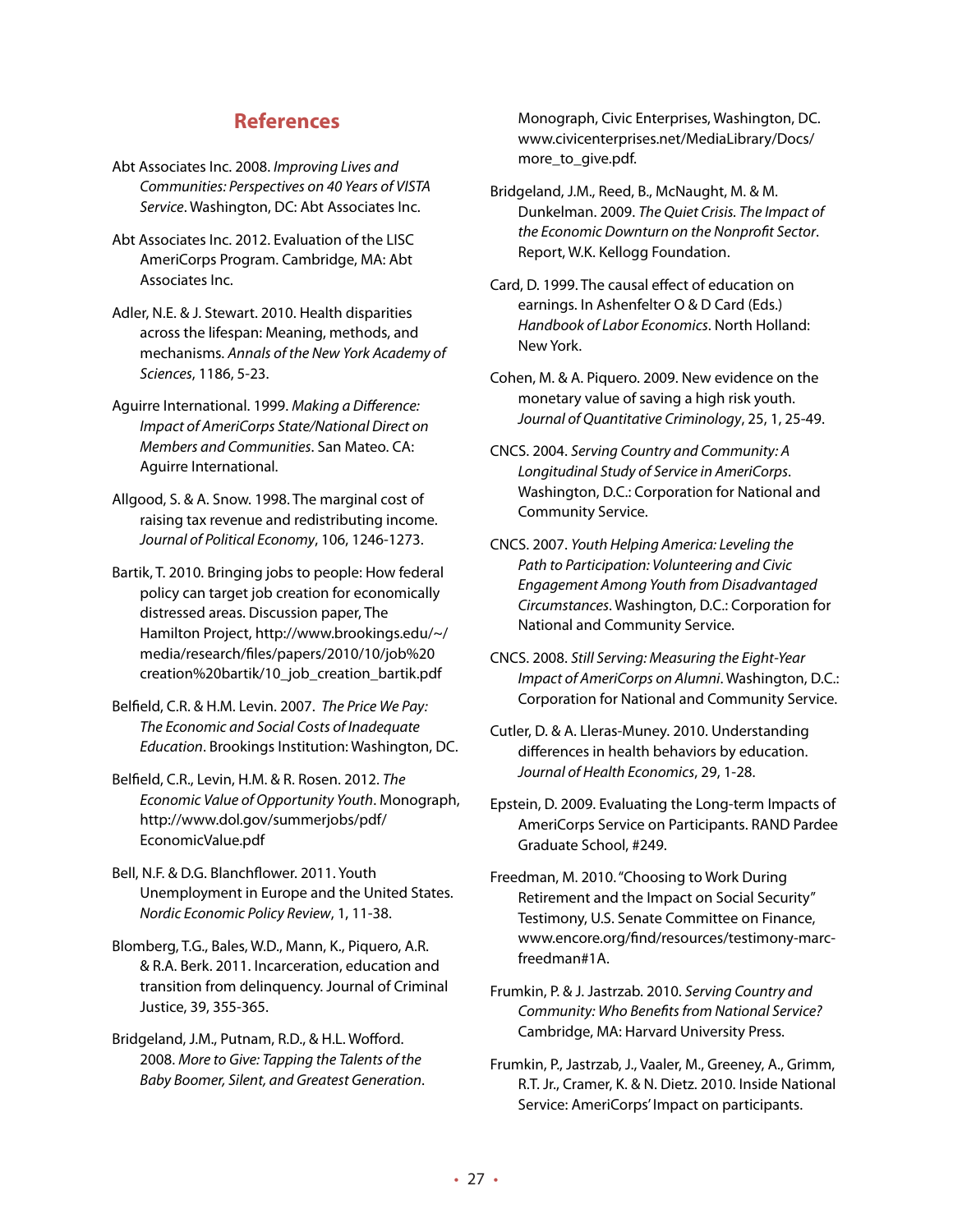*Journal of Policy Analysis and Management*, 28, 394-416.

Glazerman, S., Mayer, D. & P. Decker. 2006. Alternative routes to teaching: The impacts of Teach for America on student achievement and other outcomes. *Journal of Policy Analysis and Management*, 25, 75-96.

Government Accountability Office (GAO). 2000. Two AmeriCorp Programs' Funding and Benefits. Washington, DC: GAO/HEHS-00-33.

Government Accountability Office (GAO). 2008. *Disconnected Youth: Federal Action Could Address Some of the Challenges Faced by Local Programs That Reconnect Youth to Education and Employment*. Washington, DC: GAO 08-313.

Government Accountability Office (GAO). 2010. *Performance Measurement: Better Alignment to Strategic Goals and Data Verification Needed at the Corporation for National and Community Service*. Washington, DC: GAO-10-886.

Government Accountability Office [GAO]. 2011. *Multiple Employment and Training Programs: Providing Information on Colocating Services and Consolidating Administrative Structures Could Promote Efficiencies*. Washington, DC: GAO 11-92.

Government Accountability Office (GAO). 2012. *Measuring Performance: The Corporation for National and Community Service Faces Challenges Demonstrating Outcomes.* Washington, DC: GAO-12-310.

Green, R. K. & M. J. White. 1997. Measuring the benefits of home-owning: Effects on children. *Journal of Urban Economics*, 41, 441-461.

Haurin, D.R., Parcel, T.L. & R.J. Haurin. 2002. Impact of homeownership on child outcomes. In Retsinas, N.P. & E.S. Belsky (Eds). *Low-Income Homeownership: Examining the Unexamined Goal*. Brookings Institution Press: Washington DC.

Holzer, H. 2012. Raising job quality and skills for American workers: Creating more effective education and workforce development systems in the states. IZA Policy Paper No. 42, http://ftp. iza.org/pp42.pdf

Independent Sector. 2010. Value of Volunteer Time. www.independentsector.org/Volunteer\_Time

Jastrzab, J., Ciurea, M., Cohen, C., Hostica, C., Small, D. & A. St. George. 2000. Evaluation of the Washington Service Corps. Cambridge, MA: Abt Associates, Inc.

Jastrzab, J., Blomquist, J., Masker, J., & L. Orr. 1997. Youth Corps: Promising Strategies for Young People and Their Communities. Cambridge, MA: Abt Associates, Inc.

Levine. P. 2007. *The Future of Democracy: Developing the Next Generation of American Citizens*. Medford, MA: Tufts University Press.

Light. P. 2008. *A Government Ill Executed: The Decline of the Federal Service and How to Reverse It*. Cambridge. MA: Harvard University Press.

Marsh, A. et al. 2000. Housing deprivation and health: A longitudinal analysis. Housing Studies, 15, 72- 89.

Marshall. W. & M. Porter Magee. 2005. *The AmeriCorps Experiment and the Future of National Service*. Washington, D.C.: Progressive Policy Institute.

McBride, A. et al. 2004. *Youth Service: A Comprehensive Perspective.* St. Louis. MO: Global Service Institute. Center for Social Development, Washington University St. Louis, Working Paper 04-12.

McCarthy, G., Van Zandt, S. & W. Rohe. 2001. The Economic Benefits and Costs of Homeownership: A Critical Assessment of the Research, Research Institute for Housing America.

McConnell, S. & S. Glazerman. 2001. National Job Corps study: The benefits and costs of Job Corps. Mathematica Policy Research, Inc. Retrieved July 8 2012 at http://wdr.doleta.gov/research/ FullText\_Documents/01-jcbenefit.pdf

Metz, E.C. & J. Youniss. 2005. Longitudinal gains in civic development through school-based required service. *Political Psychology*, 26, 413-437.

Millenky, M., Bloom, D., Muller-Ravett, S. & J. Broadus. 2011. Staying on Course: Three year results of the National Guard Youth ChalleNGe Evaluation. MDRC, Report #599, retrieved May 22 2012 at http://www.mdrc.org/publications/599/full.pdf.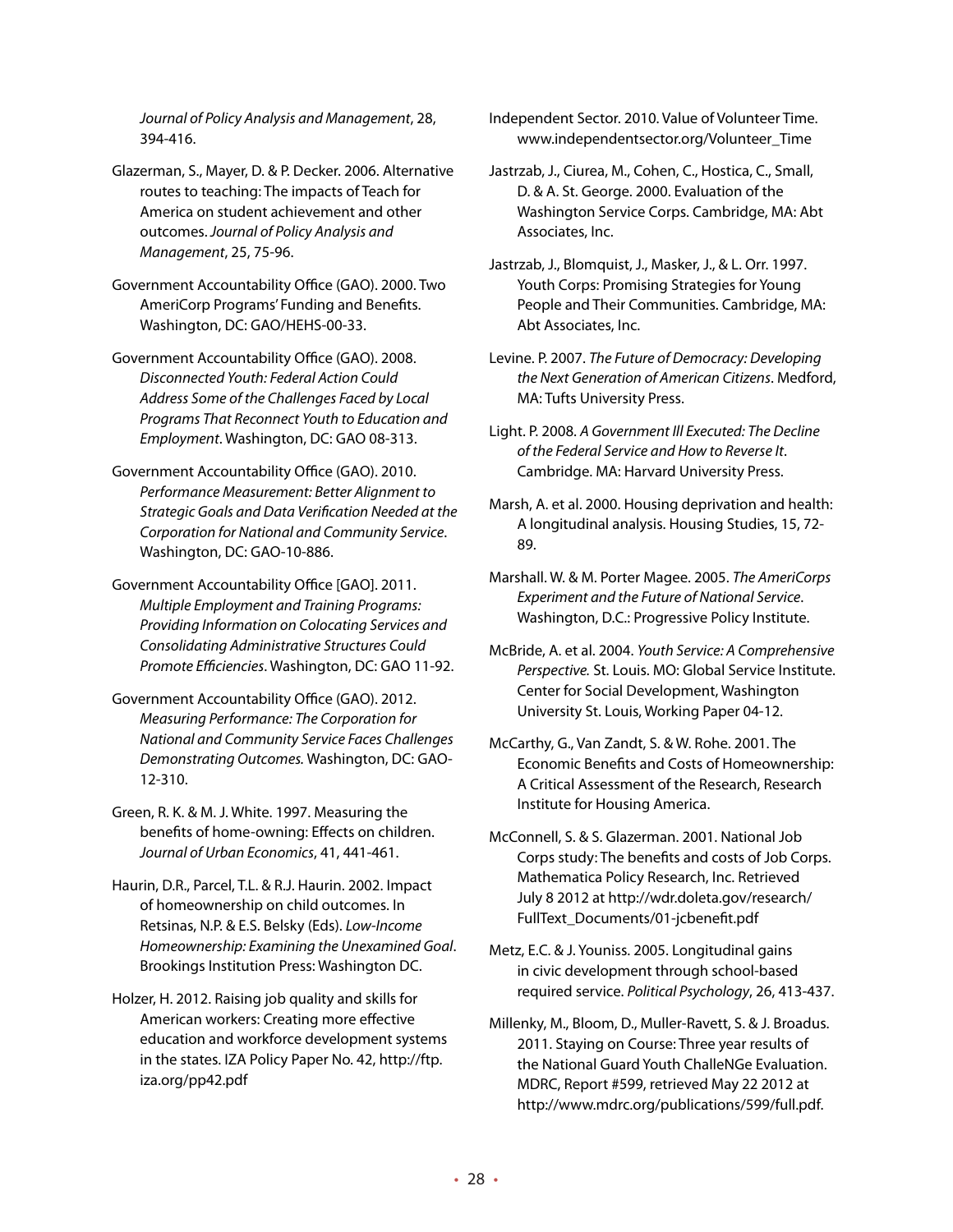Moore, M.A., Boardman, A.E., Vining A.R., Weimer, D.L. & D.H. Greenberg. 2004. Just give me a number! Practical values for the social discount rate. *Journal of Policy Analysis and Management*, 23, 789-812.

Cohen, M. & A.R. Piquero. 2008. Costs and benefits of a targeted intervention program for youthful offenders: The Youthbuild USA Offender Project. Monograph, https://youthbuild.org/~ sites/ youthbuild.org/files/basic\_page/2011/08/128/ Targeted%20Intervention%20Program%20 for%20Youthful%20Offenders%20-%20Full%20 Rtt.pdf

Morrow-Howell, N. & F. Tang. 2004. Youth service and elder service in comparative perspective. Working paper, Washington University – St. Louis, 04-10.

Morrow-Howell, N. et al. 2006. Older adults in service to society. CSD Research Report 06-05, Washington University: St. Louis, MO.

Harris, A.H.S. & C.E. Thoresen. 2005. Volunteering is associated with delayed mortality in older people: Analysis of the Longitudinal Study of Aging. *Journal of Health Psychology*, 10, 739-752.

Morrow-Howell, N., Jonson-Reid, M., McCrary, S., Lee, Y. & E. Spitznagel. 2009. Evaluation of Experience Corps: Student Reading Outcomes. Washington University: St. Louis, MO.

Munnell, A.H. & A.Y. Wu. 2012. Will delayed retirement by the baby boomers lead to higher unemployment among younger workers? Working Paper 2012-22, Center for Retirement Research, Boston College.

National Association of Community Health Centers (NACHC). 2010. Community HealthCorps Statewide Impact Report. Monograph: www. nachc.com.

National Conference on Citizenship (NCOC). 2011. Civic Health and Unemployment: Can Engagement Strengthen The Economy? Issue Brief: Washington, DC.

National Conference on Citizenship (NCOC). 2012. Civic Health and Unemployment II: The Case Builds. Issue Brief: Washington, DC.

Perez-Arce, F., Constant, L., Loughran, D.S. & L.A. Karoly. 2012. A Cost-Benefit Analysis of the National Guard Youth ChalleNGe Program. RAND Research Monograph, TR1193.

Perry, J.L. & A.M. Thomson. 2004. Civic Service: What Difference Does it Make? Armonk, NY: M.E. Sharpe.

Perry, J.L. & M.C. Katula. 2001. Does Service Affect Citizenship? *Administration and Society*, 33, 330- 365.

Perry, J.L. et al. 1999. Inside a Swiss Army Knife: An Assessment of AmeriCorps. *Journal of Public Administration Research and Theory*, 9, 225-250.

Price, C., Williams, J., Simpson, L., Jastrzab, J., & Markovitz, C. 2011. National Evaluation of Youth Corps: Findings at Follow-up. Cambridge, MA: Abt Associates Inc.

Pritzker. S. & A.M. McBride. 2005. Service-learning and civic outcomes: From suggestive research to program models. Center for Social Development, Washington University St. Louis, Working Paper 05-12.

Putnam, R.D. 2000. *Bowling Alone: The Collapse and Revival of American Community*. New York, NY: Simon and Schuster.

Putnam. R.D. 2007. E Pluribus Unum: Diversity and community in the twenty-first century: The 2006 Johan Skytte Prize Lecture. *Scandinavian Political Studies*, 30, 137-174.

Rouse, C. 2007. The earnings benefits from education. In C.R. Belfield & H.M. Levin (Eds.) *The Price We Pay: The Social and Economic Costs to the Nation of Inadequate Education*. Brookings Institution Press: Washington, DC.

Pho, Y.H. 2008. The value of volunteer labor and the factors influencing participation: Evidence for the United States from 2002 through 2005. *Review of Income and Wealth*, 54, 220-236.

Borgonovi, F. 2008. Doing well by doing good. The relationship between formal volunteering and self-reported health and happiness. *Social Science and Medicine*, 66, 2321-2334.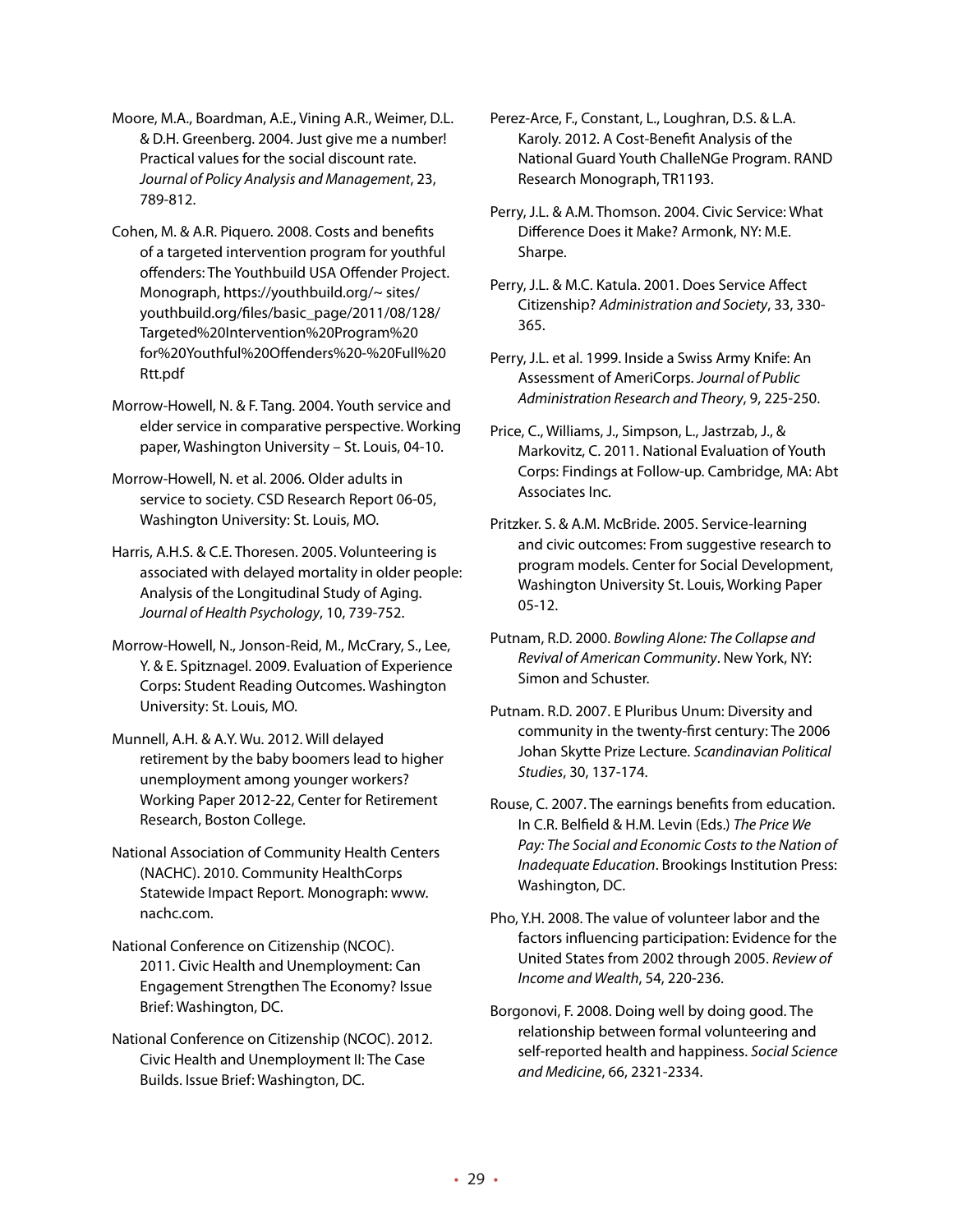Tyler, P., Warnock, C., Provins, A. & B. Lanz. 2013. Valuing the benefits of urban regeneration. *Urban Studies*, 50, 169-190.

Sagawa, S. 2010. *The American Way to Change: How National Service & Volunteers Are Transforming America*. Jossey-Bass: San Francisco, CA.

Sagawa, S., Connolly, A. & T. Chao. 2008. *Leaders for Every Sector: National Service as a Strategy for Leadership and Workforce Development*. Washington, D.C. Center for American Progress.

Schochet, P.Z., Burghardt, J. & S. McConnell. 2006. National Job Corps Study and Longer-term Follow up Study. Monograph, Mathematica Policy Research at www.mathematica-mpr.com/ publications/PDFs/jobcorpimpactbenefit.pdf.

Schochet, P.Z., Burghardt, J. & S. McConnell. 2008. Does Job Corps work? Impact findings from the national Job Corps study. American Economic Review, 98, 1864-1886.

Stiglitz, J. 2012. *The Price of Inequality: How Today's Divided Society Endangers our Future*. W.W. Norton & Co.: New York, NY.

Sun, W. & A. Webb. 2011. Valuing the longevity insurance acquired by delayed claiming of social security. *Journal of Risk and Insurance*, 78, 97-929. Thomas, C. 2006. How Senior Corps Volunteer Programs Strengthen Communities and Enrich the Lives of Volunteers. www.westat.com/news/ news\_archives\_2006.cfm#gsm.

Venable, C. & C. Hammelman. 2010. Transforming Communities through Service: A Collection of 52 of the Most Innovative AmeriCorps Programs in the United States. America's Service Commissions and Innovations in Civic Participation.

Hong, S.I. & N. Morrow-Howell. 2010. Health outcomes of Experience Corps: A high commitment volunteer program. *Social Science & Medicine*, 71, 414-420.

Voices for National Service [VNS]. 2012a. National Service: Cost-effectively Delivering Critical Services to Americans in Need. Washington, D.C.; www.voicesfornationalserve.org.

Voices for National Service [VNS]. 2012b. National Service: Providing Pathways to Employment. Washington, D.C.; www.voicesfornationalserve. org.

Xu, Z., Hannaway, J. & M. Taylor. 2011. Making a difference? The effects of Teach for America in High School. *Journal of Policy Analysis and Management*, 30, 447-469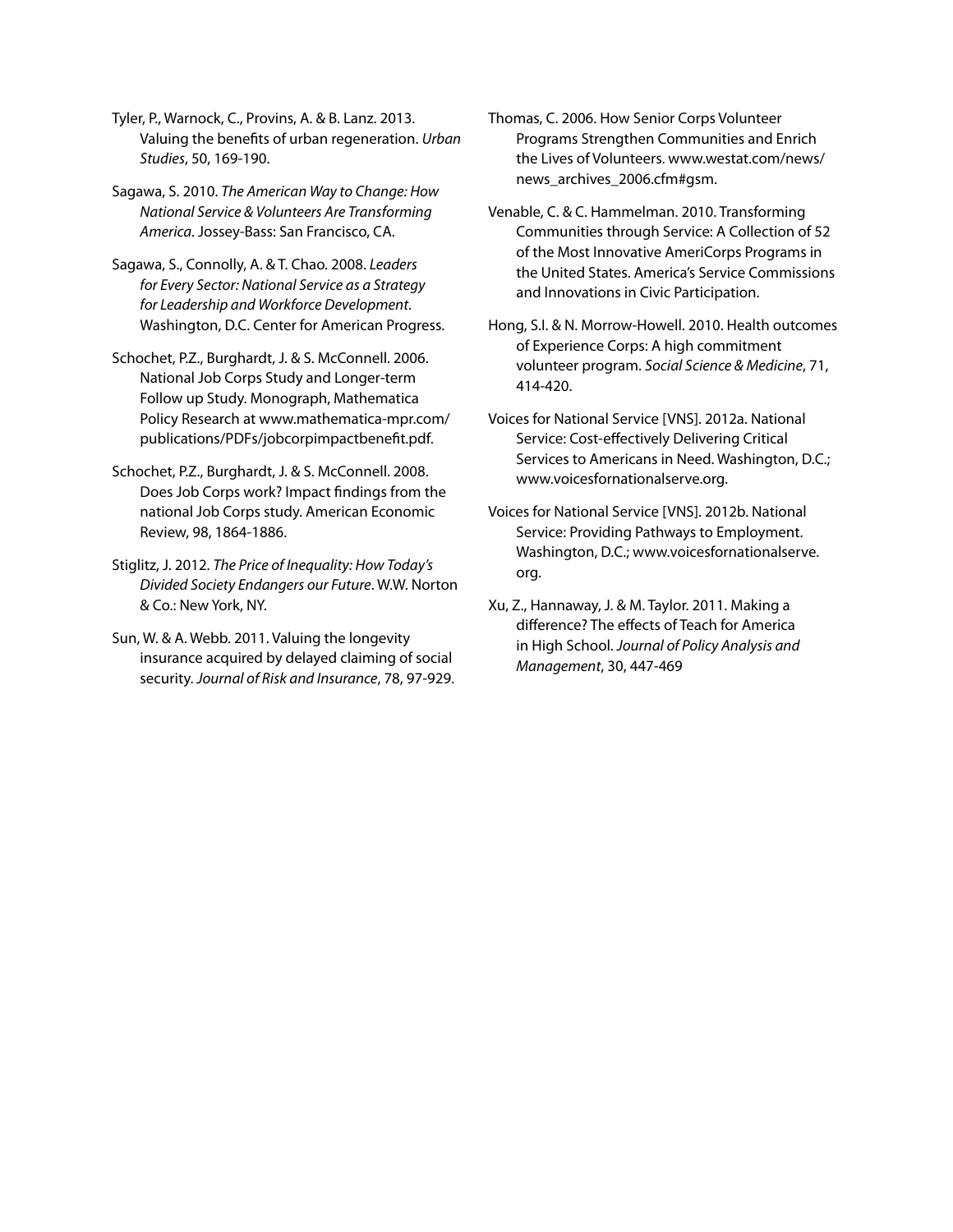|                                        | <b>Social Costs</b><br>$(5 millions)$ | <b>Fiscal Costs</b><br>(\$ millions) |
|----------------------------------------|---------------------------------------|--------------------------------------|
| AmeriCorps State/National              | \$627                                 | \$427                                |
| AmeriCorps VISTA                       | \$191                                 | \$118                                |
| AmeriCorps NCCC                        | \$66                                  | \$41                                 |
| AmeriCorps Other CNCS                  | \$112                                 | \$75                                 |
| National Guard Youth ChalleNGe         | \$278                                 | \$184                                |
| YouthBuild                             | \$301                                 | \$240                                |
| <b>Teach for America</b>               | \$77                                  | \$51                                 |
| Senior Programs                        |                                       |                                      |
| (Senior Corps and Experience<br>Corps) | \$368                                 | \$228                                |
| TOTAL                                  | \$2,020                               | \$1,365                              |

## **Appendix I: Social and Fiscal Costs of National Service**

*Sources and Notes:* For AmeriCorps, source http://www.nationalservice.gov/pdf/300006-000CBJ\_2012\_ final.pdf. VISTA: CNCS funds, Table 6; matching, Appendix G; administration, Table 1. AmeriCorps State/ National: CNCS, Table 4; matching, Appendix G; administration, Table 1; educational allowance, page 24; NCCC: CNCS, Table 10, matching, Appendix G; administration, Table 1; METB from Allgood and Snow (1998); marginal tax rate, 10% at www.irs.gov/pub/irs-drop/rp-08-66.pdf; state/local match, 20%. Other CNCS programs as per AmeriCorps programs. AmeriCorps programs exclude counts under YouthBuild and Teach for America. NGYC: Perez-Arce et al. (2012). YouthBuild: Costs include construction and stipends (Mitchell et al. (2003), cited in Cohen & Piquero (2008); CNCS, DoD, and matching funds estimates also included. TFA: Costs include TFA administrative costs only. Total Social Cost for Senior programs: Includes federal and matching funds; administrative costs apportioned proportionately (www.nationalservice.gov/pdf/300006-000CBJ\_2012\_final.pdf, Tables 1, 14, 16, 18, pages 26, 29, 31). All figures in 2013 dollars.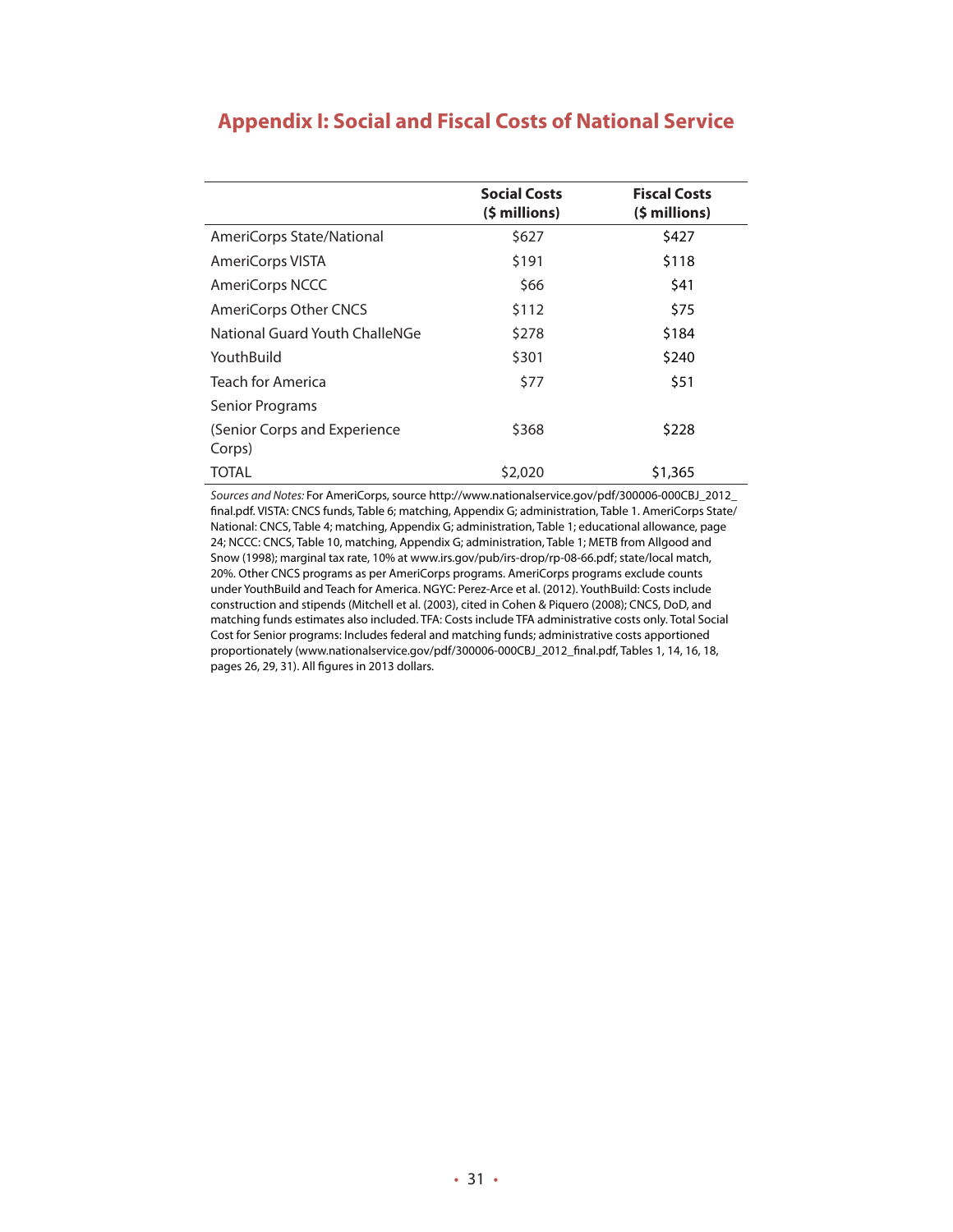## **Appendix II: Evidence for Youth Volunteers**

#### **A. Association between Volunteering and Income Full Sample (Ages 16-70) Youth Sample (Ages 16-24)** *Percentage gain in income for*  20.6 11.5

| persons who volunteer over<br>non-volunteers |        |  |
|----------------------------------------------|--------|--|
| Percentage gain in income over high          |        |  |
| school dropout for:                          |        |  |
| High school graduate<br>9.6                  | 14.6   |  |
| Person with some college<br>27.8             | 34.9   |  |
| Person with BA degree or above<br>72.9       | 56.4   |  |
| R-squared<br>0.13                            | 0.04   |  |
| <b>Observations</b><br>89,968                | 13,199 |  |

*Sources and Notes:* Current Population Survey, CPS Volunteer Supplement September 2012. Model also includes constant term, age, age squared. Volunteer status based on significant volunteer activities within last year.



#### **B. Association between Volunteering and Subsequent Health Status**

*Sources and Notes:* National Longitudinal Survey of Youth 1997. Volunteers identified based on participation within year (round 7). General health status based on self-report of youth (round 9).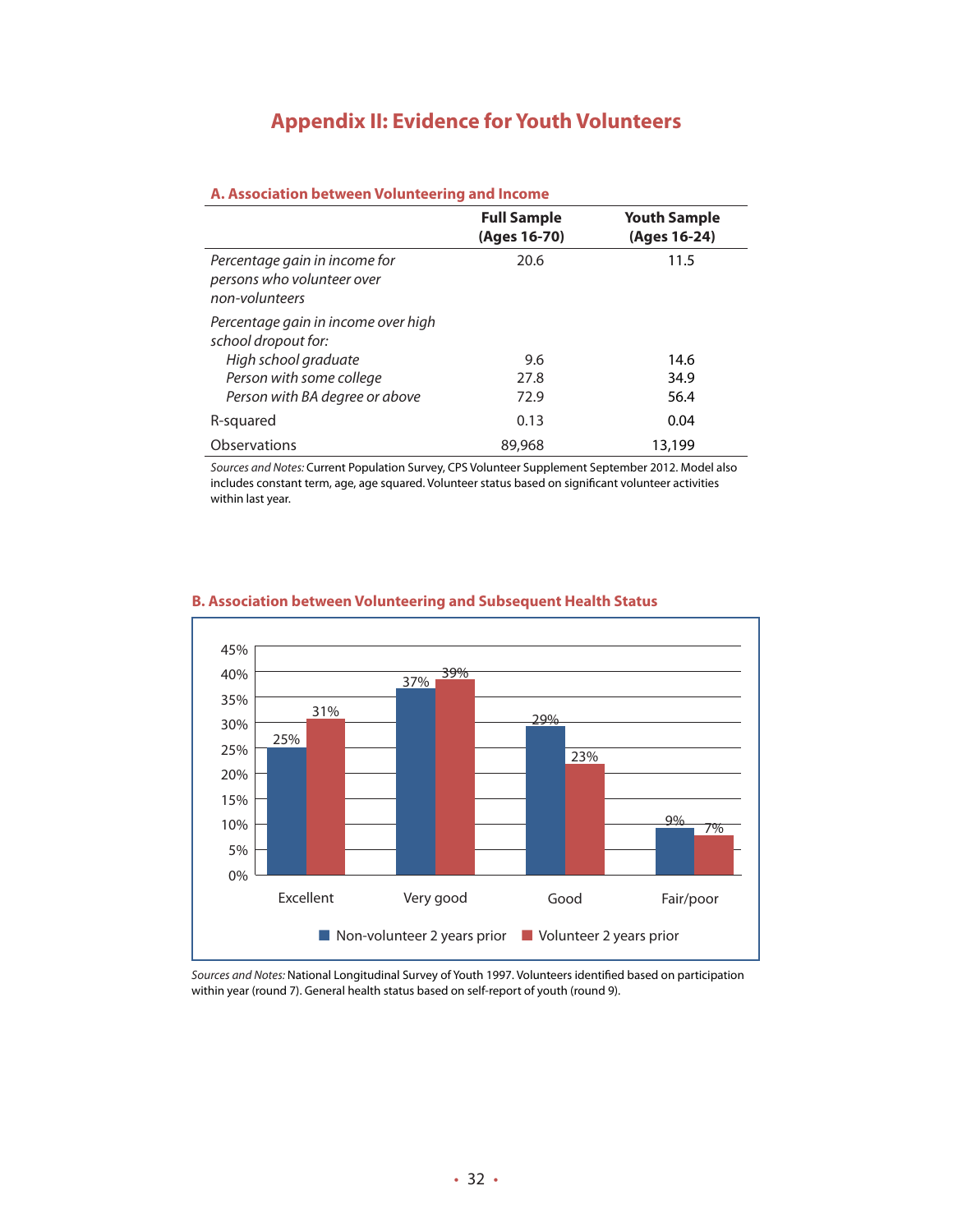

#### **C. Association between Volunteering and Subsequent Volunteering**

*Sources and Notes:* National Longitudinal Survey of Youth 1997. Volunteers identified based on participation within year (round 7). Subsequent volunteer status based on participation two years later (round 9).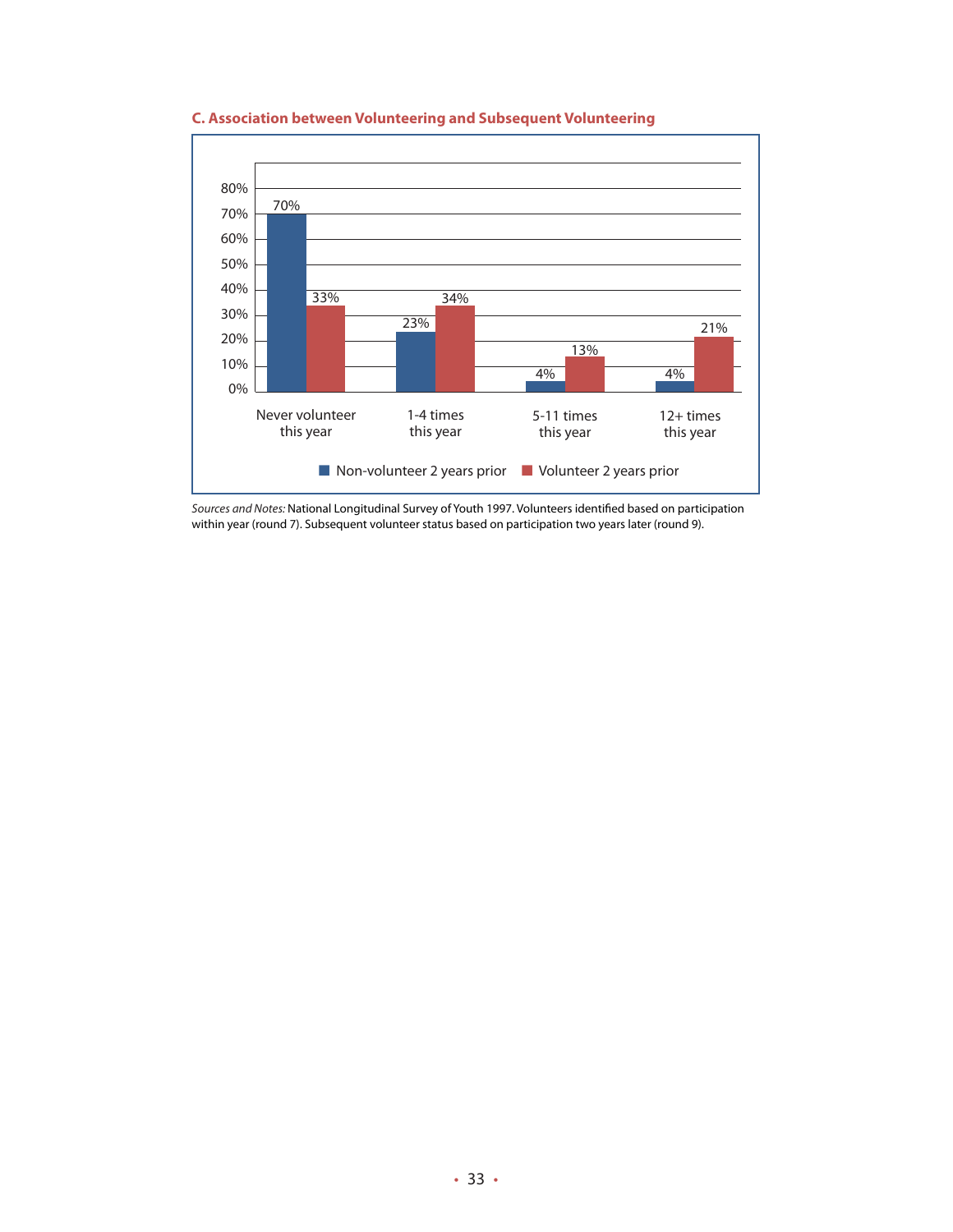## **Appendix III: Evidence for AmeriCorps**

|                                              |              | <b>AmeriCorps</b>     |             |              |
|----------------------------------------------|--------------|-----------------------|-------------|--------------|
| \$ millions<br><b>Present Value</b>          | <b>VISTA</b> | <b>State/National</b> | <b>NCCC</b> | <b>TOTAL</b> |
| Full-time equivalents                        | 5,750        | 31,600                | 1,200       | 38,550       |
| Value of output <sup>a</sup>                 | \$103        | \$581                 | \$28        | \$712        |
| Private gains:                               |              |                       |             |              |
| Labor market <sup>b</sup>                    | \$248        | \$1,365               | \$52        | \$1,664      |
| Health, juvenile<br>delinquency <sup>c</sup> | \$32         | \$175                 | \$7         | \$214        |
| Social gains:                                |              |                       |             |              |
| Crime <sup>d</sup>                           | \$52         | \$285                 | \$11        | \$347        |
| Welfare <sup>e</sup>                         | \$1          | \$6                   | \$0         | \$7          |
| Community<br>spilloversf                     | \$19         | \$102                 | \$4         | \$125        |
| Leveraged future<br>service <sup>9</sup>     | \$7          | \$39                  | \$1         | \$47         |
| Fiscal gains:                                |              |                       |             |              |
| Taxable earningsh                            | \$113        | \$624                 | \$24        | \$761        |
| Crime/health/<br>welfare <sup>i</sup>        | \$81         | \$447                 | \$17        | \$545        |
| Taxable output <sup>j</sup>                  | \$21         | \$116                 | \$6         | \$142        |
| <b>Total Social Benefits</b>                 | \$461        | \$2,552               | \$102       | $+ $3,116$   |
| Total Social Cost <sup>k</sup>               | \$191        | \$627                 | \$66        | $-5884$      |
| <b>Net Social Benefits</b>                   | \$271        | \$1,925               | \$37        | \$2,232      |
| <b>Total Fiscal Benefits</b>                 | \$215        | \$1,187               | \$46        | $+ $1,449$   |
| Total Fiscal Costs <sup>k</sup>              | \$118        | \$427                 | \$41        | $-5586$      |
| <b>Net Fiscal Benefits</b>                   | \$97         | \$760                 | \$5         | \$862        |

*Sources and Notes:* All figures in present value 2013 dollars (discount rate 3.5%). a Wages for sector-specific work (6 sectors) part-time private industry employer costs per hour including benefits (ftp://ftp.bls.gov/pub/special.requests/ocwc/ect/ececqrtn.txt; ftp://ftp.bls.gov/ pub/suppl/eci.echistrynaics.txt. Adjusted for managerial costs. b Earnings benefits from increased education using Current Population Survey data 2006-2010 (Belfield and Levin, 2007). c Health status gains and juvenile delinquency avoidance associated with high school graduation (Belfield et al., 2013). d Valuation based on opportunity youth profiles and crime costs (Belfield et al., 2012; Blomberg et al., 2007; Cohen and Piquero, 2009). e Valuation based on welfare avoidance by college graduates (Belfield et al., 2013). f Valuation of community spillovers from more secure and prosperous neighborhoods (Green and White, 1997; Haurin et al., 2002; Marsh et al., 2000; McCarthy et al., 2001; Perry and Katula, 2001). Protection against unemployment (NCOC, 2011, 2012). g Three Service Corps activities in Washington State; additional volunteer hours multiplier conservatively at 0.02, i.e. for every 100 hours of volunteer national service sponsored formally, 2 additional hours of volunteer labor will be induced (Abt Associates, 2009). i Valuation based on opportunity youth profiles and crime costs (Belfield et al., 2012). j Value of taxes on output produced (marginal tax rate: http://www.irs.gov/pub/irs-drop/ rp-08-66.pdf). k See Appendix I. www.nationalservice.gov/pdf/300006-000CBJ\_2012\_final.pdf, Tables, 1, 4, 6, 10. This cost includes more items than GAO (2000). Marginal excess tax burden of 13% (Allgood and Snow, 1998). Excludes members in YouthBuild, Teach for America and other CNCS programs.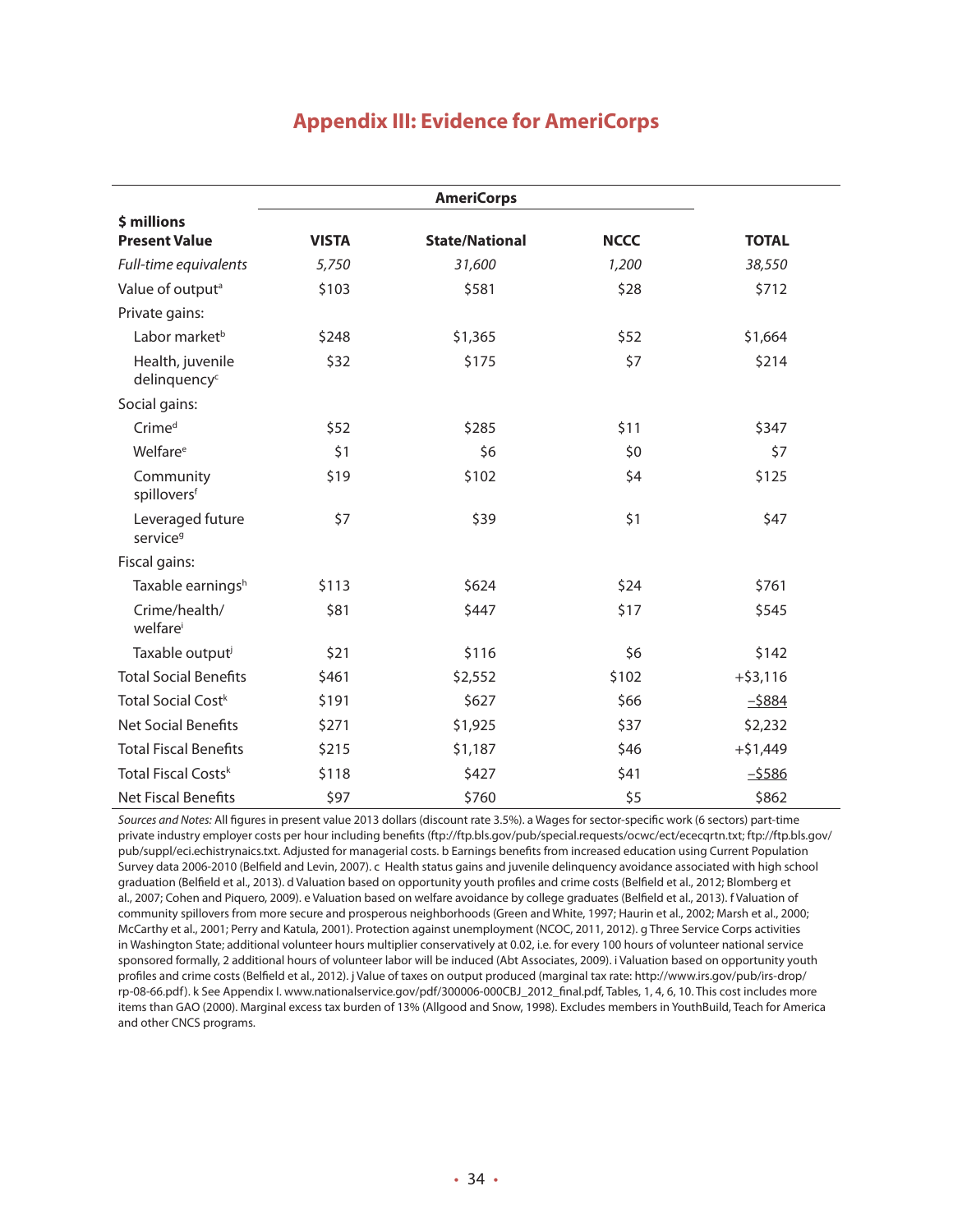## **Appendix IV: Evidence for Other Service Programs by Youth**

| Program                     | <b>CNCS</b><br>programs<br>(other)ª | National<br>Guard Youth<br>Challengeb | YouthBuild <sup>c</sup> | Teach for<br>America <sup>d</sup> | <b>TOTAL</b> |
|-----------------------------|-------------------------------------|---------------------------------------|-------------------------|-----------------------------------|--------------|
| Participation (FTEs)        | 4,900                               | 18,000                                | 10,000                  | 9,000                             | 41,900       |
| Total Social Benefits (\$m) | \$396                               | \$738                                 | \$1,965                 | \$301                             | $+$ \$3,400  |
| Total Social Costs (\$m)    | \$112                               | \$278                                 | \$301                   | \$77                              | $-5768$      |
| Net Social Benefits (\$m)   | \$284                               | \$460                                 | \$1,665                 | \$224                             | \$2,632      |
| Total Fiscal Benefits (\$m) | \$184                               | \$212                                 | \$542                   | \$113                             | $+$ \$1,051  |
| Total Fiscal Costs (\$m)    | \$74                                | \$183                                 | \$240                   | \$51                              | $-5549$      |
| Net Fiscal Benefits (\$m)   | \$110                               | \$28                                  | \$302                   | \$63                              | \$503        |

*Sources and Notes:* All figures in present values in 2013 dollars. a Other CNCS programs assumed to have economic returns equivalent to average across three AmeriCorps programs (education awards only counted when distributed). b Cost includes all operating costs and METB; lifetime benefit based on earnings of NGYC graduates and value of community service (Perez-Arce et al., 2012). c Costs include construction and stipends (Mitchell et al. (2003), cited in Cohen & Piquero (2008). Benefits from value of YouthBuild construction (Mitchell et al. (2003), cited in Cohen & Piquero (2008); earnings and lower recidivism (Cohen and Piquero, 2008). d Costs include TFA administrative costs only (wage paid not included because value of TFA expressed relative to other teachers). Benefits measured as economic return to students from gain in test scores of 0.08-0.15 (Belfield and Levin, 2009); and value of willingness to accept lower paid teaching job by TFA participants relative to average college graduate wage (wage data: //nces.ed.gov/programs/digest/~ d11/tables/dt11\_079.asp; www. census.gov/hhes/www/cpstables/032012/ perinc/pinc04\_000.htm).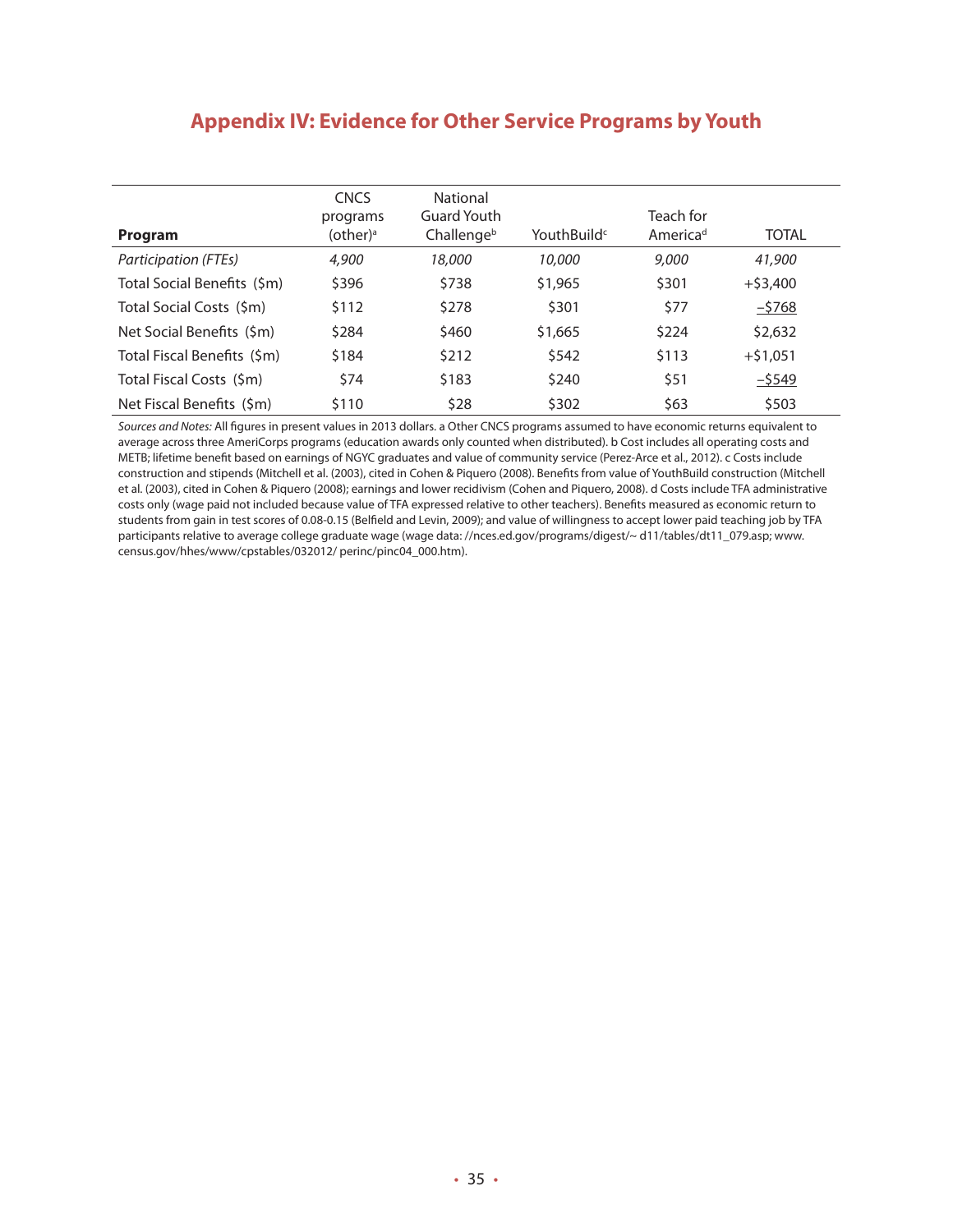|                                                                                                                                                                                                                                                                                                                                                                                                                                                                                                                                                                                                                                                                                                                                                                                                                                                                                                                                                                                                                                                                                                                                                                                                                                                                                                                                                                                                                                                                                                                                                                                                                                                                                                                                                                                                      |             | <b>Senior Corps</b>   |                     |              |                     |                         |
|------------------------------------------------------------------------------------------------------------------------------------------------------------------------------------------------------------------------------------------------------------------------------------------------------------------------------------------------------------------------------------------------------------------------------------------------------------------------------------------------------------------------------------------------------------------------------------------------------------------------------------------------------------------------------------------------------------------------------------------------------------------------------------------------------------------------------------------------------------------------------------------------------------------------------------------------------------------------------------------------------------------------------------------------------------------------------------------------------------------------------------------------------------------------------------------------------------------------------------------------------------------------------------------------------------------------------------------------------------------------------------------------------------------------------------------------------------------------------------------------------------------------------------------------------------------------------------------------------------------------------------------------------------------------------------------------------------------------------------------------------------------------------------------------------|-------------|-----------------------|---------------------|--------------|---------------------|-------------------------|
| \$ Millions Present Value                                                                                                                                                                                                                                                                                                                                                                                                                                                                                                                                                                                                                                                                                                                                                                                                                                                                                                                                                                                                                                                                                                                                                                                                                                                                                                                                                                                                                                                                                                                                                                                                                                                                                                                                                                            | <b>RSVP</b> | Grandparent<br>Foster | Companion<br>Senior | <b>Total</b> | Experience<br>Corps | Program Total<br>Senior |
| Full-time equivalents                                                                                                                                                                                                                                                                                                                                                                                                                                                                                                                                                                                                                                                                                                                                                                                                                                                                                                                                                                                                                                                                                                                                                                                                                                                                                                                                                                                                                                                                                                                                                                                                                                                                                                                                                                                | 35,550      | 1,440                 | 7,910               | 44,900       | 400                 | 45,300                  |
| Value of output [V] <sup>ª</sup>                                                                                                                                                                                                                                                                                                                                                                                                                                                                                                                                                                                                                                                                                                                                                                                                                                                                                                                                                                                                                                                                                                                                                                                                                                                                                                                                                                                                                                                                                                                                                                                                                                                                                                                                                                     | \$600       | \$46                  | \$217               | \$862        | 57                  | \$870                   |
| Private gains [P]:                                                                                                                                                                                                                                                                                                                                                                                                                                                                                                                                                                                                                                                                                                                                                                                                                                                                                                                                                                                                                                                                                                                                                                                                                                                                                                                                                                                                                                                                                                                                                                                                                                                                                                                                                                                   |             |                       |                     |              |                     |                         |
| Health <sup>b</sup>                                                                                                                                                                                                                                                                                                                                                                                                                                                                                                                                                                                                                                                                                                                                                                                                                                                                                                                                                                                                                                                                                                                                                                                                                                                                                                                                                                                                                                                                                                                                                                                                                                                                                                                                                                                  | \$256       | 510                   | \$57                | \$323        | \$3                 | \$326                   |
| Labor market <sup>c</sup>                                                                                                                                                                                                                                                                                                                                                                                                                                                                                                                                                                                                                                                                                                                                                                                                                                                                                                                                                                                                                                                                                                                                                                                                                                                                                                                                                                                                                                                                                                                                                                                                                                                                                                                                                                            | \$34        | $\frac{1}{2}$         | $\frac{1}{2}$       | \$34         | لۍ                  | \$34                    |
| Social gains [S]:                                                                                                                                                                                                                                                                                                                                                                                                                                                                                                                                                                                                                                                                                                                                                                                                                                                                                                                                                                                                                                                                                                                                                                                                                                                                                                                                                                                                                                                                                                                                                                                                                                                                                                                                                                                    |             |                       |                     |              |                     |                         |
| Health <sup>d</sup>                                                                                                                                                                                                                                                                                                                                                                                                                                                                                                                                                                                                                                                                                                                                                                                                                                                                                                                                                                                                                                                                                                                                                                                                                                                                                                                                                                                                                                                                                                                                                                                                                                                                                                                                                                                  | \$26        | 57                    | \$104               | \$130        |                     | \$130                   |
| Educatione                                                                                                                                                                                                                                                                                                                                                                                                                                                                                                                                                                                                                                                                                                                                                                                                                                                                                                                                                                                                                                                                                                                                                                                                                                                                                                                                                                                                                                                                                                                                                                                                                                                                                                                                                                                           | \$22        | 55                    | ⊹∻                  | 527          | $\overline{5}$      | \$28                    |
| Productivity <sup>f</sup>                                                                                                                                                                                                                                                                                                                                                                                                                                                                                                                                                                                                                                                                                                                                                                                                                                                                                                                                                                                                                                                                                                                                                                                                                                                                                                                                                                                                                                                                                                                                                                                                                                                                                                                                                                            | \$3         | ⊹                     | $\frac{1}{2}$       | \$Ş          | ⊹                   | \$3                     |
| Leveraged gains <sup>9</sup>                                                                                                                                                                                                                                                                                                                                                                                                                                                                                                                                                                                                                                                                                                                                                                                                                                                                                                                                                                                                                                                                                                                                                                                                                                                                                                                                                                                                                                                                                                                                                                                                                                                                                                                                                                         | \$19        | $\overline{5}$        | $\frac{8}{3}$       | \$28         | 9Ś                  | \$28                    |
| TOTAL SOCIAL BENEFITS [B=V+P+S]                                                                                                                                                                                                                                                                                                                                                                                                                                                                                                                                                                                                                                                                                                                                                                                                                                                                                                                                                                                                                                                                                                                                                                                                                                                                                                                                                                                                                                                                                                                                                                                                                                                                                                                                                                      | \$960       | \$63                  | \$385               | \$1,408      | \$12                | $+51,420$               |
| TOTAL SOCIAL COSTS [TSC] <sup>h</sup>                                                                                                                                                                                                                                                                                                                                                                                                                                                                                                                                                                                                                                                                                                                                                                                                                                                                                                                                                                                                                                                                                                                                                                                                                                                                                                                                                                                                                                                                                                                                                                                                                                                                                                                                                                | \$121       | \$163                 | \$82                | \$366        | $\mathfrak{S}$      | $-5368$                 |
| NET SOCIAL BENEFITS [B-TSC]                                                                                                                                                                                                                                                                                                                                                                                                                                                                                                                                                                                                                                                                                                                                                                                                                                                                                                                                                                                                                                                                                                                                                                                                                                                                                                                                                                                                                                                                                                                                                                                                                                                                                                                                                                          | \$838       | 5(99)                 | \$303               | \$1,042      | $\zeta$             | \$1,051                 |
| <b>IDSC</b><br>SOCIAL BENEFIT-COST RATIO [B/T                                                                                                                                                                                                                                                                                                                                                                                                                                                                                                                                                                                                                                                                                                                                                                                                                                                                                                                                                                                                                                                                                                                                                                                                                                                                                                                                                                                                                                                                                                                                                                                                                                                                                                                                                        | 7.92        | 0.39                  | 4.72                | 3.85         | 4.16                | 3.85                    |
| Fiscal gains [F]:                                                                                                                                                                                                                                                                                                                                                                                                                                                                                                                                                                                                                                                                                                                                                                                                                                                                                                                                                                                                                                                                                                                                                                                                                                                                                                                                                                                                                                                                                                                                                                                                                                                                                                                                                                                    |             |                       |                     |              |                     |                         |
| Taxable output                                                                                                                                                                                                                                                                                                                                                                                                                                                                                                                                                                                                                                                                                                                                                                                                                                                                                                                                                                                                                                                                                                                                                                                                                                                                                                                                                                                                                                                                                                                                                                                                                                                                                                                                                                                       | \$60        | \$46                  | \$143               | \$249        | 51                  | \$249                   |
| Health spending averted                                                                                                                                                                                                                                                                                                                                                                                                                                                                                                                                                                                                                                                                                                                                                                                                                                                                                                                                                                                                                                                                                                                                                                                                                                                                                                                                                                                                                                                                                                                                                                                                                                                                                                                                                                              | \$102       | $\dot{5}$             | \$58                | \$164        | $\overline{5}$      | \$165                   |
| Education spending averted <sup>k</sup>                                                                                                                                                                                                                                                                                                                                                                                                                                                                                                                                                                                                                                                                                                                                                                                                                                                                                                                                                                                                                                                                                                                                                                                                                                                                                                                                                                                                                                                                                                                                                                                                                                                                                                                                                              | 517         | $\dot{5}$             | ⊹                   | \$20         | $\overline{5}$      | $\frac{5}{2}$           |
| TOTAL FISCAL BENEFITS [F]                                                                                                                                                                                                                                                                                                                                                                                                                                                                                                                                                                                                                                                                                                                                                                                                                                                                                                                                                                                                                                                                                                                                                                                                                                                                                                                                                                                                                                                                                                                                                                                                                                                                                                                                                                            | \$178       | \$54                  | \$201               | \$412        | \$3                 | $+5435$                 |
| TOTAL FISCAL COSTS [TFC]                                                                                                                                                                                                                                                                                                                                                                                                                                                                                                                                                                                                                                                                                                                                                                                                                                                                                                                                                                                                                                                                                                                                                                                                                                                                                                                                                                                                                                                                                                                                                                                                                                                                                                                                                                             | \$59        | \$117                 | \$51                | \$227        | $\overline{5}$      | $-5228$                 |
| NET FISCAL BENEFITS [F-TFC]                                                                                                                                                                                                                                                                                                                                                                                                                                                                                                                                                                                                                                                                                                                                                                                                                                                                                                                                                                                                                                                                                                                                                                                                                                                                                                                                                                                                                                                                                                                                                                                                                                                                                                                                                                          | 6115        | \$(63)                | \$150               | \$186        | $\overline{52}$     | \$208                   |
| FISCAL BENEFIT-COST RATIO [F/TFC]                                                                                                                                                                                                                                                                                                                                                                                                                                                                                                                                                                                                                                                                                                                                                                                                                                                                                                                                                                                                                                                                                                                                                                                                                                                                                                                                                                                                                                                                                                                                                                                                                                                                                                                                                                    | 3.03        | 0.46                  | 3.95                | 1.82         | 2.84                | <b>1.91</b>             |
| including benefits (www.seniorcorps.gov/pdf/06_0327_SC_RSVP.pdf; ftp://ftp.bls.gov/pub/special.requests/ocwc/ect/ececqrtn.txt; ftp://ftp.bls.gov/pub/suppl/eci.echistrynaics.txt; and<br>average from www.independentsector.org/volunteer_time); managerial time at 20%; value for foster Grandparent from average public spending per foster child. b Health gains based<br>h See Appendix I. i Value of taxes on output produced (marginal tax rate: http://www.irs.gov/pub/irs-drop/rp-08-66.pdf). J Public cost-sharing of medical expenses: Cost-sharing under<br>Value of effect size gain in third grade on future earnings (Belfield and Levin (2007). f Productivity spillovers from educated workers (Moretti, 2009). g Based on re-volunteer rate of 2%<br>Sources and Notes: All figures in present value 2013 dollars (discount rate 3.5%), a Value of service from sector-specific (8 sectors) part-time private industry employer costs per hour<br>security gain: value of postponed Social Security claims for two years (annuity of 8% of earnings). d Gains beyond private health gains: MEPS data, Table=HCFY2008_CNDXP_CA. e<br>nationalservice.gov/pdf/07_0506_hbr.pdf; and QALY value of \$80,000. c Earnings gain: re-employment post service and average wage rate (Morrow-Howell et al., 2011). Financial<br>Affordable Health Care Act; Medicaid expenditures (MEPS) data; http://kfi.org/interactive/subsidy-calculator/; http://meps.ahrq.gov/mepsweb/data_stats/tables_compendia_hh_<br>on average of QALY gains and health conditions estimates from Morrow-Howell et al., 2009; Harries and Thoeresen, 2005; Song and Morrow-Howell, 2010; Borgonovi, 2008; www.<br>interactive.jsp. k Proportion of spending by public on education (NCES, 2012). I See Appendix l. |             |                       |                     |              |                     |                         |

## **Appendix V: Evidence for Seniors**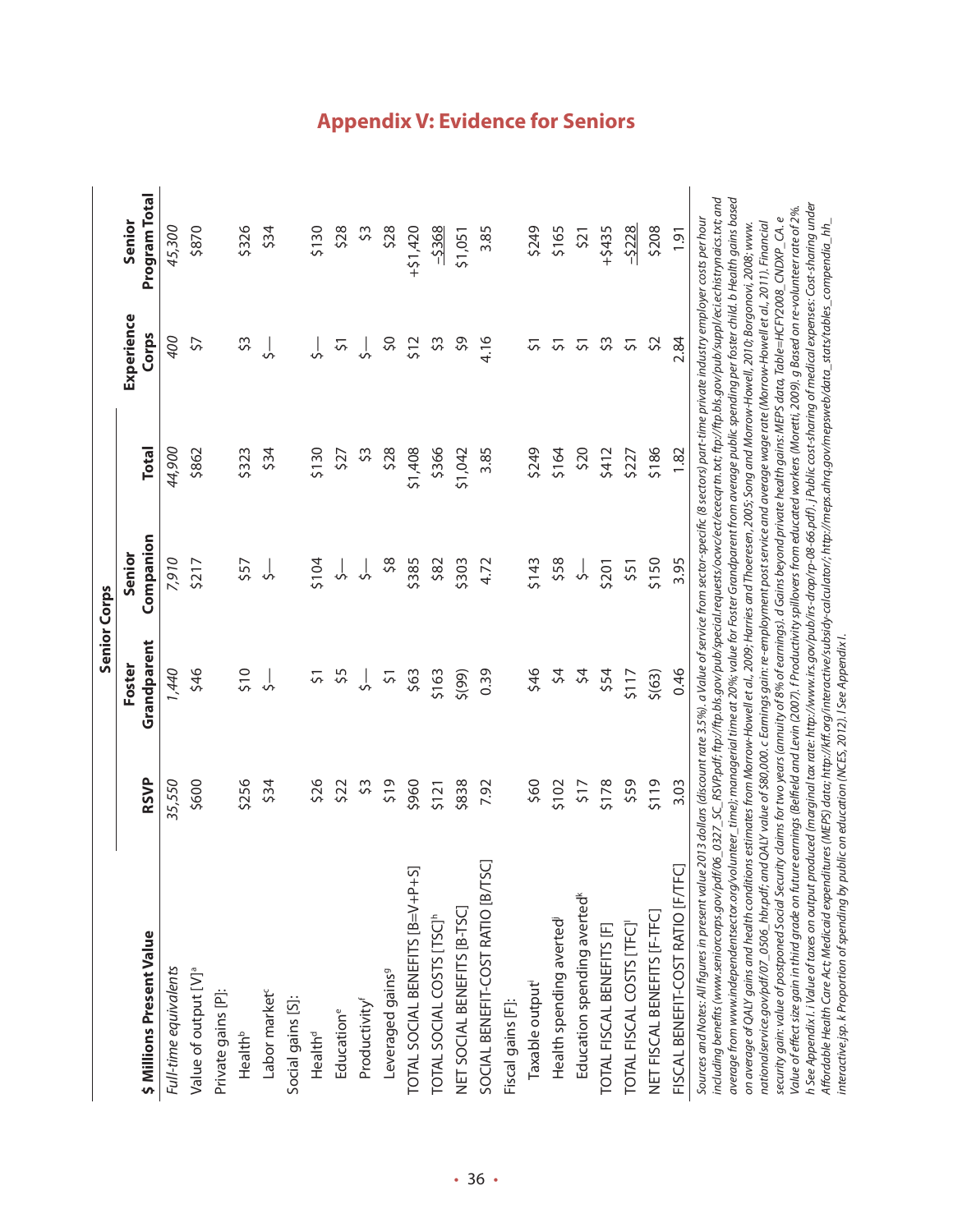## **Appendix VI: Expanding National Service Up to 1 Million**

|                                                  | <b>Total Social</b><br><b>Benefits</b><br>(\$ billions) | <b>Total</b><br><b>Social Costs</b><br>(\$ billions) | <b>Net Social</b><br><b>Benefits</b><br>(\$ billions) | <b>Social</b><br><b>Benefit-Cost</b><br><b>Ratio</b> |
|--------------------------------------------------|---------------------------------------------------------|------------------------------------------------------|-------------------------------------------------------|------------------------------------------------------|
| 250,000 participants:                            |                                                         |                                                      |                                                       |                                                      |
| Proportional to existing<br>programs             | \$13.0                                                  | \$3.3                                                | \$9.7                                                 | 3.95                                                 |
| Only federal program expansions                  | \$20.2\$                                                | \$5.7                                                | \$14.5                                                | 3.53                                                 |
| With cost-savings                                | \$17.6                                                  | \$3.3                                                | \$14.3                                                | 5.37                                                 |
| With more effective programs                     | \$13.0                                                  | \$2.9                                                | \$10.0                                                | 4.43                                                 |
| With cost-savings and more<br>effective programs | \$17.6                                                  | \$2.9                                                | \$14.7                                                | 6.03                                                 |
| <b>Average</b>                                   | \$16.3                                                  | \$3.6                                                | \$12.6                                                | 4.48                                                 |
| 500,000 participants:                            |                                                         |                                                      |                                                       |                                                      |
| Proportional to existing<br>programs             | \$25.9                                                  | \$6.6                                                | \$19.3                                                | 3.95                                                 |
| Only federal program expansions                  | \$40.4                                                  | \$11.5                                               | \$28.9                                                | 3.53                                                 |
| With cost-savings                                | \$35.0                                                  | \$6.6                                                | \$28.4                                                | 5.33                                                 |
| With more effective programs                     | \$25.9                                                  | \$5.9                                                | \$20.0                                                | 4.38                                                 |
| With cost-savings and more<br>effective programs | \$35.0                                                  | \$5.9                                                | \$29.1                                                | 5.92                                                 |
| <b>Average</b>                                   | \$32.4                                                  | \$7.3                                                | \$25.2                                                | 4.45                                                 |
| 1,000,000 participants:                          |                                                         |                                                      |                                                       |                                                      |
| Proportional to existing<br>programs             | \$51.8                                                  | \$13.1                                               | \$38.7                                                | 3.95                                                 |
| Only federal program expansions                  | \$80.8                                                  | \$22.9                                               | \$57.9                                                | 3.53                                                 |
| With cost-savings                                | \$70.5                                                  | \$13.1                                               | \$57.3                                                | 5.37                                                 |
| With more effective programs                     | \$58.1                                                  | \$12.6                                               | \$39.2                                                | 4.11                                                 |
| With cost-savings and more<br>effective programs | \$70.5                                                  | \$12.6                                               | \$57.9                                                | 5.59                                                 |
| <b>Average</b>                                   | \$65.1                                                  | \$14.9                                               | \$50.2                                                | 4.37                                                 |

*Sources and Notes:* Tables 2-4 and Appendices I-V.